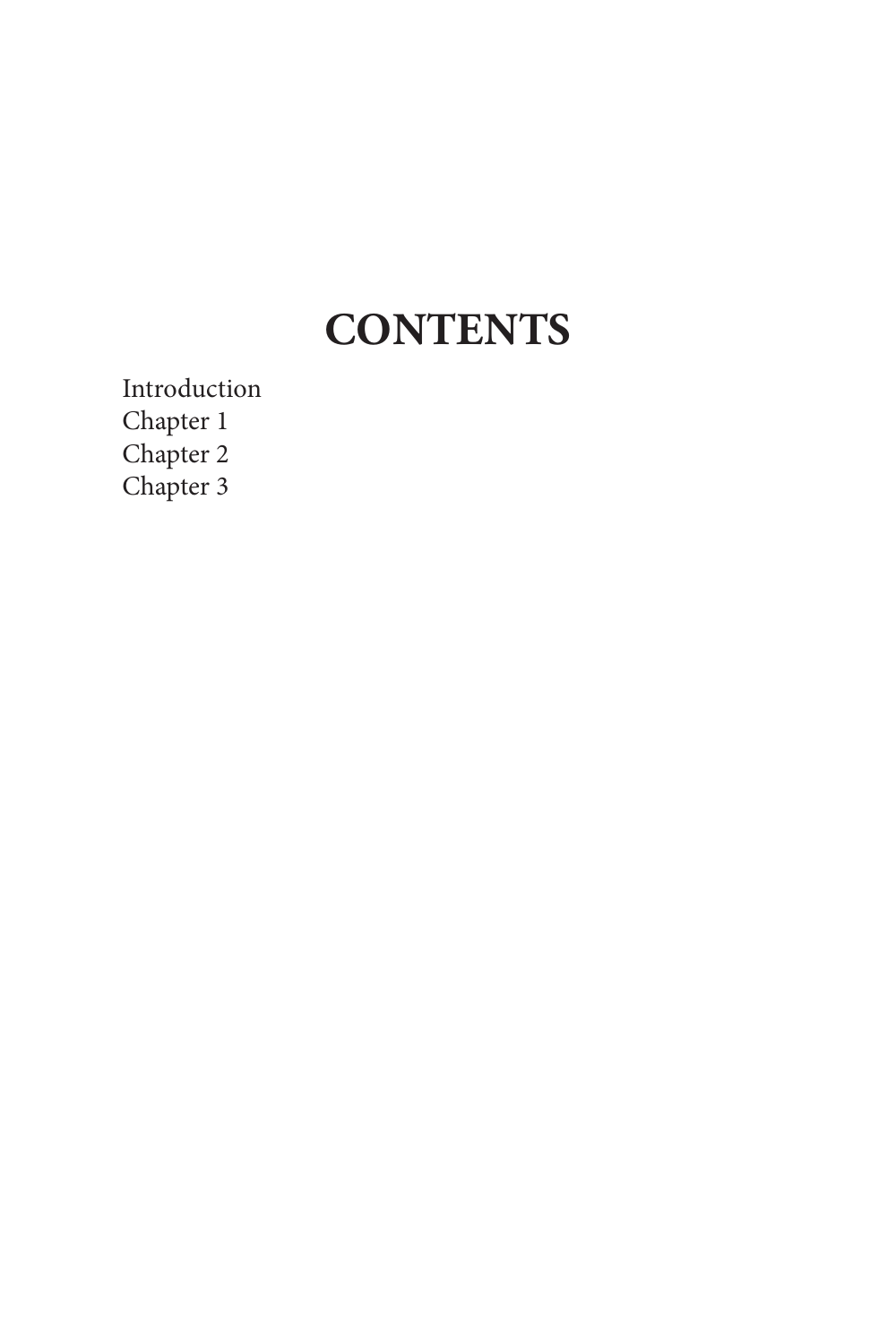# NOWHORO, New Mexico A Novel

# **BY MICHAEL BUNKER**

Copyright © 2021 Michael Bunker. All rights reserved.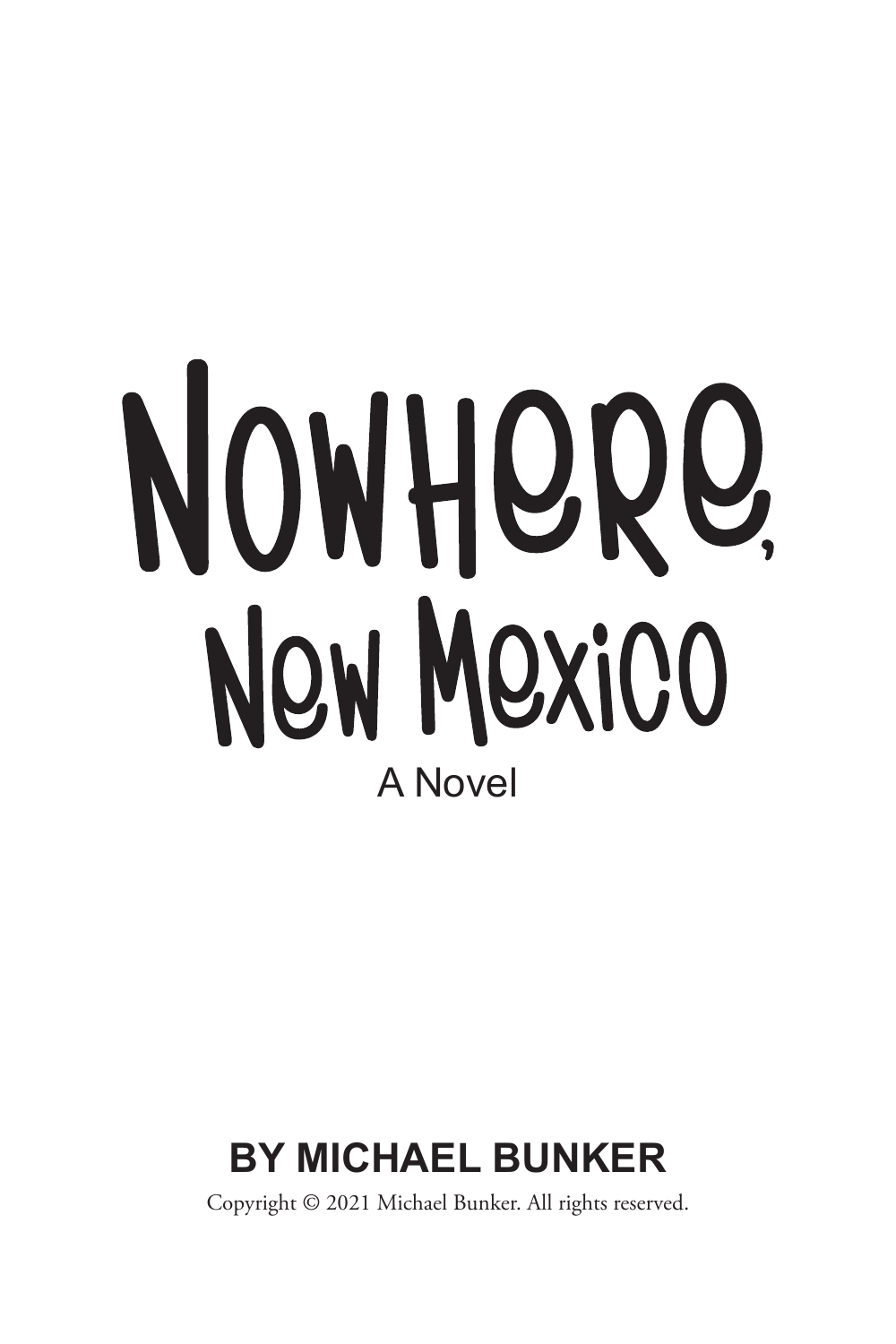## **INTRODUCTION**

*Nowhere, New Mexico*

#### **A trip to Nowhere.**

*The town of Nowhere popped up out of the high desert in post-war New Mexico and marred the face of imperfection forever.*

That was it. That was the hook. The line that was supposed to snare you into reading the book. First lines are critical in novel writing, the experts and gatekeepers say. I don't know. A great hook doesn't mean the book will be good. I can bang out a couple better than that right now and I'm not even drunk yet:

> *"The evening sun, orange-red and glorious in its setting, painted the patio a deep, dusky amber and a wisp of a late autumn breeze ruffled his hair as Chet sat down to eat the last plate of his dad."*

You'd want to read that one. Somewhere in the book Chet eats his dad.

> *"Corabeth didn't know if her shoulder would be up to the strain, but she dug in her toes and hiked*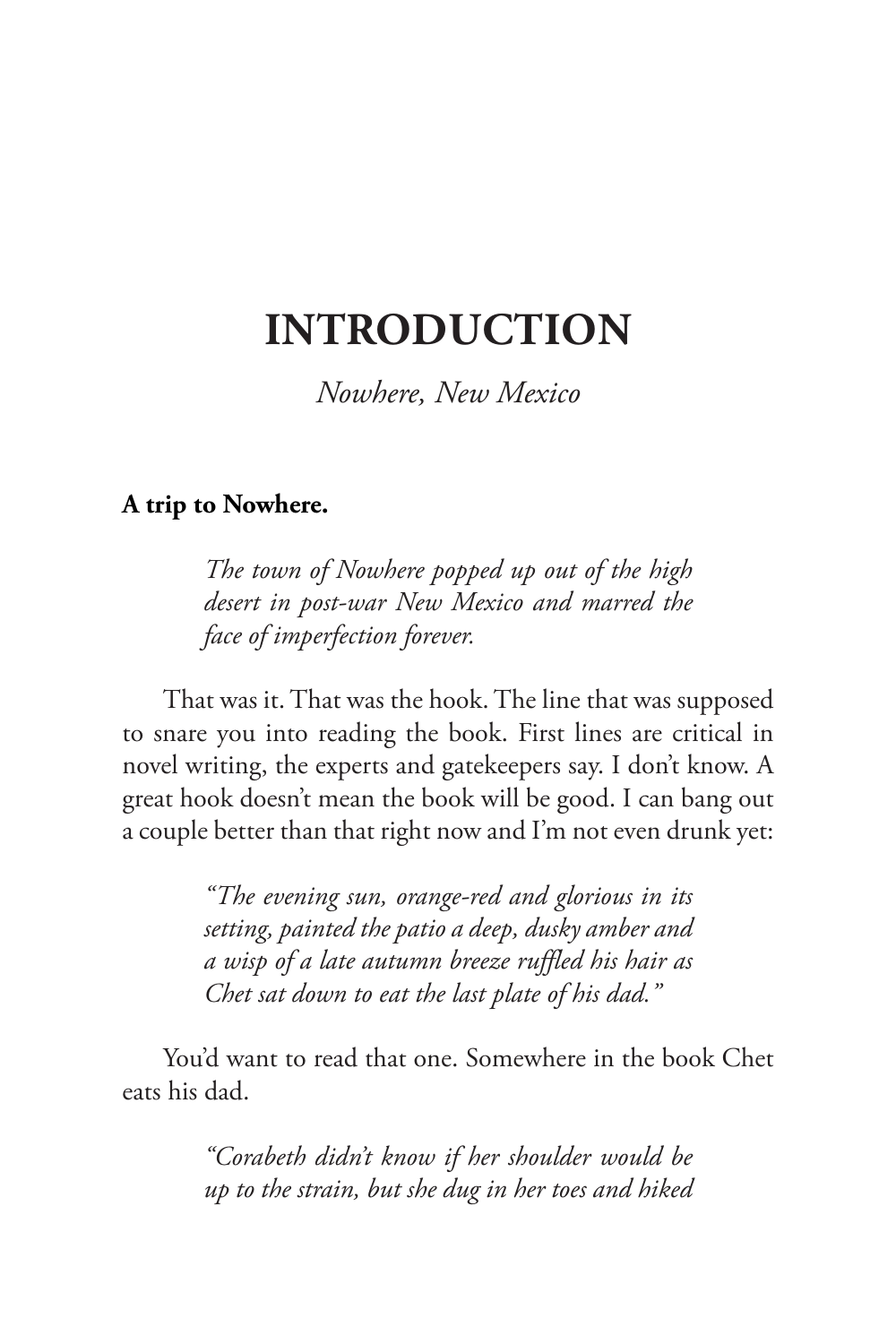*up her dress and apron before exploding forward and pushing Mr. Godsey out the third-floor window to his death.*

That last one is a Waltons television show deleted scene I just made up right now, but you get the point. Ken Halberson was planning on writing a book about Nowhere, New Mexico, and this is how Ken's book would have started if he'd ever written it. Which he didn't. Now I'm writing the book, so I might as well start it the same way.

\* \* \*

I found Ken Halberson's notes a year ago stashed in a vintage 50s era Samsonite hard-sided suitcase (brown) at the Bonneville mid-century modern furniture store in Coleman, Texas. The suitcase was brown unmarred leather, and it was locked.

Wes is the guy who runs the store, and he knew the notes were in there, but the suitcase was locked, and he sold it to me anyway.

"Aren't you even remotely curious what's in here?" I said.

Wes, generally good natured except on the days when he's surly, shrugged. "I *was* curious," he said. "because I'm not an idiot. I opened it and looked at the stuff in it. It's just a bunch of paper. Worthless stacks of typed notes from the 50s. Some on copy paper and thousands of words handwritten on bar napkins and on the backs of hamburger sacks. Some college kid's dissertation notes maybe, I don't know. I didn't read it. It looked like nonsense. What do I care about it? I'm surprised no one dumped it all thirty years ago. Must have been stuck in someone's attic somewhere."

My eyes widened even as I tried to mask my excitement. A suitcase with a manuscript inside! Was I holding Hemingway's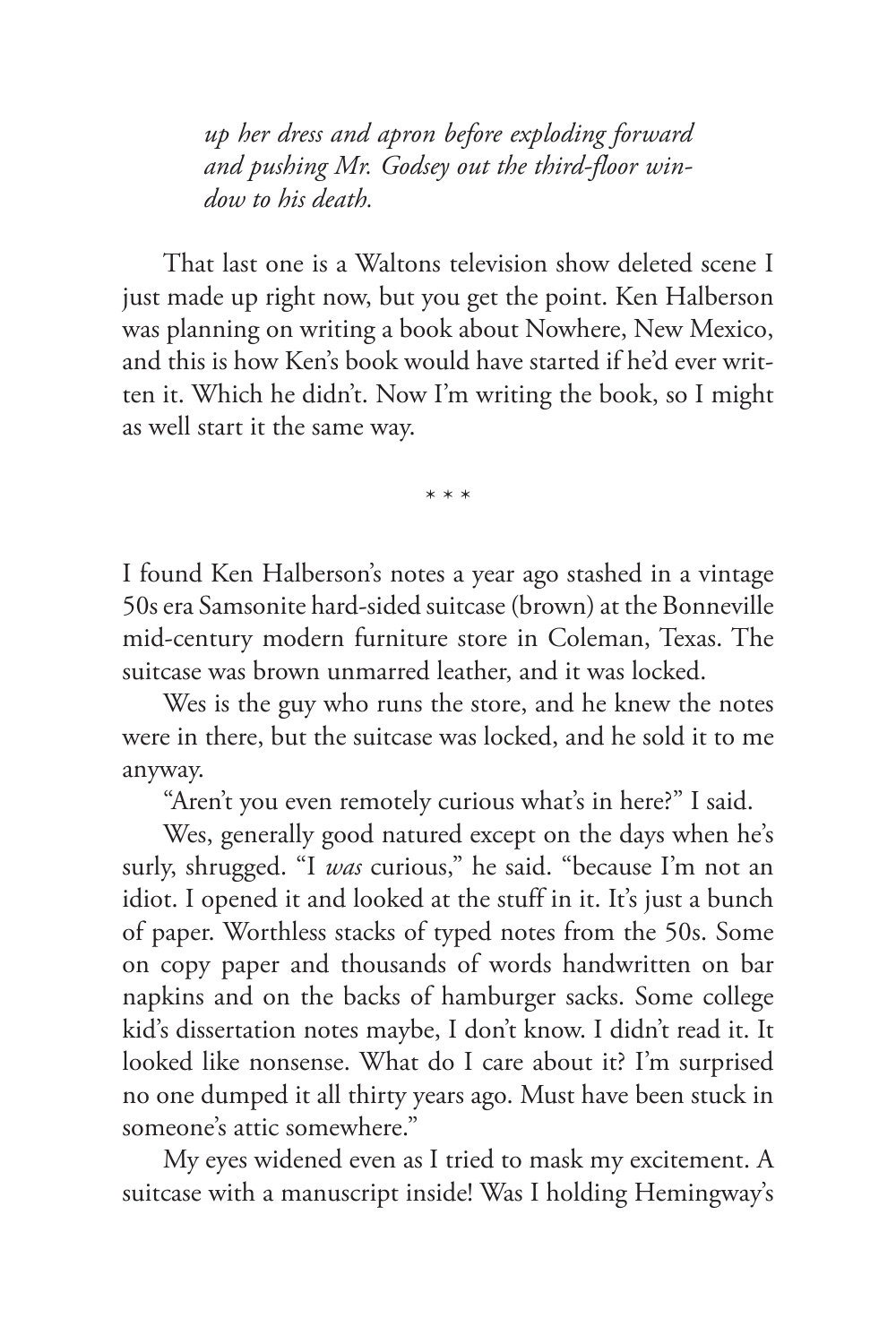lost bag? And what if in the bag *was* Hemingway's manuscripts from when his wife Hadley lost everything he'd written on a train car in 1922.

Can you imagine?

In December of 1922, Hemingway was in Switzerland, still a correspondent for the Toronto Daily Star. He hadn't yet published anything, though he wrote constantly. He'd written dozens of short stories and poems, not to mention a full novel. In '22 he was in Switzerland at the Lausanne Peace Conference and while there he'd given some small tokens of his writing to the editor Lincoln Steffens. Steffens asked for more of his writing, so Hemingway sent a telegram to his wife Hadley who was at their home in Paris. She dutifully packed up all of Hemingway's writings, everything she could find—even carbon copies, which back then were laboriously maintained as the only backups to a manuscript—and placed them into a satchel to deliver them to her husband.

Hadley boarded the train in Paris and while waiting for the departure had exited the car momentarily to buy some water to drink on the trip. When she returned, the satchel containing her husband's life work as an author was gone.

If you are not a writer you probably cannot imagine what a disaster this was, but as a lover of literature you should have an inkling.

Only a few works survived. A short story had been sent to an editor and another was buried in a drawer at their apartment, so Hadley had missed it. Hemingway was wiped out, and history shows that he never fully forgave his wife who was devastated by the event.

Everything Hemingway had written up to that point was lost forever.

Was this that satchel?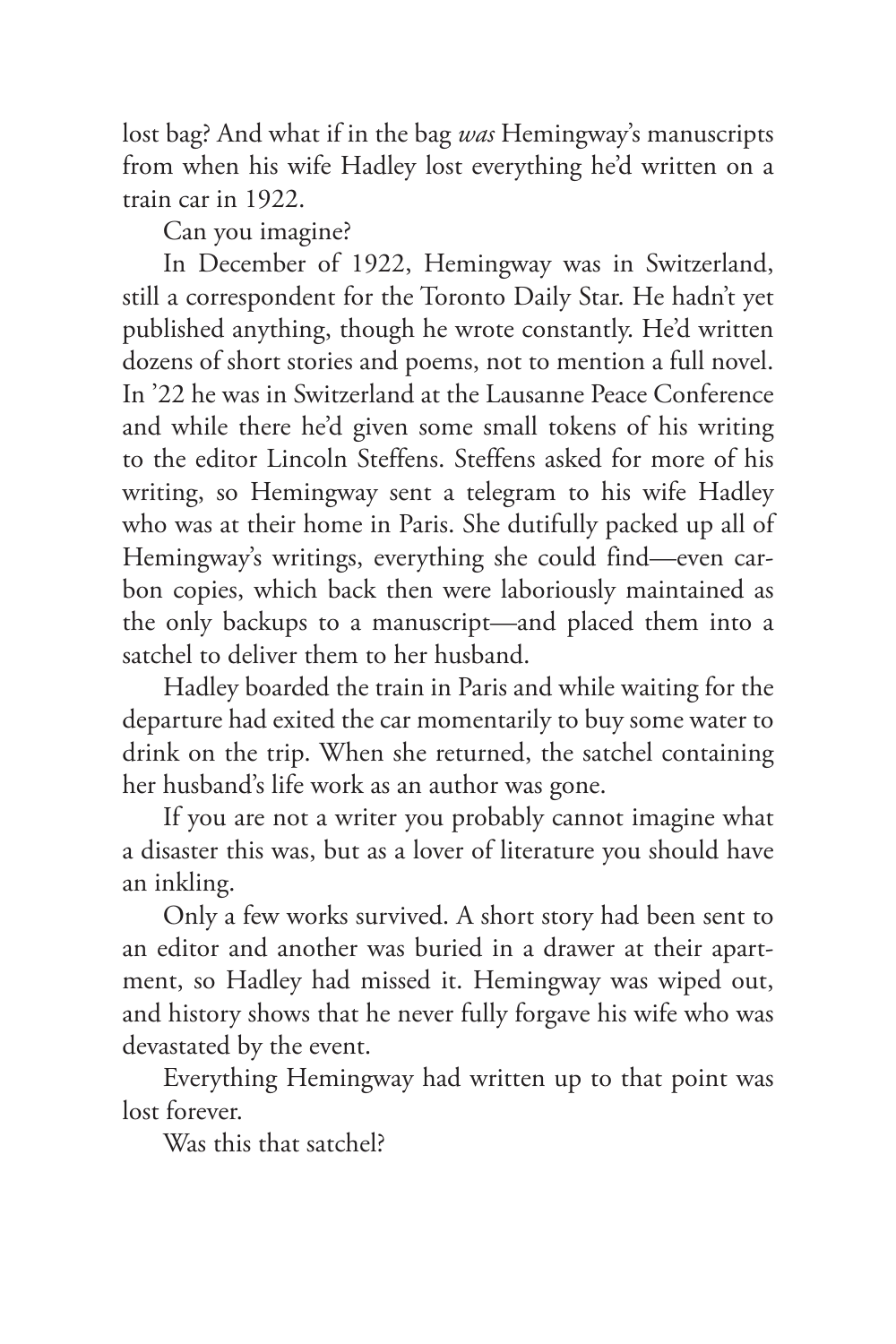Well, no, because this ain't that story. No way Hemingway had his manuscripts in a hard-sided Samsonite 1950s era suitcase.

"It's not Hemingway's lost novel, genius," Wes said, as if reading my thoughts. This was one of his surly days.

"I know. But that doesn't mean it's not valuable."

"Just a bunch of notes someone wrote on bar napkins. Probably a manifesto. Like the Unibomber. It's all free with the suitcase. You want it?"

\* \* \*

Of course I wanted it.

Wes was wrong, but he didn't know any better. The work in the bag wasn't just a pile of notes. Sure, some of it was scribbled on bar napkins and hamburger sacks like he'd said, but it wasn't nothing. Ken Halberson was planning on writing a book about a small town in New Mexico, a town I'd never heard of. In fact, it was a town that no one alive had ever heard of as far as I could tell. I couldn't find any information on the town at all. Anywhere.

But I found Ken Halberson.

Halberson was a decorated World War II vet who went to work for LIFE Magazine after the war as a special features writer. Edward Kramer Thompson, LIFE's editor-in-chief at the time, sent Halberson to Israel in 1948, Indochina in 1952, and to Nowhere, New Mexico (instead of Korea) in 1954. I have the letters on LIFE letterhead to prove it. In Indochina he had his leg nearly blown off when a soldier he was shadowing stepped on a landmine and was killed. Halberson, gravely wounded, recuperated in Japan and after 13 surgeries he flew home to a hero's welcome, a big bonus from LIFE, and the bad news that he'd be getting no more dangerous assignments from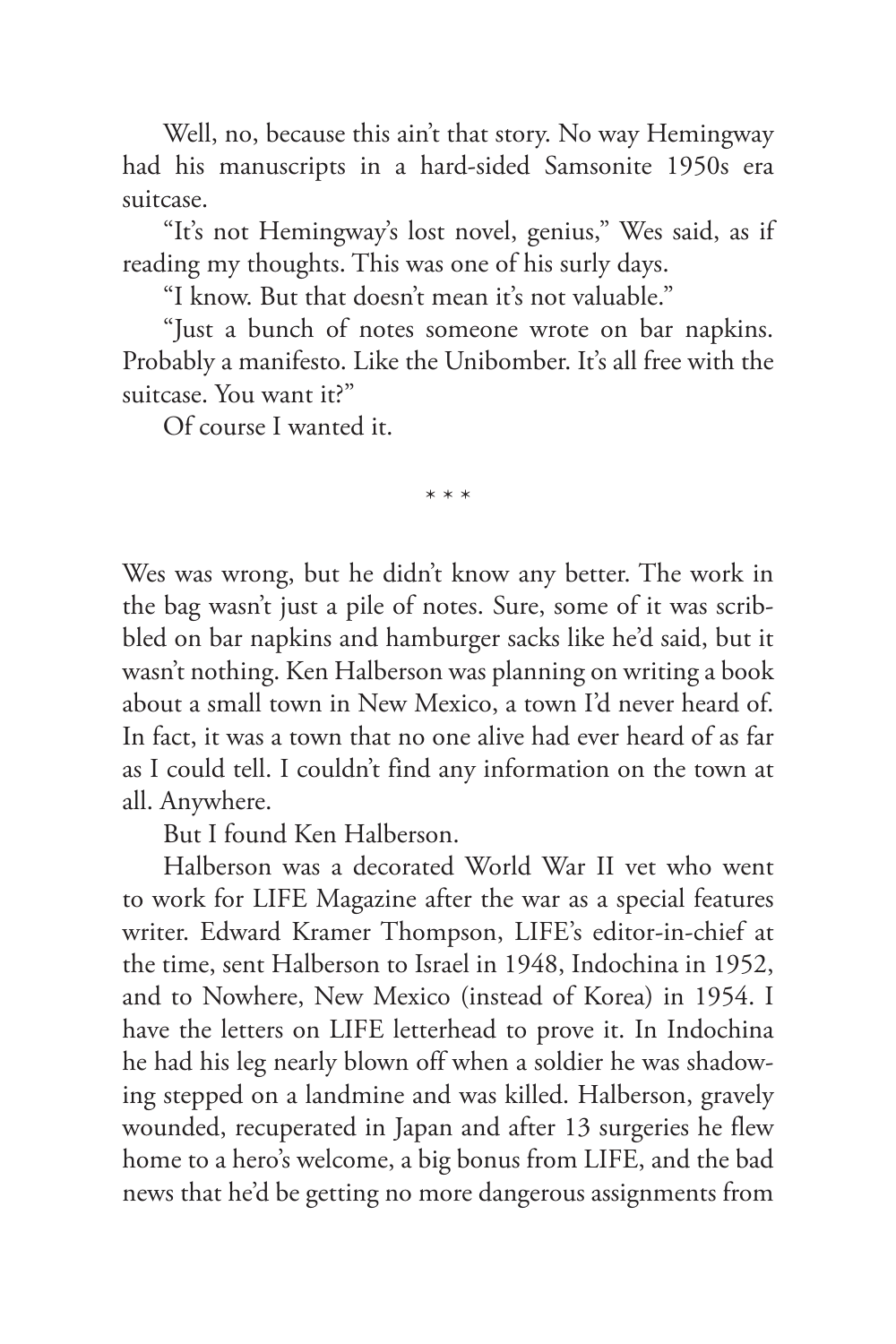the magazine. He was crushed when he found out he wouldn't be covering the Korean War for LIFE.

It was at this time that he began drinking heavily, and that's notable, I guess, if you're looking to study Ken's life. You see, there's a gap in Halberson's story. A huge chasm in his biographical data online that was partially explained by what I found in the suitcase and nowhere else.

Halberson wrote a few books *after* 1960, mostly about baseball and politics, and he became a New York Times Bestselling Author. He won a Pulitzer Prize for his reporting from Cuba during the Bay of Pigs incident in 1961 (he went there without LIFE's permission; they paid him anyway) and according to Wikipedia he was killed in a car accident in Albuquerque in 1974. If you only look online, there is no clue in the extant information about this famous journalist that he ever made it to Nowhere, New Mexico, that he ever wrote an article or book about the town, and, like I said, even that the place ever existed.

But Ken Halberson was somewhere in 1954. He just disappears from the record from 1954 to 1960.

No, there's no evidence out in the wide world that Ken Halberson ever made it to Nowhere, yet, I have over 300,000 words and notes, many of them handwritten, from Halberson's time in Nowhere and I cannot deny by reading them that he either a.) certainly lived there for a time, or b.) was absolutely crazy for a good part of the middle 1950s, but was then sane enough to win a Pulitzer Prize for journalism in the early 1960s.

\* \* \*

Ken Halberson was tall, ruggedly handsome, erudite, inquisitive, and single. He was the old 50s version of the confirmed bachelor before that term came to hint at homosexuality.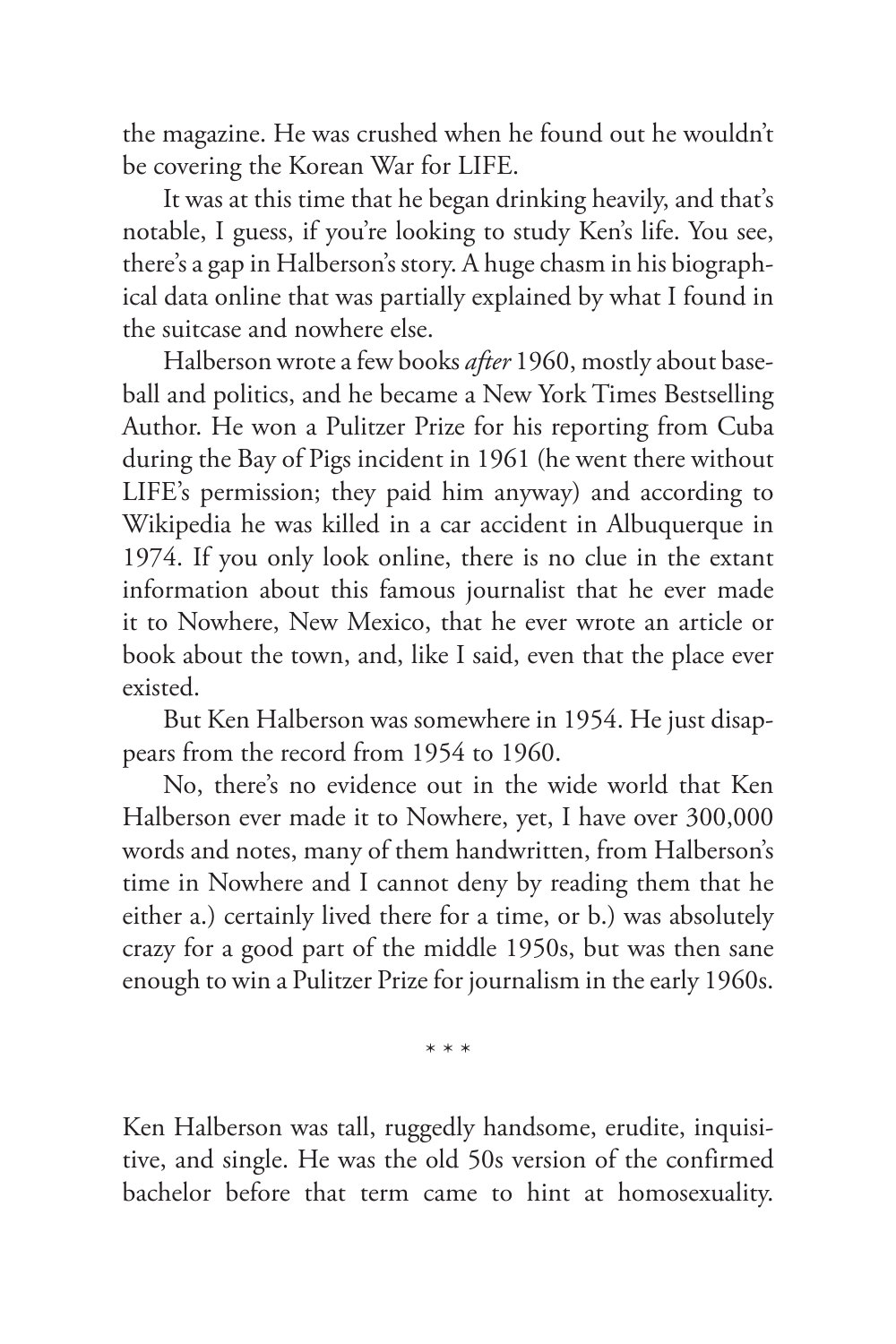According to the biographies of some of his famous cohorts in journalism and literature, the people who knew him, and according to his own biography sent by him at the request of the Pulitzer people in the early 1960s, he never married, and he was happily heterosexual. The Pulitzer writeup doesn't mention his sexuality, but there is strong evidence from his own writing and from mentions of him by his author friends that he was straight.

Journalism was his life and love and he moved from job to job chasing the story. Women were an occasional delightful sidelight. At least, that what I thought until I read his notes from Nowhere.

What we can gather from the suitcase writings, merging those with what I could learn from the information available online, is that sometime in early 1954 Ken Halberson left his home in Schenectady, New York and took a plane to Albuquerque, New Mexico searching for the town his editor had sent him to write about.

Nowhere.

His plan was this… find the town, live there for a while, and write about it.

Rumor had it that a town had sprouted up out of the post-war desert sands and by all accounts—that is by the only rumors he could find—it was a modern utopia. The perfect town. That's all there was. That was the seed of the story. Edward Kramer Thompson, in his telegram dispatching Halberson to New Mexico had this to say:

*Halberson,*

*They say there is a perfect town in New Mexico. Called Nowhere. Utopia. Doubt it is. Go find out. Take all the time you need. A year or more if need be. Rest, dig in. Have fun. Send us the bills. We want 10k words.*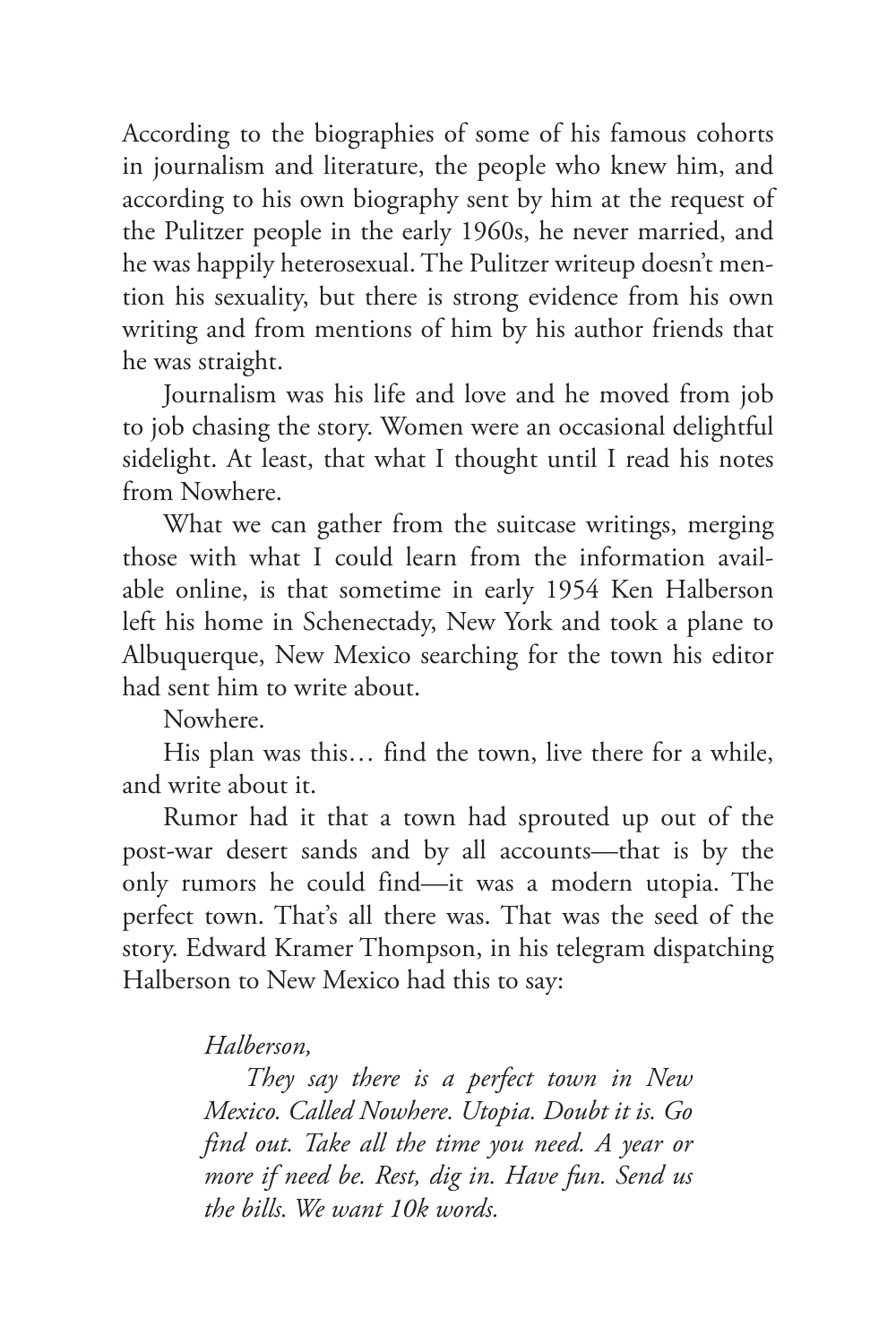Halberson's notes from February 1954 were clear, and when he left Schenectady, this is what he knew: The rumor that the town existed, and the rumor that it was perfect. Here is what he did not know: He didn't know where Nowhere was located, and, if it even existed.

The investigation started before the journey to New Mexico, and Halberson kept notes of his inquiries. Nobody alive who'd ever published through the AP or any of the other news wires knew where the town was. A few had heard of it. Roger Claussen of the Chicago Tribune claimed to have heard of it but had never been there. A bartender Halberson asked during a layover said he'd heard of the place and that Ken's information was wrong. It was in Old MEXICO, the barman said. Not NEW Mexico. There were no other records to be found. No high school sports teams ever competed against any team from Nowhere, New Mexico. There were no birth records, no death filings, no marriage licenses, no church records, no record of auto accidents, no lawsuits, nothing. If Nowhere ever existed, it had been expunged from the public memory.

Halberson was supposed to write 10,000 words on a town he couldn't even prove existed. He wrote more than that. Way more. But he didn't write a book. At best he wrote an article that only a handful of people ever read.

I'm writing the book.

So, here's how I'm going to handle this.

You know, writing another man's book, it's not plagiarism. I'm not going to use Halberson's words verbatim. I'm writing my own book. I've studied the notes. I've spent hundreds of hours putting them in some sort of order. I know the story. I've analyzed bar napkins and hamburger sacks and the backs of receipts and reams of typing paper bound together by string or stuffed into manila envelopes. Some of the notes are extensive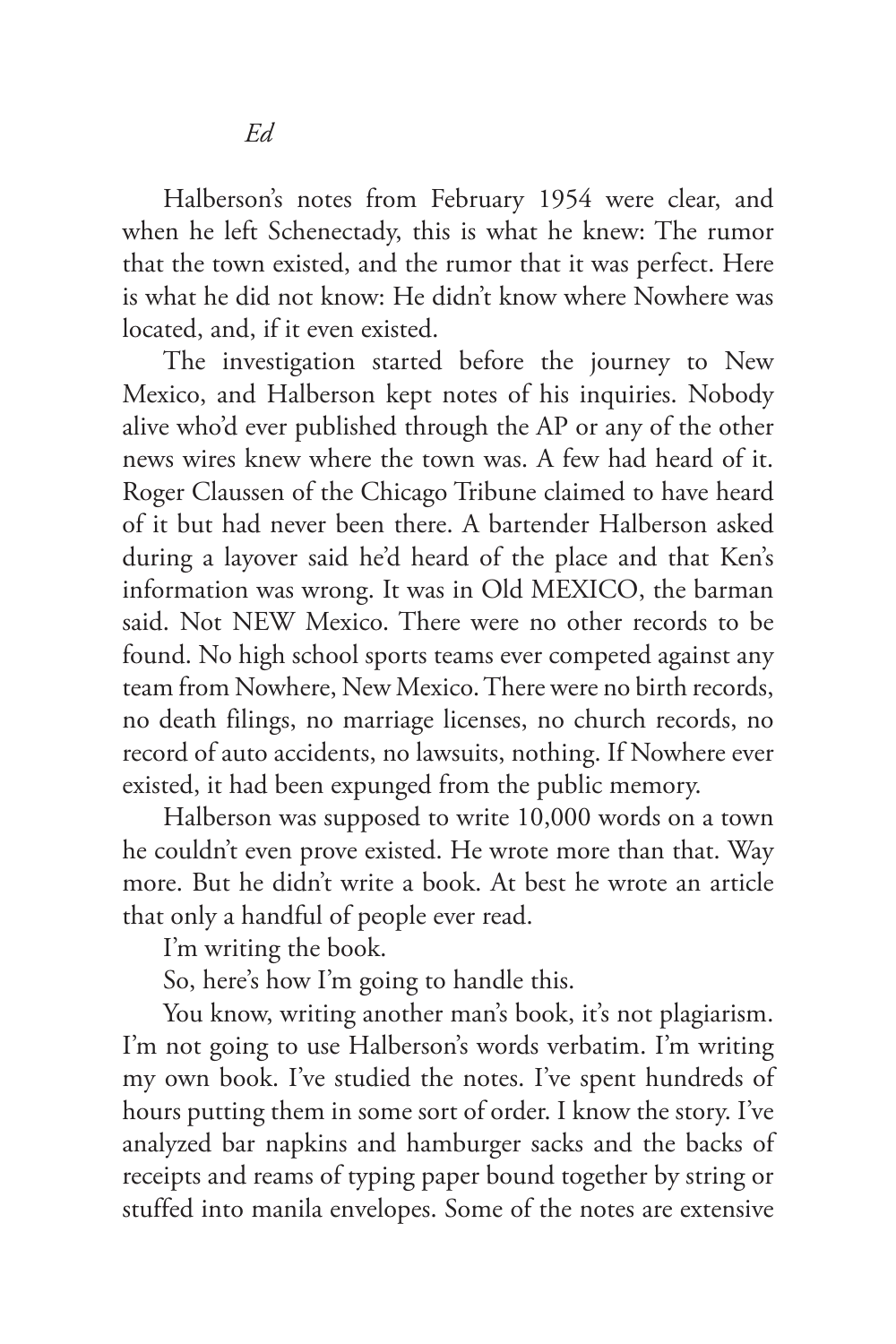and explicit as to the details and conversations. Some are almost impossible to discern. Halberson got drunk quite a lot, and when he did his writing suffered. Sometimes I get drunk too, so I'm not judging the man.

I can tell you this, though. Nowhere wasn't a utopia in the literary sense. I know this because Ken Halberson was in it. Imperfect Ken Halberson. Just like our world isn't a utopia because we're all in it. Imperfect us. There is no utopia this side of heaven, so we ought not take that term too seriously. However, an investigation into a utopia seems to be a worthwhile endeavor, so I'll have to finish Ken's work, which is a confusing thing to do.

At times I'll be writing as me and you'll know it's me. Sometimes I'll write as Halberson, and you'll know that too. Sometimes, like now, I'll break the fourth wall. It's unavoidable. Sometimes I'll fill in missing stuff with my own imagination, like watching a movie that's "based on true events." What you'll get, though, is true, and probably truer than if Ken Halberson wrote it, because I'm not biased by falling in love with the town, or with Kate Laird either. Hopefully, when we get to the end, it'll all ring true enough.

—Michael Bunker Brownwood, TX 2021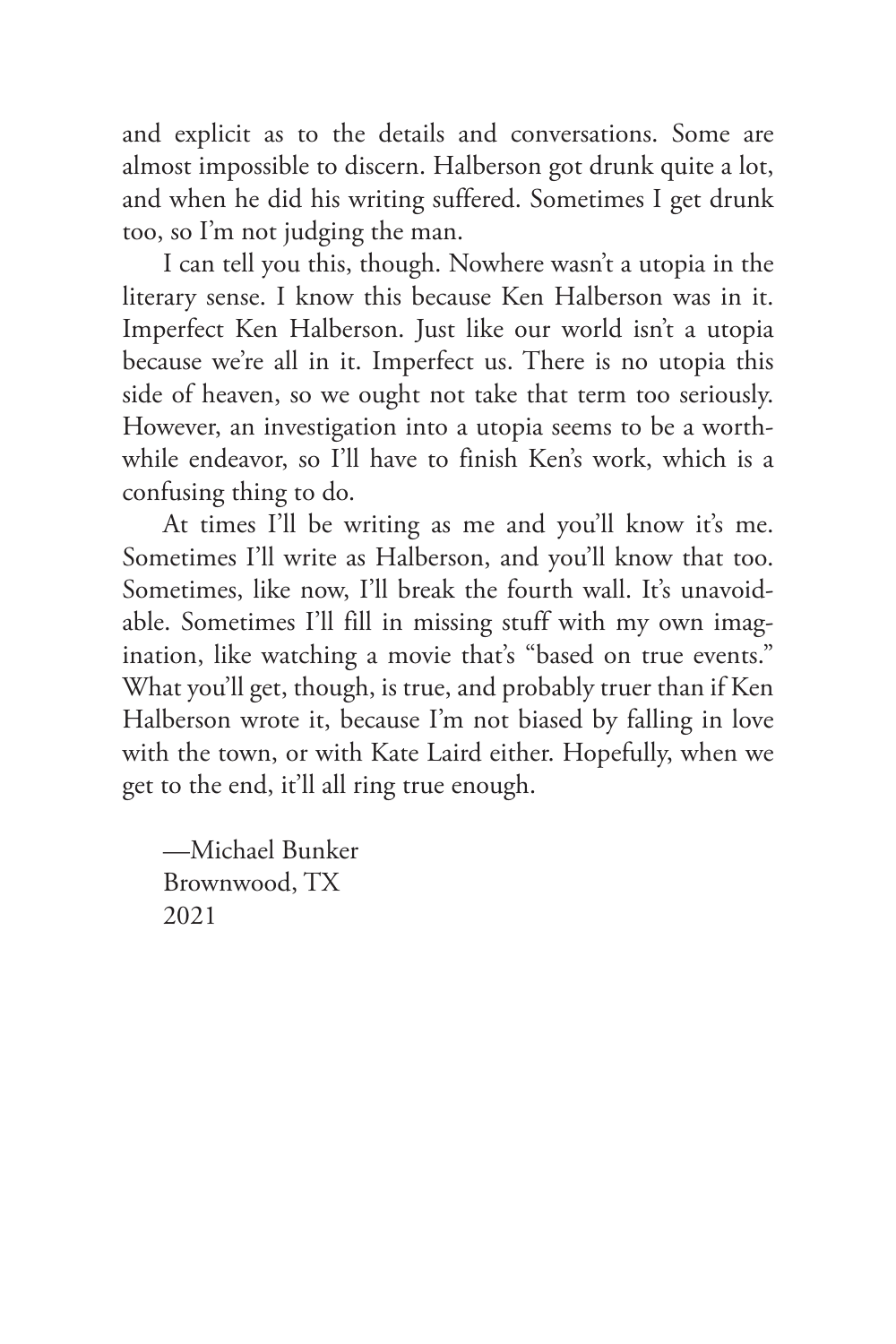## **CHAPTER 1**

#### *Abe Mendoza*

#### **The Legend of Nowhere.**

When Ken Halberson arrived in Albuquerque it was just after 5:00 p.m. local time and the weather was cold. An icy wind cut through from the desert valley to the west, swirling against the Sandia mountains up against which the tiny Albuquerque Municipal Airport was built.

New Mexico had been one of the secret heroes of the recent World War. It's plethora of secret bases, testing grounds, installations, and labs brought about the end of the war and, for the first five years or so after the war, had guaranteed the peace. Now the Russians had the bomb too and the race for what the scientists and politicians called "The Super"—the hydrogen bomb—was underway. In a way, New Mexico was the frontline of the new Cold War. Looking around at Albuquerque off to the northwest and the deserts and mountains surrounding it in 1954 felt to Ken like presiding atop the proving grounds of human destructive capacity. Like Adam's holy line standing upon the sacred mountain of God, looking down at the valley of sin where Cain's progeny, unrestrained from engaging in every wicked imagination, slouched inevitably toward God's wrath.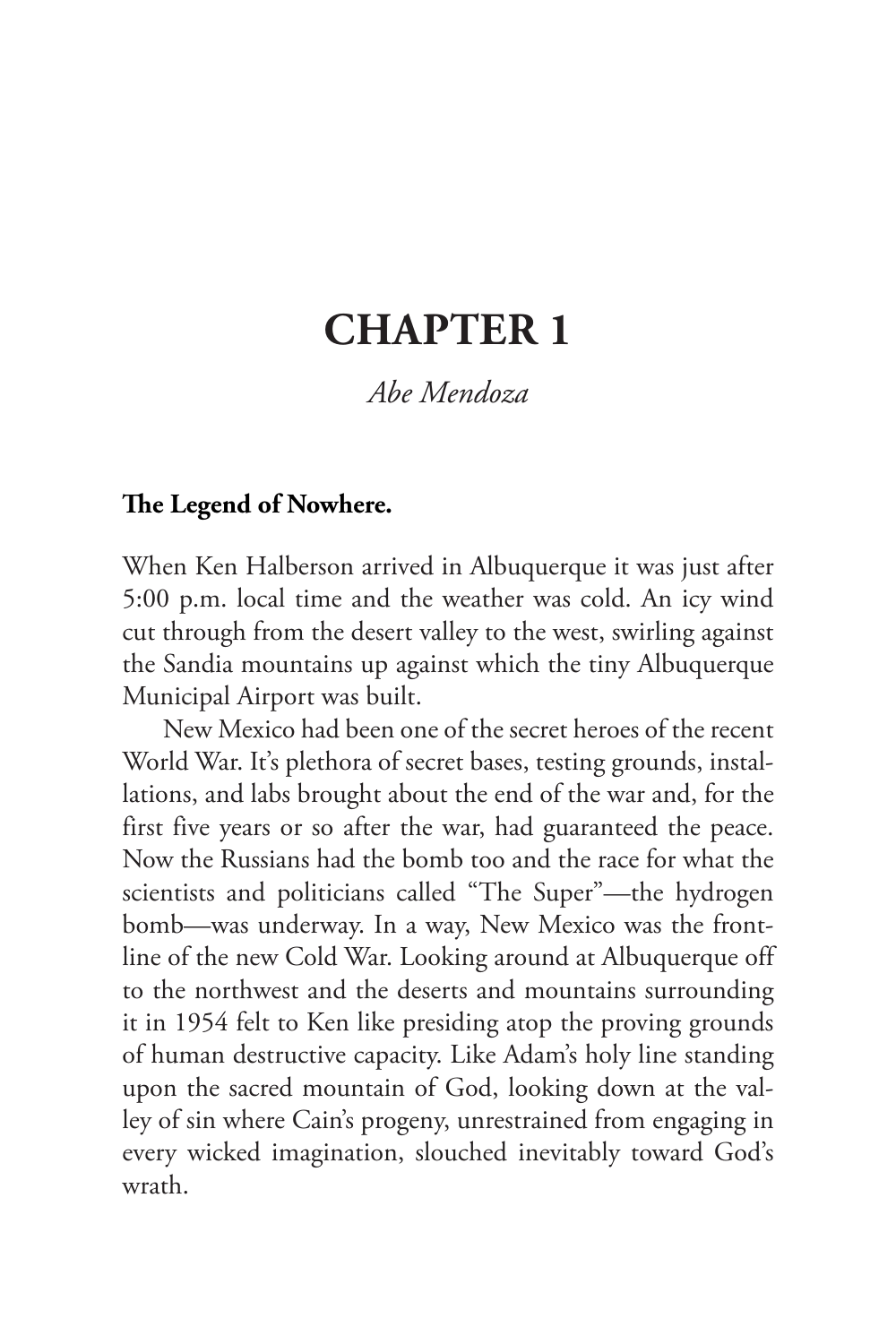About 120 miles due south of the city, on July 16, 1945, only a week after the military had established the White Sands Missile Range just outside of Alamogordo, American scientists and military men exploded the world's first A-bomb, impacting the course of world history forever. A rainbow cloud of sand, glass, and debris had surged upward to 38,000 feet and only a half dozen minutes later the mushroom cloud was visible from Albuquerque. Residents reported feeling the shock wave and seeing the intense light before the cloud rose into the sky like an omen or a signpost of the changing times. The old world was over.

Ken had read rumors from among the military people familiar with the area that only six months before he landed in Albuquerque, in September of 1953, the radioactivity had finally diminished enough at Ground Zero that an open house had been held at the Trinity Site.

Just to the south and the east of Albuquerque was Kirtland Air Base where America's bomber squadrons, including actor Jimmy Stewart, learned to fly the bombers that would punish Germany and Japan and eventually unleash the A-bomb on the world. The bomb itself was designed and built there at Sandia National Laboratory, housed on the same airfield.

Secret bases and facilities were everywhere in New Mexico, and these were only a few of them. In the land of enchantment, it was like the sand itself concealed dark enigmas and mysteries, and to Halberson, standing pensively in the chill wind, it seemed that the state was littered with rumors and secrets, and rumors of secrets. Here among the machinations of either world peace or world domination (however you chose to interpret it,) the journalist didn't know what that frigid breeze portended. Danger? Epiphanies? Disappointment?

Whatever the case, Ken Halberson, just in from snowy New York, didn't mind the cold. What he did mind was that every bar in town was closed (It was Sunday). No liquor stores were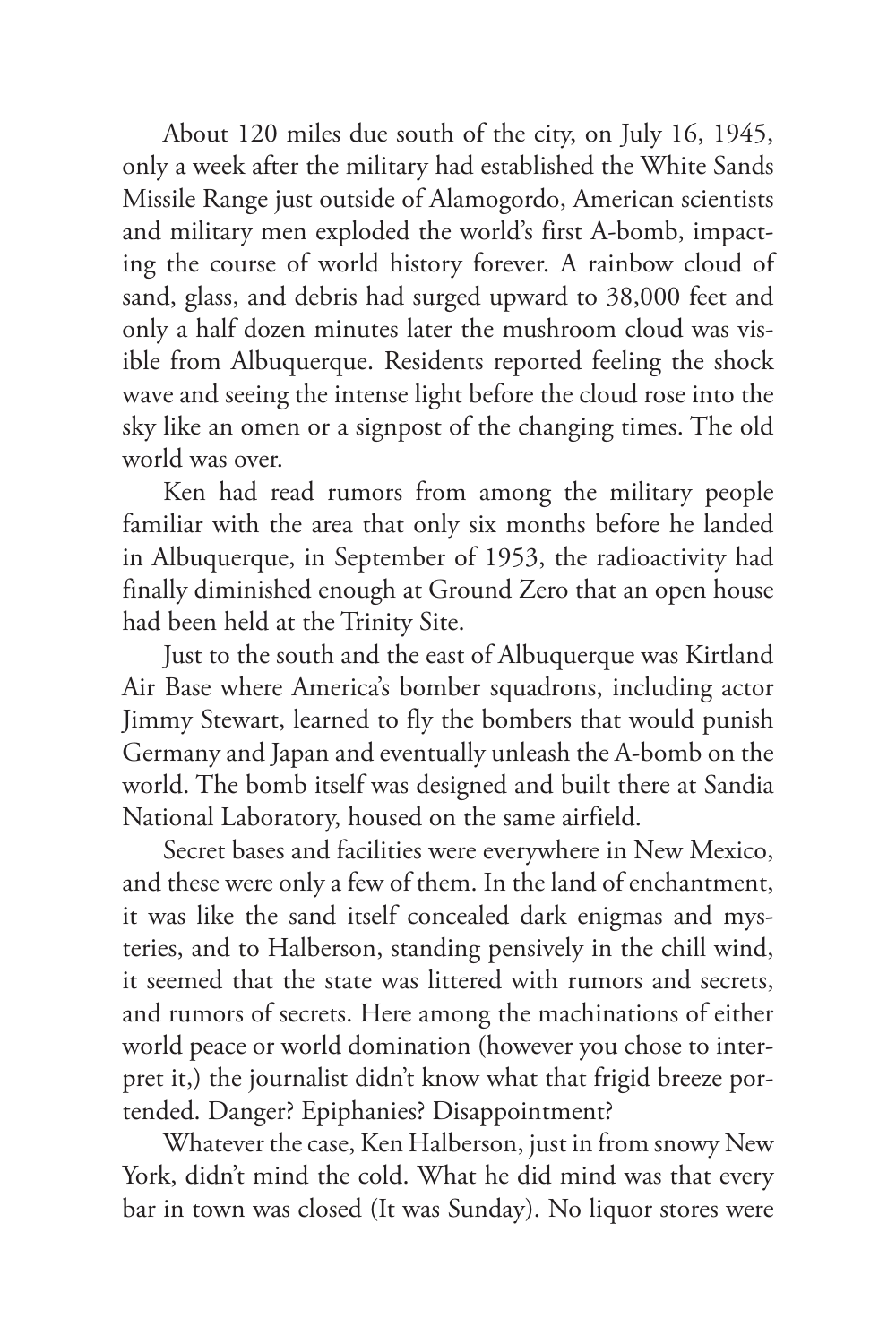open either. No grocery stores had alcohol. Ken had grown increasingly dependent on alcohol since his leg had been blown to bits in Indochina. Journalists are inherently addictive personalities and Ken was no exception. He'd steadfastly refused to get addicted to heroin or other pain killers that were common and easy to attain in Asia at the time. No, he truly believed that narcotics would ruin him. Alcohol, it seemed to him, was a manageable habit. Besides, he reasoned, the greatest writers in the world were alcoholics.

The cabbie who gave him the bad news that New Mexico was dry on Sundays also told Ken he'd never heard of Nowhere, New Mexico and therefore it didn't exist. He knew because he'd lived in the state since it was still a territory. He was five years old, he said, when New Mexico became a state, and if there was a Nowhere, New Mexico he'd sure enough know about it. He was, however, willing to drive his fare to a bootlegger's house before taking him to a hotel on the east edge of town where they sat outside in the taxicab and shared the bottle.

Abe Mendoza was the cabbie's name and Abe was the kind of man who liked to listen and ask questions. And he liked to drink, too. The curious sort you might say. As a journalist, Ken liked the rare occasion of conversing with someone who didn't just talk about himself. The curious, according to Ken, were the only authentic humans. A reporter generally learns to get other people talking by a rat-a-tat barrage of relentless queries, and people almost never tire of talking about themselves. But even people who know these essential truths are easy pickings when one of their own begins to prod. Old Abe would have made a good reporter, and it didn't hurt that he oozed warmth and goodwill. Through his heavy Mexican accent, he spoke good and unbroken English, and Abe established himself as an expert on this area of New Mexico. He was also evidently well-learned on public affairs and how those affairs influenced real people.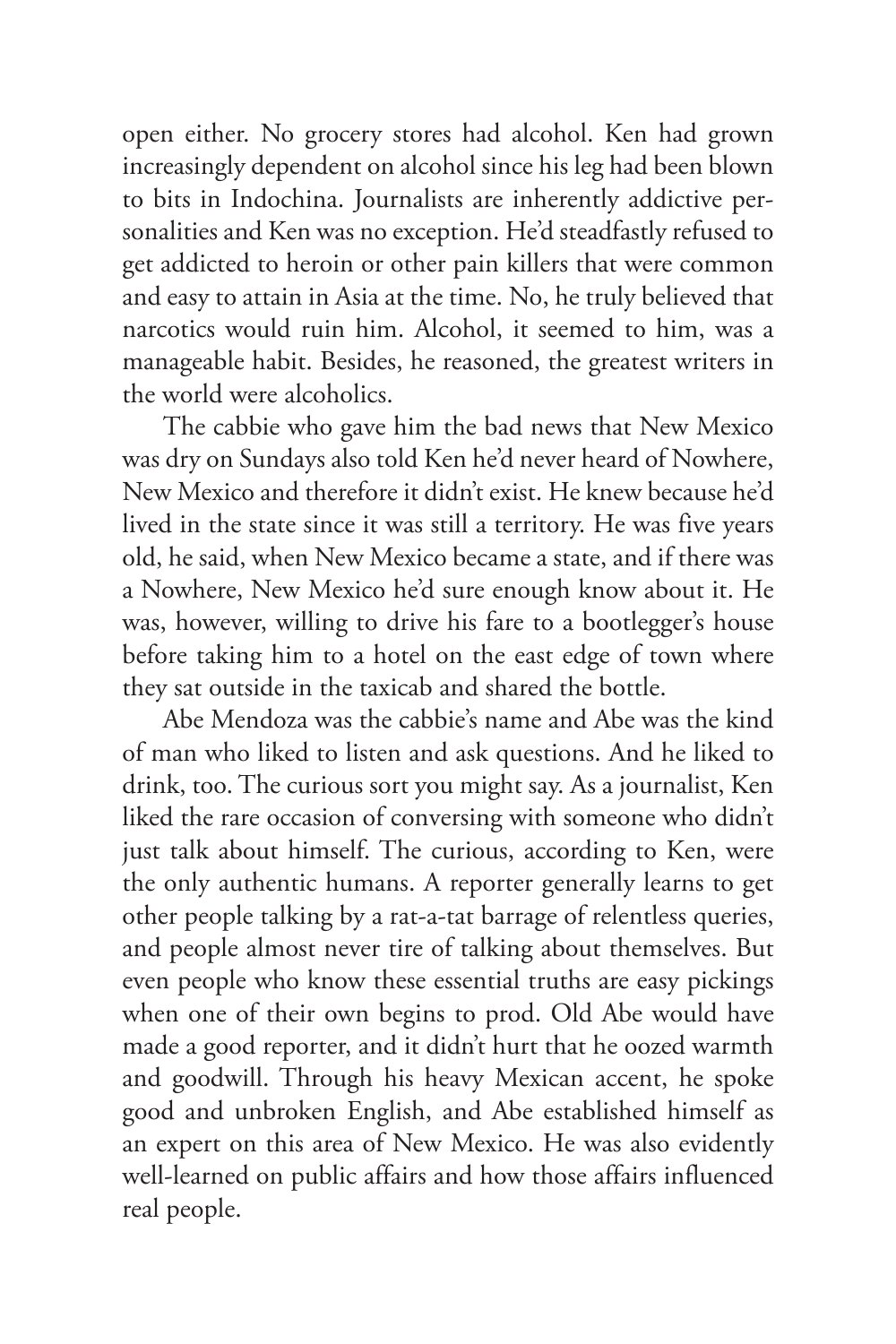"Do you remember New Mexico before statehood?"

"No, sir," Abe said. "I remember life and how we lived it when I was a small child in the territory but the politics of it never impressed me as a child. I am glad we became a state. America is great, and we here are not like those Texans always looking back and pining for something else. I mean, we were part of the Republic of Texas for a while, too. Not in my lifetime, but once upon a time. The treaty signed with Mexico after Texas Independence in 1836 required the Mexican army to retreat to the other side of the Rio Grande, just west of here. We learned of that in school. So, we were Texans too and we have some of that spirit and pride and independence. But we don't live for those days and we're glad to be Americans."

"You know a lot about your history," Ken said.

"I do. My brain remembers more than my face lets on."

Ken decided to turn the tables and ask Abe questions for a bit.

"Do you believe there is a perfect place?" Ken said.

Abe took a pull from the bottle then sat for a moment, thinking, letting the warm burn of the alcohol do its work.

"Heaven. Heaven is perfect." Pause, then, "Yes. Heaven."

Ken took his turn at the bottle. "This side of heaven? Is there a perfect place on earth?"

A smile played across Abe's lips so subtle as to almost be missed. He raised the bottle and looked at its label. "If there is, I would not live there. I would visit, but I wouldn't live there."

"Why is that?"

"In heaven there will be no sin to mess it up. On earth, an hombre like me could break the world if I was too long surrounded by perfection."

More silence. Then Abe turned the tables back around.

"What would you do if you visited this perfect place?" Abe asked.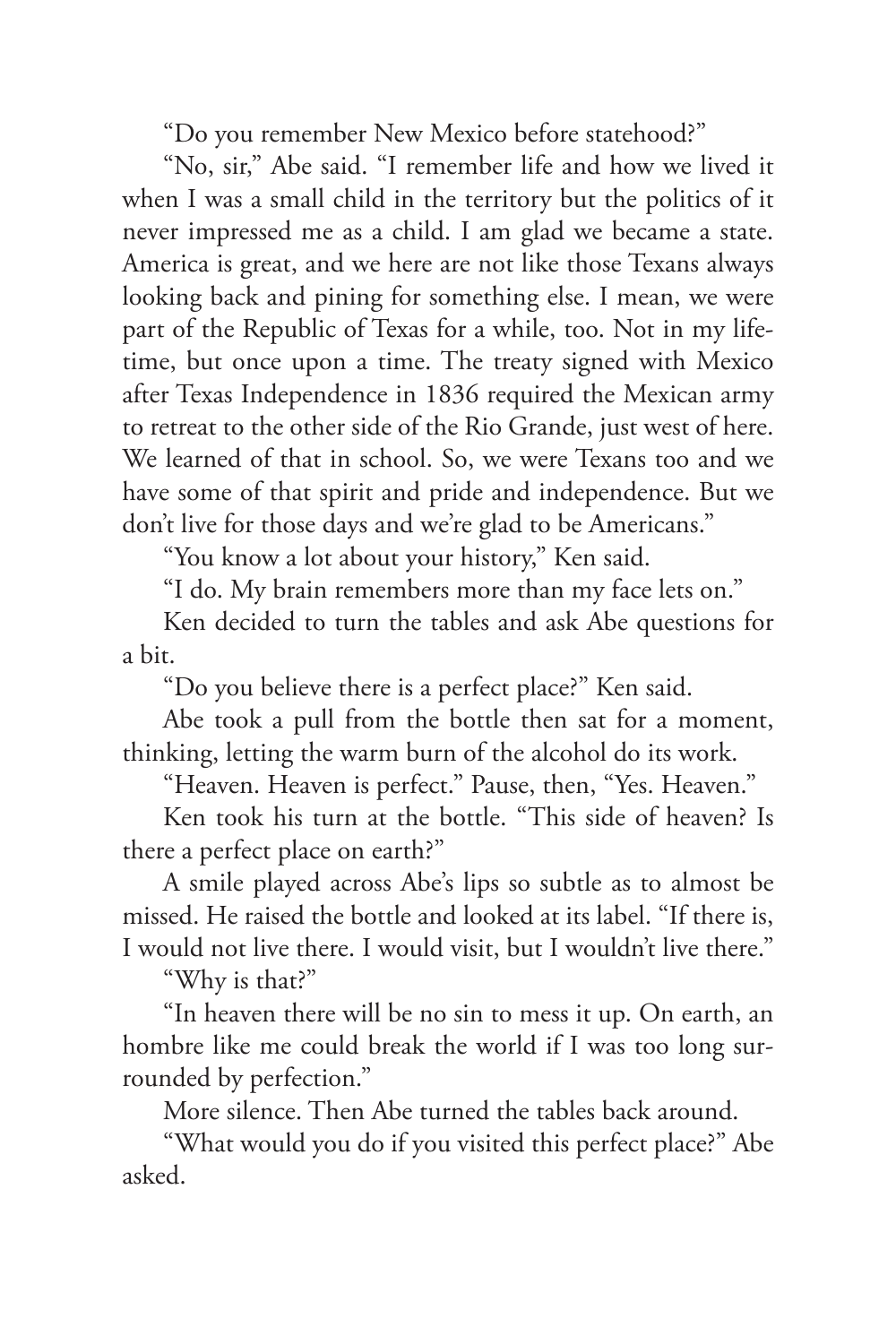"I would observe," Ken replied, "to see what made the place tick and what made it perfect."

"Every observer changes that which he observes."

Ken must have smiled. Abe knew science too.

"I would try not to break it," Ken said.

A longer silent pause.

"What do you do, Abe, when you visit the perfect?"

Abe laughed. "Oh, such a place must not exist, but if it did and if I visited it I would be something of a ferryman or a guide. Which is like what I do here. I would take people to the perfect place and then watch their faces. This is, I think, what God does when His children see the sunrise."

\* \* \*

Halfway through the bottle, Abe had learned whatever he intended to learn from Ken Halberson, his fare and now his friend. With nary a word nor warning he put the cab in gear and started driving. Ken didn't ask where they were going. Halberson, the former Marine who had seen his leg nearly blown off outside Tonkin, was sure he was in no danger at the hands of Old Abe Mendoza the inquisitive and pleasant cabbie. There was a peace about Abe that Ken dearly liked.

The two men, now solidly drunk, still arrived in fair enough condition at Abe Mendoza's humble two-bedroom house just southeast of Albuquerque not far off Route 66. They did not stumble inside. They walked arm in arm like compadres. Despite the late hour, the two new friends ate tamales, beans, and rice served to them by Abe's happy wife Ophelia. She was happy, it seemed to Ken, when she was of service, which means that she was happy when her husband and friends were eating. Ophelia was not five foot tall, not by a stretch, but she was stocky and strong, and she held the full pan and scooped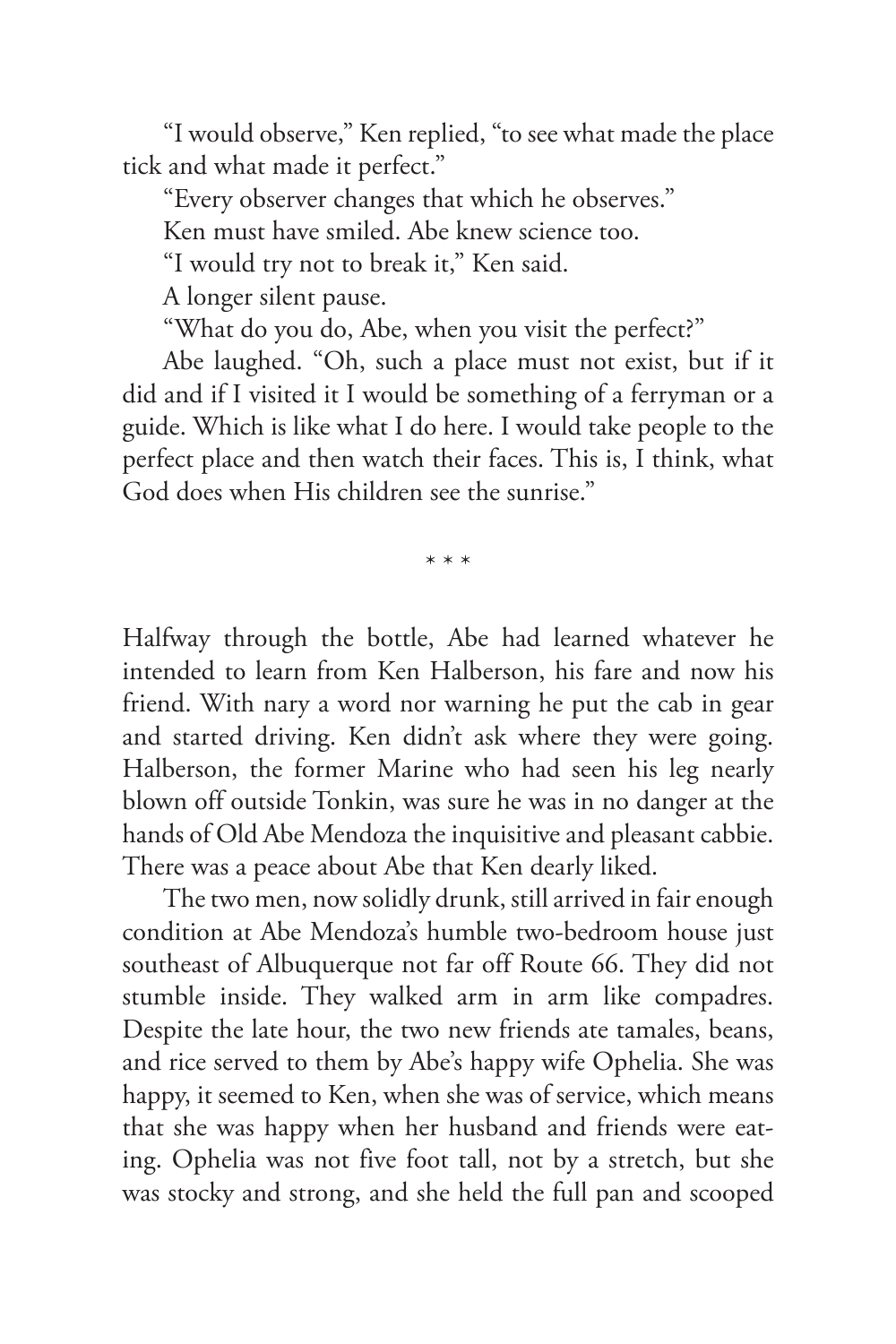big ladles of food like it had always been her calling in life. Ophelia kept Ken's plate full and stood and never sat, hoping that her guest would want more. After two portions, her husband pushed away from the table and went into the bedroom. The sound of a drawer opening and shutting, then he returned with a small, packed bag—like a doctor's bag—and turned to look at Ken, who was drunkenly shoveling more rice and beans into his mouth.

"Come amigo," Abe said. "We'll need to leave now if we're going to get you to Nowhere and I can still get back in time to work some tomorrow."

Ken Halberson didn't ask questions or protest. Somewhere in his whiskey-soaked thoughts was the indescribable clarity that this was where the conversation with Abe had been going all along. He couldn't say he knew it intellectually, not consciously, but somehow; he still knew.

\* \* \*

The drive was mostly southward and some degree of east, but beyond that I didn't know and at some point I gave up trying to track. The roads were dark and there were no road signs that I could see or read and we shared the bottle as we drove. The wide two-lane narrowed at one point down to a single paved lane and then the pavement disappeared altogether and the car seemed to glide over the desert like a schooner in moderate chop down by Cape Horn, in and around hills and through gaps in those hills, kicking up sand in the tail lights. On occasion Abe would swerve to miss a small animal, a tumbleweed, or a cactus illuminated by the headlights and the hours clicked by as I sometimes slipped in and out of sleep despite what should have been the evident danger of the trip. When I woke again we were still on a dirt road, but this one was wide and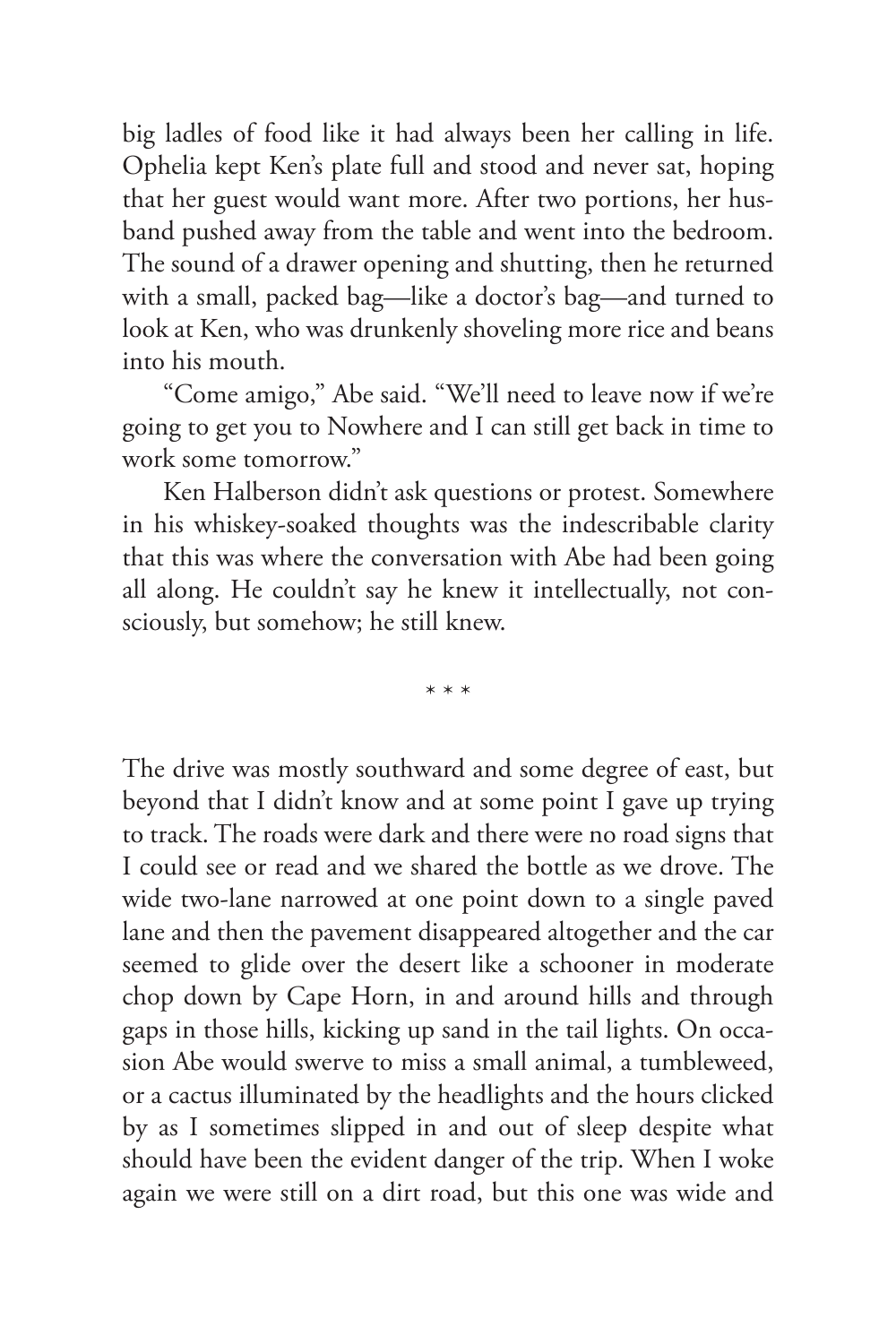smooth and the grade took us upward in altitude until we were winding on this dirt road through what seemed like mountains interminable. I knew we hadn't stopped for gas, but we'd been on the road for more than five hours and the taxicab was now dangerously running on only fumes and faith.

Somewhere near the peak of the mountains (the dark shapes were still visible only faintly against the stygian sky) the bottle was drained and Abe tossed it into the back seat where it rattled around to remind us it was empty. Then Abe pulled onto an unmarked side road, narrower and steeper in its rise and we wound upward through the last hundred yards of sage and tree cholla before pulling to an abrupt stop just near the peak.

Abe darkened the headlights, then got out. I got out too, not wondering if I was going to be murdered and left for dead, but curious how this was all going to play out.

A feeling of danger would seem to be natural for this circumstance but instead I felt only love and adventure and the dull awkward spin of drunkenness.

I followed Abe through the brush and as we crested the peak I looked and there below us in the distance was a small town, ablaze with gorgeous, sprinkled lights in the pre-dawn darkness, seeming to float like a UFO or a ship floating stoically on the placid deep, or a heavenly Jerusalem, lamps kindled against the encroaching night. The town was set off from everything by the blackness of the northern Chihuahuan desert and it was February and I finally remembered in my drunken buzz that it was cold, but not as cold as it had been in Albuquerque because the wind was still and the silence imprinted itself on me like age itself. Like a blanket of time.

"That town is still a half-hour's drive more," I said, "and I'm sorry to say but I looked at the gauge and we don't have the gas to make it."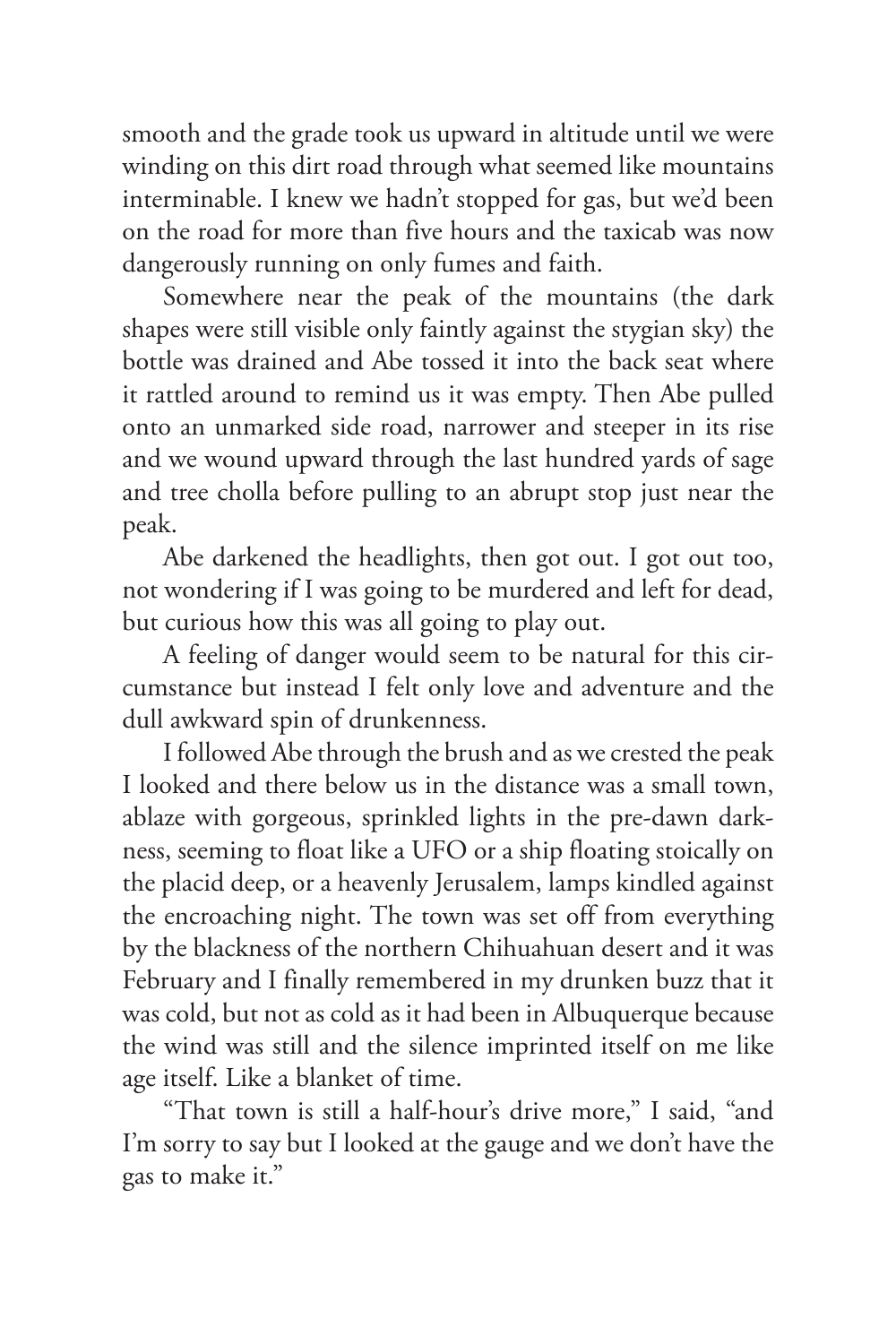"That's by design," Abe said. "You aren't meant to make it from Albuquerque or anywhere else on a single tank of gas." He produced a small aluminum flashlight, pressed its button, then moved through the sage and tumbleweeds until we came upon a pile, covered in mesh and canvas. Pulling back the tarp, Abe yanked a metal jerry can of gasoline from the stash before re-covering the remaining fuel cans with the tarp, kicking rocks onto the edges to hold it down from weather and winds and then tossing sage branches on top for good measure.

"No one comes up here ever," Abe said, "and when I return on my next adventure, I will bring more gasoline."

\* \* \*

The pavement started up again just outside of town and by the time we reached the first buildings in the city the street was wide and clean and there were concrete curbs like in any other town in America. I don't remember seeing a sign that said, "Welcome to Nowhere," but I was still a little drunk and giddy from the mystery and excitement.

I'll describe the town later because it was dark then and I was tired, but my first impressions were that everything seemed to be new and there weren't adobe ruins or dilapidated buildings like those seen on the outskirts of towns everywhere in the American southwest.

Abe drove me to a new looking motor hotel called the Vacation in Nowhere Motor Inn and I noticed that the sign and the building looked like they had been pirated from the Holiday Inn and Howard Johnson's motor hotels that were now springing up everywhere due to America's post-war love affair with the automobile and automobile travel. Turquoise and Orange were the predominate colors of the motel and the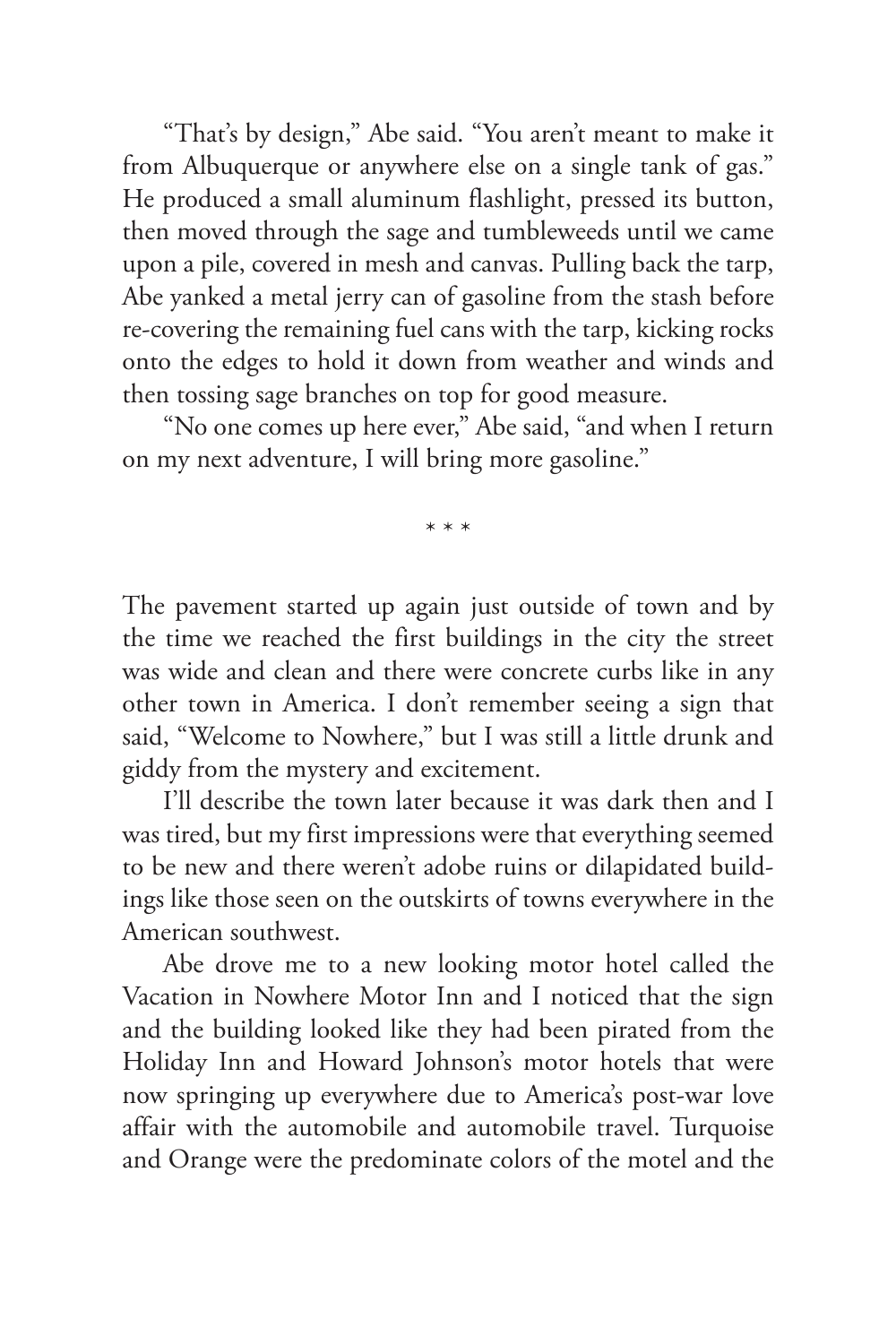glass windows, large and ubiquitous, were clean and shined in the glare of the streetlights.

We were now far from there but Route 66 ran north of here out of Texas westward through Tucumcari and Santa Rosa before heading through the mountains and into Albuquerque. During the first 10 minutes of this trip, heading the opposite way from Abe Mendoza's house, eastward on 66 out of Albuquerque, I'd seen two motor hotels more-or-less just like this one.

Abe got me checked in (he insisted) and carried my only suitcase into the room, turning on the lights and checking the room as he entered.

"I can't imagine what I owe you," I said to Abe, "but it's all on the LIFE Magazine publishing company and Mr. Edward Kramer Thompson – Editor. Esquire. I can give you a check or cash if you like."

Abe shook his head. "I cannot take your money, Amigo," he said. "Mr. Copeland would never forgive me if I took any money from you at all, and I am paid well enough since I have enjoyed your company."

"But let me tip you, Abe."

"Do not insult me after such a fine adventure, Amigo" Abe said with a gleam in his eyes. He shook my hand solidly. "I will see you again. If not here than in that other perfect place in the sky."

And with that, Abe was gone and I was left alone in Nowhere. I didn't ask him who Mr. Copeland was because it seemed that I would find out soon enough.

I was sleepy and the bed was comfortable and I slept like the dead or a man in a dream who wasn't in a hurry to wake from it.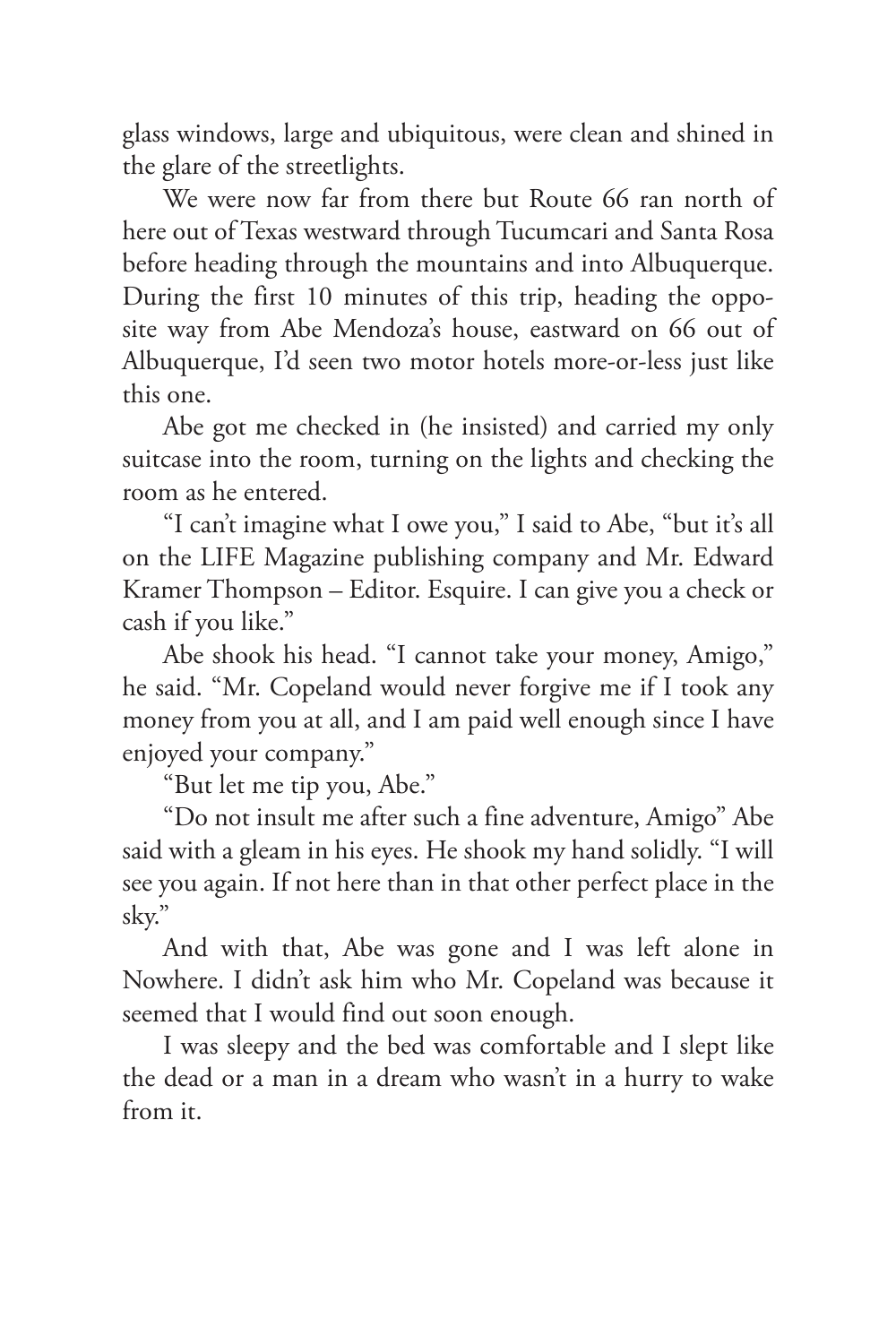### **CHAPTER 2**

#### *Leon McClain and Carol Cole*

#### **A Day Trip.**

Leon McClain was a pleasant looking fellow in his early forties, solidly built, with hair graying at the temples and a habit of cracking his knuckles now and again when he was trying to emphasize a point. He was the manager of the Vacation Motor Inn. Despite Leon's lofty position as the head honcho in the entire establishment: hotel, bar, and restaurant, lunchtime found Leon cleaning tables, sweeping, or running the register in the diner attached to the lobby of the motel. Lunchtime was the hour when Ken Halberson finally rolled out of bed on that first morning after his secret overnight journey to Nowhere.

Leon showed Ken to his table and handed him a menu.

"We'uh glad to see you hereabouts and wasn't wantin' to disturb your sleep after such a long journey. Otherwise, we might've sent you breakfast."

Ken smiled in a friendly way and rubbed his eyes as he sat and pushed into a turquoise-colored booth. "It has been a journey, but I would argue that anyone who arrives in this town has come a long way."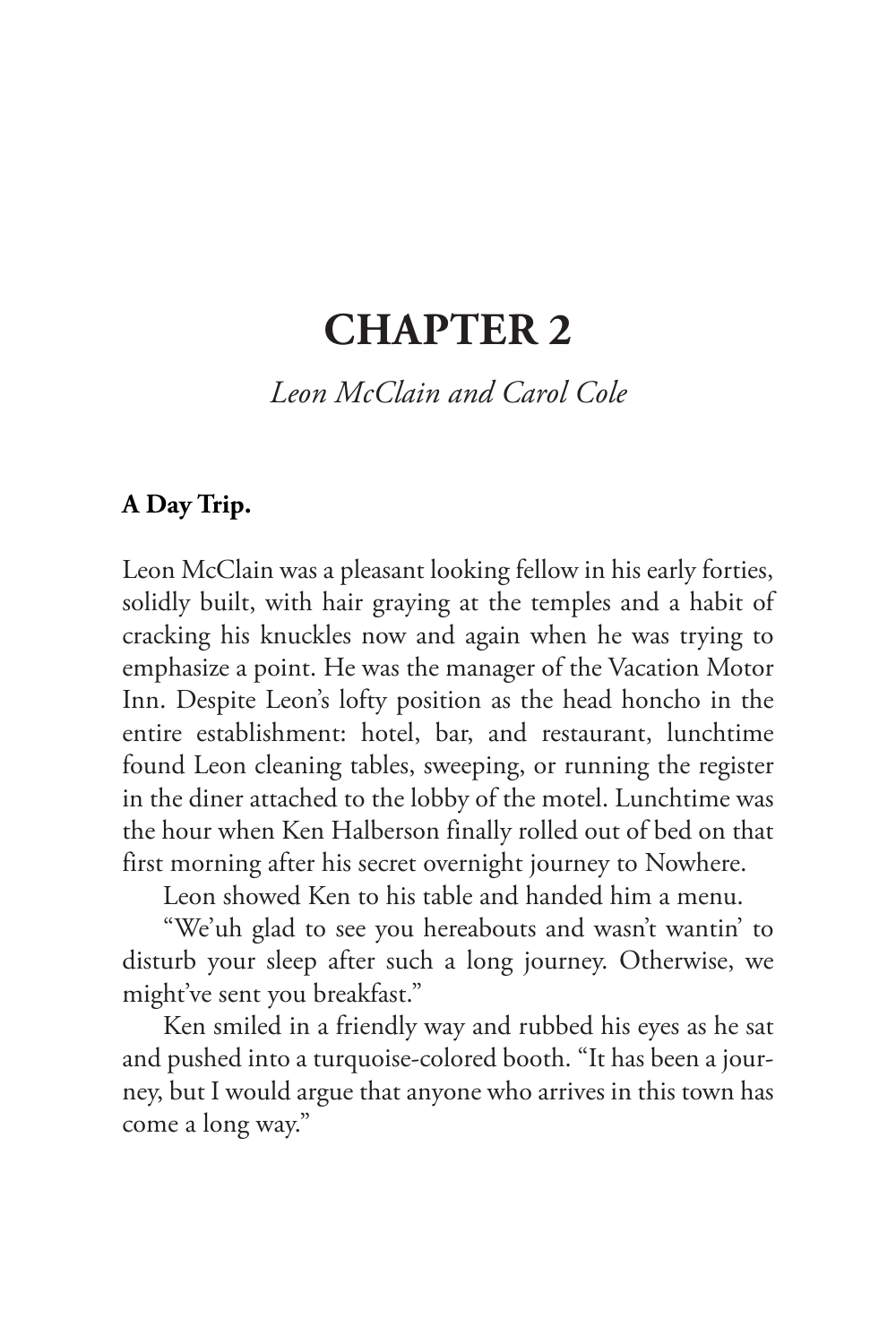"That's true. That is certainly true," Leon said as he wiped down the table. "But you come a particulah long way and we wasn't wantin' to disturb ya."

"Well, thank you. I'll just start off with coffee."

"Coffee. Yes, suh."

Ken noted Leon's smooth southern accent, like silk and cream, formal but still truncated here and there and colloquial. He placed Leon from somewhere down in Georgia. Savannah perhaps, like Johnny Mercer or Jim Williams in *Midnight in the Garden of Good and Evil*.

A few minutes later, Leon arrived with a small, stainless pitcher of coffee wrapped in some sort of knitted sweater made for the purpose, along with a smaller stainless cream pitcher, a ceramic tray with sugar cubes and a tiny set of tongs, and a coffee cup capped by a saucer.

McClain placed the coffee service on the table, then ceremoniously removed the saucer and placed it under the cup.

"Yes, suh. Yes, suh," Leon McClain said and cracked his knuckles. "What can I bring ya for eatin' purposes?"

"I'll take an omelet. Bacon, egg, and cheese, chives or greens or whatever you have, and keep the coffee coming if you don't mind."

"Yes, suh. Yes, suh," Leon said again. "And ah do hope we'll have the pleashuh of a social talk once your *appetitenal* cravings are propuhly sated. (He was known to make up words when he found that his own concoctions would work better.) "We do try to welcome our guests and introduce them to our (pronounced like owaa) fair town. Now, ah'll run and put ya orduh in. What should ah call you, fair suh?"

"I'm Ken Halberson. Call me Ken."

"Oh, that would not do Mr. Halberson. Informality at this juncshuh would certainly not do. But ah'll run and fetch that omelet for ya."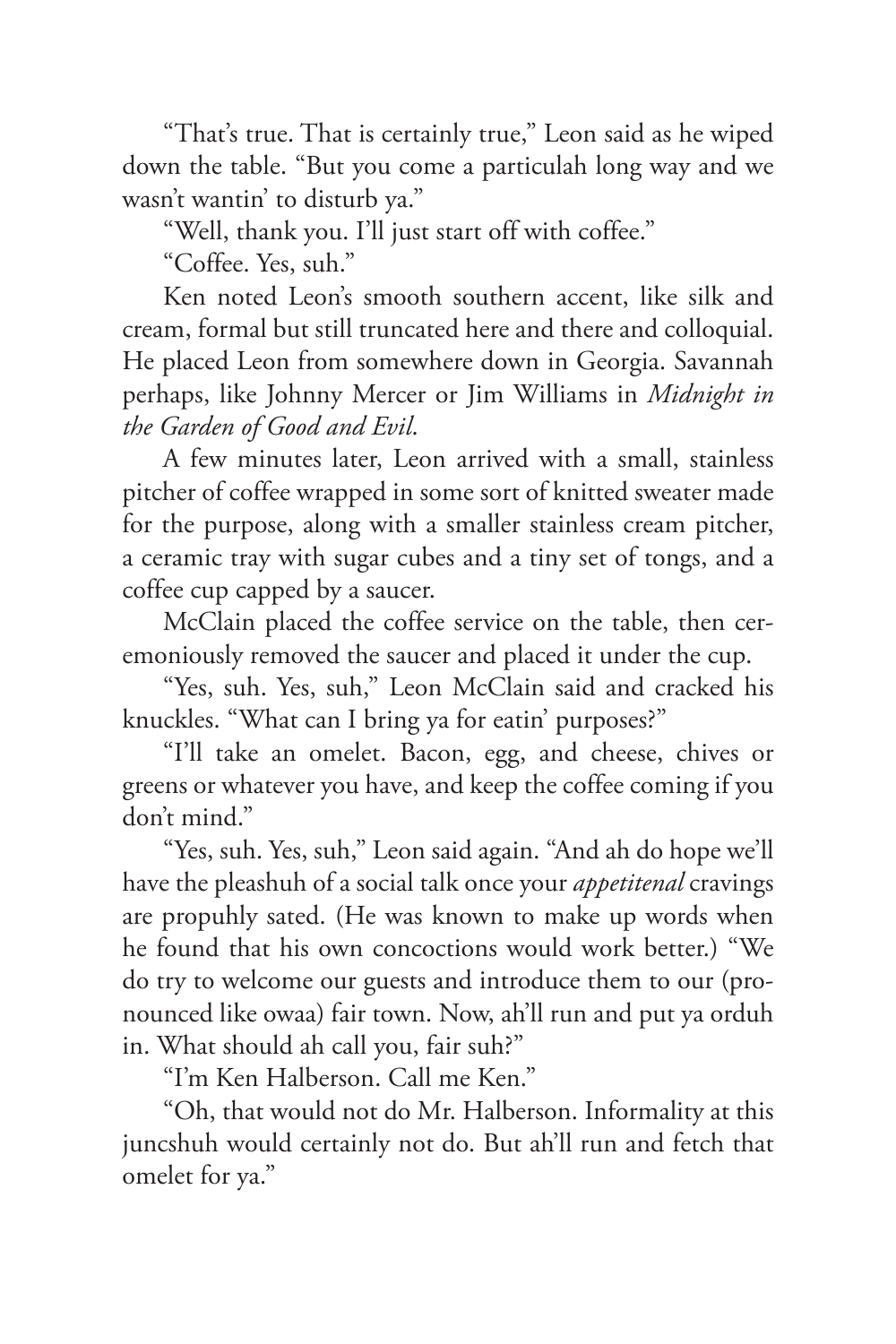Ken poured himself a steaming cup of coffee and smiled as he thought about Leon McClain's southern manners and how the man knew without asking that Ken had come a long way. Halberson felt like he was an honored guest on another planet. And maybe he was.

\* \* \*

I'll forsake writing out Leon McClain's southern patois. It's painful to write and to read. From here on in when you read his dialogue, because I've told you of it, you'll hear Foghorn Leghorn or Burl Ives as Big Daddy Pollitt in *Cat on a Hot Tin Roof*.

While Halberson ate his omelet, Leon McClain sat and introduced Ken broadly to the town and particularly to the Vacation Motor Inn which he operated with his close friend Carol Cole. McClain never said at the time if he was married to Carol Cole, but Halberson suspected as much. Why Carol Cole would have maintained a maiden name was a mystery to Ken Halberson.

"The Motor Inn is our little corner of the universe, the tiny world of Nowhere, and you'll see it's plenty of a good life. Over there is the laundromat and back yonder is the bar, eh… *cocktail lounge*. We call it The Brick House. Cheap drinks there but not watered down and usually fine company. Most folks out to drink and carouse do it downtown where you can walk from place to place, but The Brick House is a fine place to unwind while you're with us. We aren't overwhelmed with visitors here, but we're happy with our business, and our costs are so low that we make out fine. Besides, I make enough from the table at Ben Dobrick's Thursday night game to cover any shortfalls. I like draw poker but I'm good enough at any of 'em."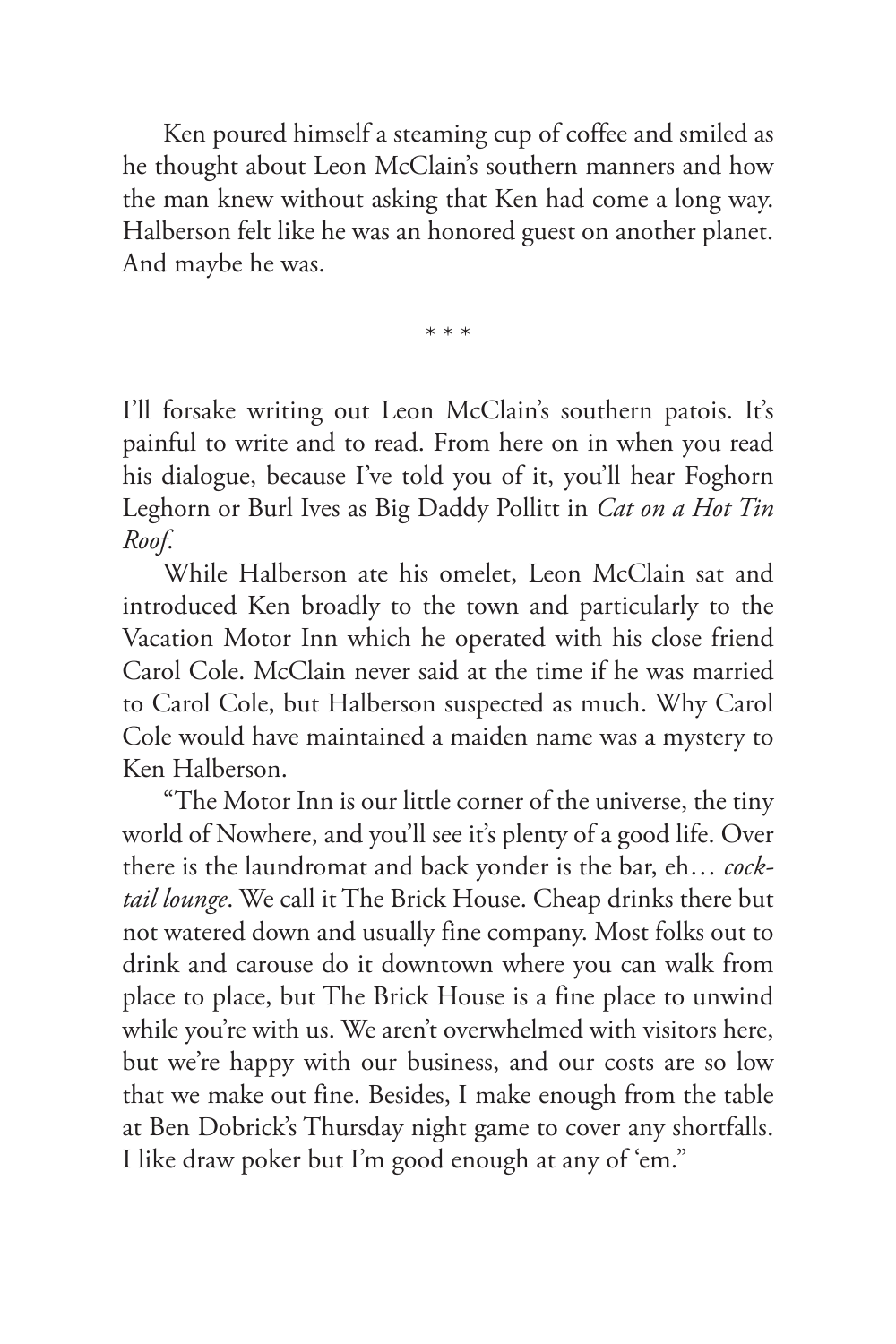Out the window in the bright afternoon sunlight, the view could pass for Las Vegas, Nevada another city that sprung from the desert a little less than a decade earlier. Nowhere was a fully realized town with all the traffic and buzz of a real boomtown. The scent on the air in the diner was a harmonious whole, slightly of cigarette smoke and bacon with a hint of maple syrup and coffee. A few shiny automobiles passed by on the highway and palm trees, tall and majestic, flittered in the breeze. The palm trees, Ken reckoned, would have had to have been planted here entirely grown. An urban style decision. He didn't doubt that such trees could grow at this latitude, but he couldn't remember palms in the pictures of New Mexico he'd seen in magazines and newspapers. No grass grew between the diner and the highway, but the landscaped parts around the newly blacktopped parking were covered with shiny white stone interplanted with flowering desert plants and cacti. Across the highway was more desert, but Ken could see houses in the distance and more palm trees in the yards and along the roads.

"We've been here for four years," Leon McClain said, "which was when we built the place. We first came to Albuquerque from South Carolina and then over to Alamogordo for the dry air, which helps with my breathing."

"Ahh, South Carolina," Ken said. "Makes sense."

Leon nodded, "Yes, sir."

"How did you come to be here or to find Nowhere in the first place?" Ken asked.

"Oh, like everyone else. Someone brought us here. We were with new friends and bouncing from party to party one night and at some point, aimless and listless, one of our guides suggested an adventure. We drove through the night and ended up here. We visited for a week, fell in love with the place, and sent a telegram back home to sell everything and send us the proceeds. And after conversing with Mr. Copeland, Carol and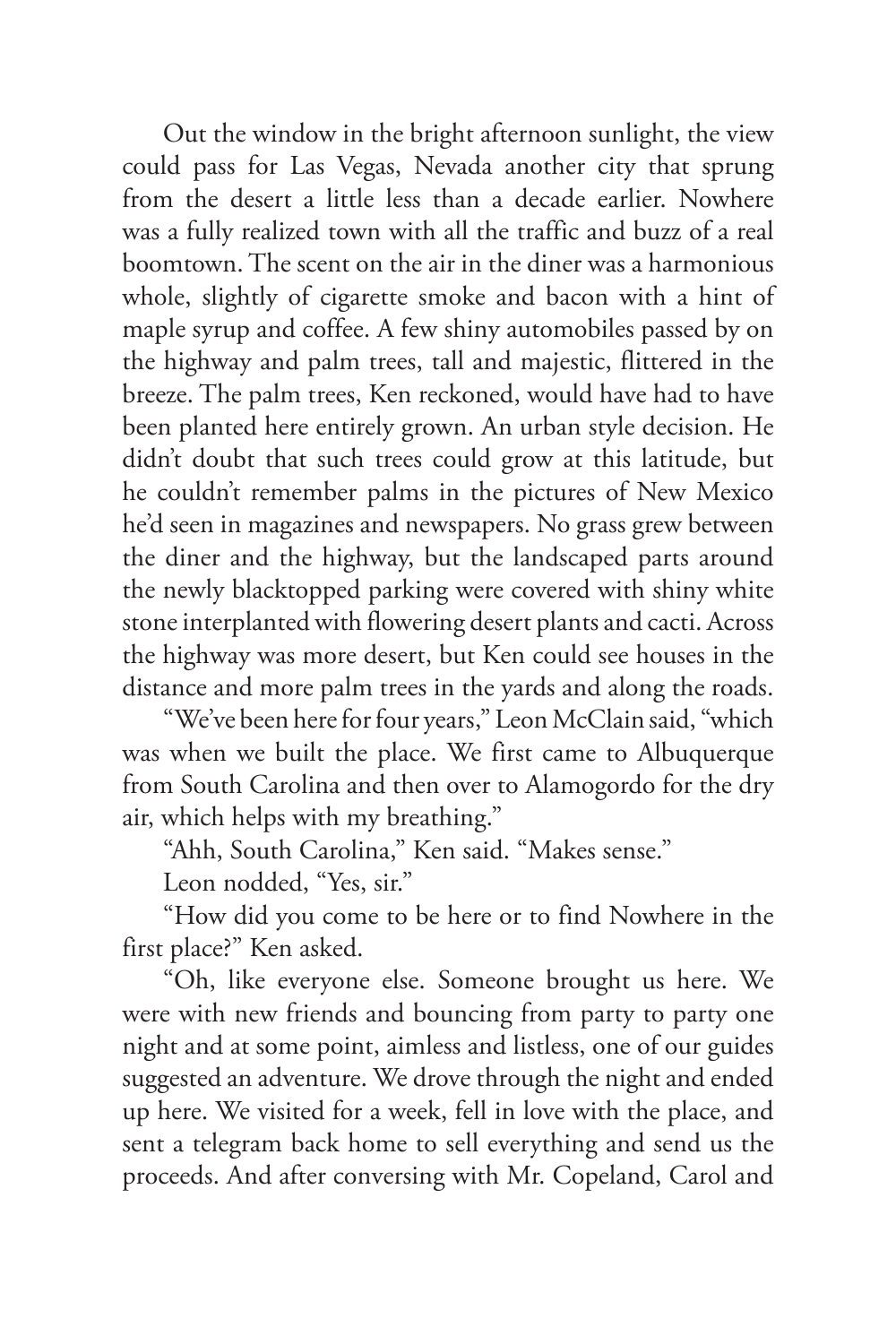I decided that what Nowhere needed was a motor hotel for our transient, traveling public visitors."

"Mr. Copeland?"

"Oh, Mr. Copeland is one of the first gentlemen we met when we arrived. One of our greatest citizens here in Nowhere. A veritable founding father. So helpful and hospitable to strangers. And how is it you come to visit us, Mr. Halberson?"

"A cabbie named Abe brought me."

"Sure enough good ol' Abe Mendoza. He's a good un." "He is."

There were so many questions, but Ken sat quietly for a few beats, chewing his food and sipping coffee. Then…

"What's the story of this place?" he asked.

"Of the Vacation Inn? Nowhere? Or what?"

Ken used his fork to indicate around. "Either one. Both."

"I told you the inspiration of the motor inn. We took all our saved money and what we got from selling all our stuff from our old life. Then Mr. Copeland helped us with a loan from the bank with payments so cheap we couldn't help but do it. We built the place—there was a lot of construction in Nowhere at the time, so lots of extra workers around—and we've loved every minute of running it. Though it do keep us busy."

"I bet."

"Mr. Copeland was so helpful. Early on we missed a few payments, and he never said a discouraging word. Never charged us fees. Never pressured us. He said, 'don't worry about it. Keep plugging away.' And we did and now we're doing fine.

"As for Nowhere the town. It's just here. Most of them construction workers stayed… just by the by. They never went back to where they came from. Anyway, you'll hear a dozen stories or more about how the town came to be. Maybe they're all true, or maybe none of them are. The town, as you can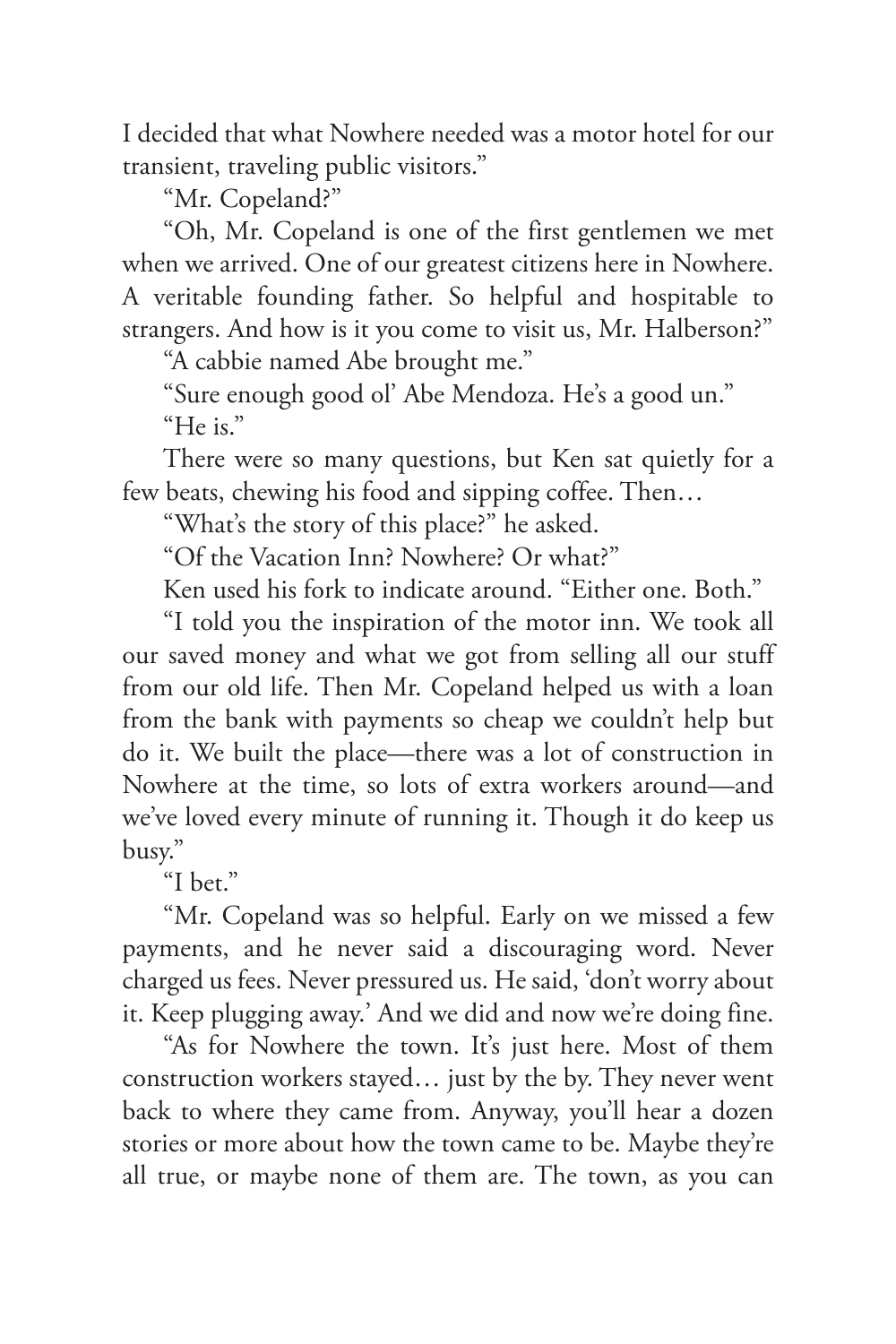reckon, is young and rife with speculation. The rumor I find most ubiquitous and likely is that it was gold."

"Gold?"

"Yep. Gold. In this story an old miner name of Lew Bonaventure came here just after the war to look for gold in the basin below those mountains yonder. Word is he found that gold, and a hell of a lot of it. Well… the secret leaked out and people started coming here in droves."

"Like the 49ers?"

Leon shrugged. "Not really. These weren't miners coming. Mostly it was regular folk. Maybe people learned the secret lesson that very few of the miners in 1849 got rich. Only a tiny percentage. The people who got rich were the purveyors and the service folk. The middlemen and shop owners and the people selling mining equipment and candles and groceries and burlap and canning jars. Everyone *but* the miners. By contrast, the people who came here—if you believe this version of the story—were merchants, capitalists, architects, road builders, etc. Well… the kind of people you need to build a town. The more the town grew, the more people were needed to work here and keep growing."

"What happened to the gold?" Ken said.

"Oh, the rumor is that Lew Bonaventure and a few other miners sent, *still send*, the gold to town by couriers, or they cart it to Albuquerque through the mountains. Or they fly it out from a private airfield over by Alamogordo to New York or Chicago and the money comes back clean. Who knows? They certainly don't consult me. But no doubt people believe the gold is there, and that it's the gold money fueling the banks and the low interest rates and the growth. I believe it."

"Makes sense."

"But here's the deal. There was so much gold (rumor has it) that they had to handle it *judiciously*. Carefully, you hear? Say you found a mine with all the gold that ever existed in the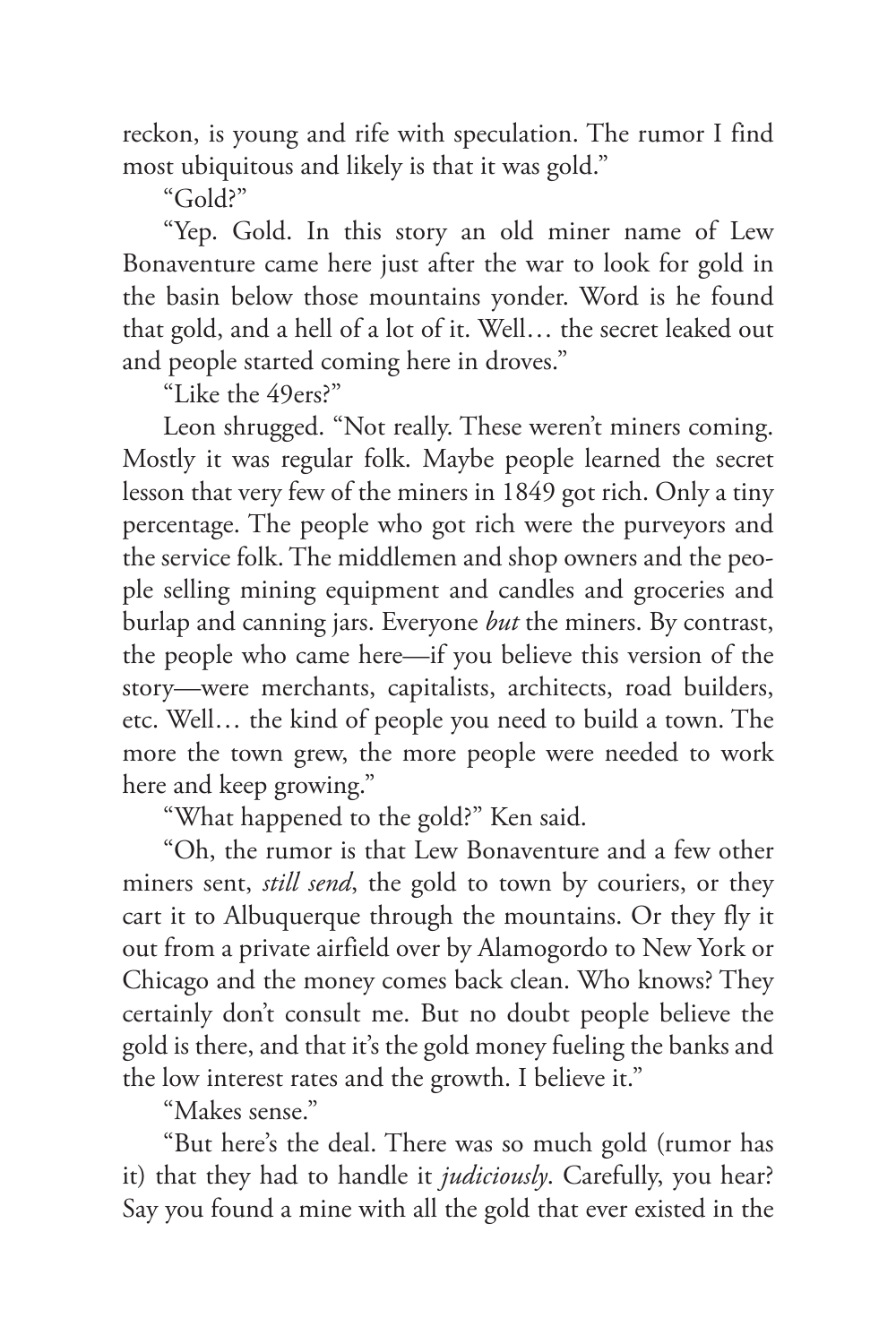world. Why, the gold would be worthless!" (He cracked his knuckles here.) "Just too much of it all at once. Price would drop to nothin'. They'd pave the streets with it. That's what they say heaven is like. So much gold they had to pave the streets with it. So old Lew and his cronies, they drip and drop the gold out piecemeal-like. To make sure the good times and dollars keep rollin'. So's they don't saturate the market."

"Ahh," Halberson said.

"Truth be told, whatever story you believe, and there are a million of 'em, if you ask me, this town is here because of the gold. That's my opinion. Without the gold no one would be here. We wouldn't, and you wouldn't either."

\* \* \*

I learned that Carol Cole was the brains of the operation, or so Leon said. She managed the cleaning staff, planned parties, and implemented rules to keep the bartenders from giving away too many free drinks. She was a voluptuous woman, curvy, not at all vain or concerned about her looks, but a knockout just the same. All of 5'2" and big red lips, flowing brown hair, and dressed like she was all business. She stopped by the diner while I was talking with Leon, and he recruited her to give me my first driving tour of the town.

We left the diner in Carol's red Ford convertible (with the top down) on that beautiful February day and Carol had her hair tied up in a head scarf against the wind and I was happy to be there and not back in Schenectady where it was surely ten degrees and wet to boot.

Nowhere was set out in squares but there were four angled streets all cutting toward the main town square just north of downtown. Other than the angled streets, everything else was on the square, with numbered streets running north/south,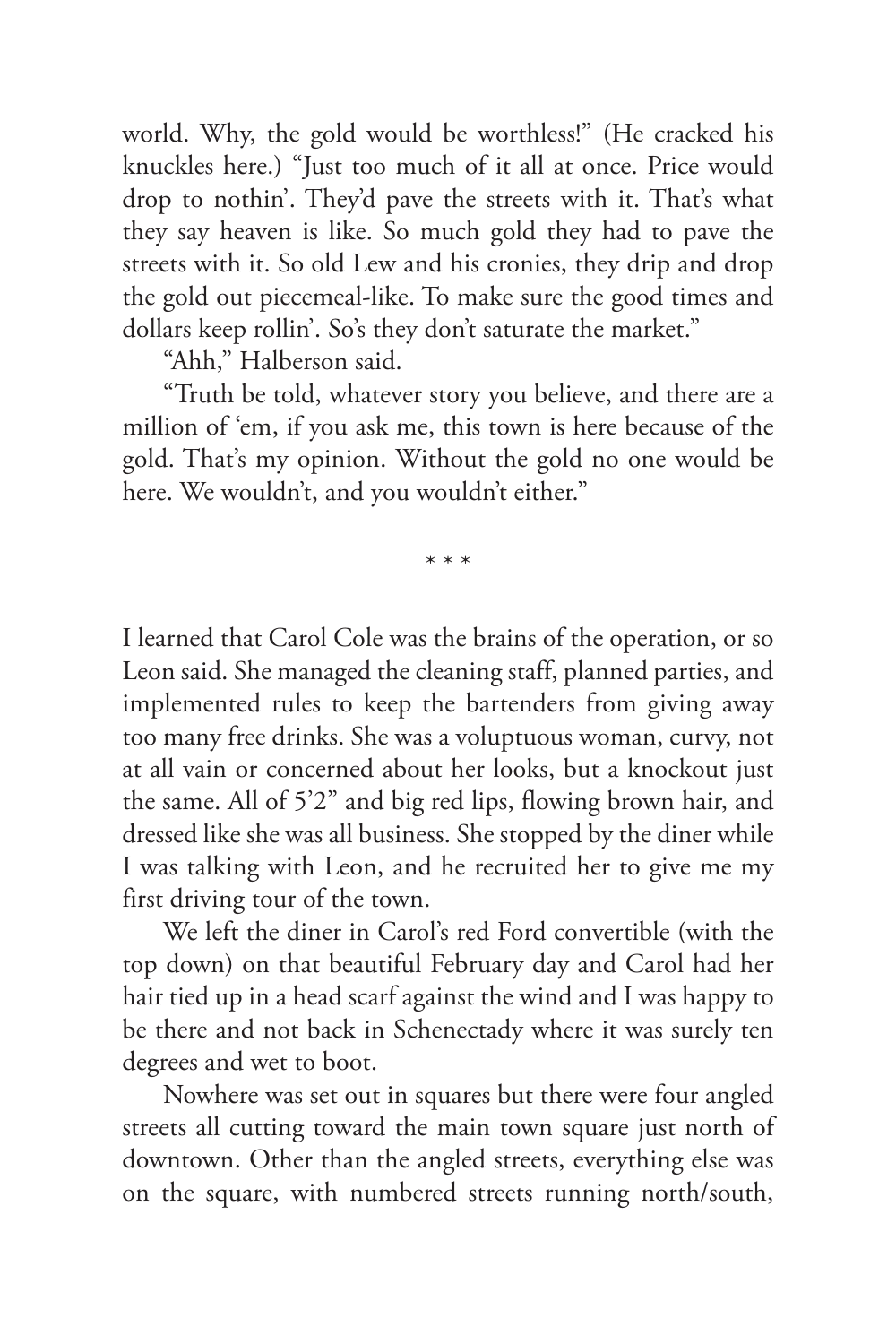and named streets running east/west. The named streets were clustered in groups, so there were ten streets or so named after nuts (pine, walnut, chestnut, pecan, etc.,) and then there were ten streets named after American presidents (Washington, Jefferson, Adams, and so on.) I think after the Presidents it was American capital cities, then types of cats and dogs. If you were on an angled street, you were heading into or away from the town square and downtown, and the four angled streets were named after their direction: Southwest, Northeast, Southeast, and Northwest.

Carol started us out on Southwest Drive heading in toward downtown. As she drove along, cigarette dangling from her lips, little children would see her coming and run out into the street waving and she would slow and pull shiny dimes out of the car's ashtray and hand them to the children who would squeal and look at the dimes and shout with joy before running back to their yards.

"Get out of the road you scamps," she'd yell, cigarette bouncing in her lips.

"They'll buy ice cream from the truck this afternoon with the money. Don't worry about it. Their parents don't mind."

Occasionally, we passed beautiful parks and public squares that the town's architects left undeveloped as green areas. Most had a fountain or a gazebo in the center of them, and they were surrounded by houses built in the modern way—all Sinatra and Palm Springs—clean style, low-slung with floor to ceiling windows, brick and stone, exposed beams, and decorative flourishes indicating the rocket age. The colors were Palm Springs or Miami inspired, some were earth tones and white while others were bright turquoise and orange like the Vacation Motor Inn, and there were palm trees, but almost no grass "yards" as we knew them in New York. What wasn't paved was stone or dirt.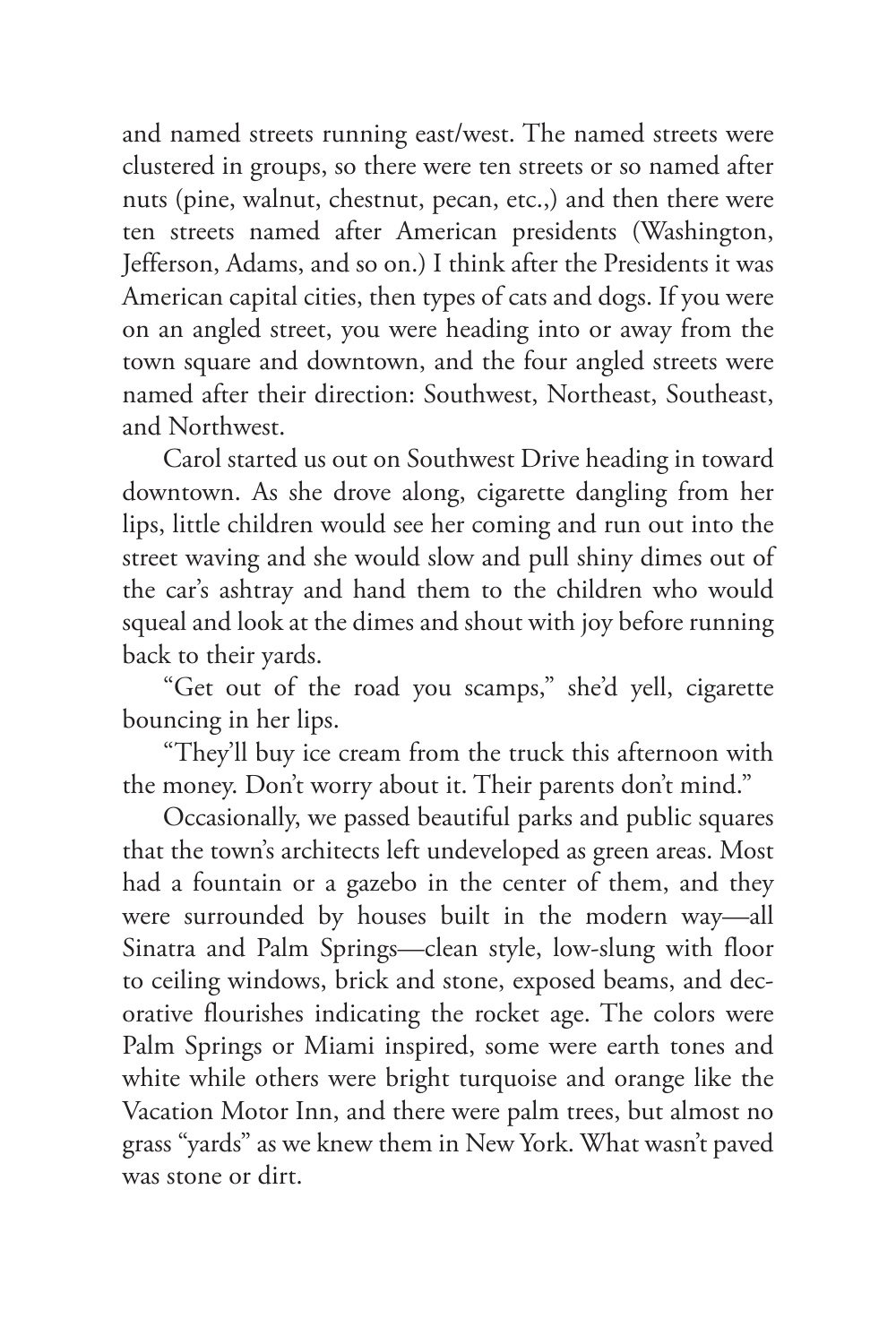Most of the houses, like most of the cars we saw, were new. All of them were post-war and the majority were only a few years old.

"Our town" (Carole did not have the accent that Leon did,) "is quite modern and clean. Everything you see wasn't here only six years ago. Nowhere sprung up quite like the grass in spring after a rain with explosive growth in the first few years, but lately the people have decided to rein things in a bit, which is wise."

"Who decides to rein things in?" I asked.

"Well, the people do, silly," she laughed. "We don't have much of a government here, per se. Not what you're used to. I guess you could say that Mr. Copeland is our de facto Mayor but nothing official and I can't recall that we've ever had any kind of election. We have a Town Square but no County Courthouse or government buildings. We never saw the need for them. Everyone pretty much wants the same things, and we just talk it over until we come to a consensus."

She paused and lit another cigarette, offered me one which I accepted.

"Isn't this weather nice? So cold yesterday, but warm and gorgeous today."

"The weather is fine," I said. The weather had changed drastically between Albuquerque and here. Today in Nowhere felt like a spring day or maybe a gorgeous day in early fall.

We turned south on Walnut just before downtown, then Carole did more of a maze pattern from there, pointing out stores, restaurants, and entertainment spots.

"Polly's is a big gathering mecca for the men who like to sit around and talk. They serve beer and whiskey and sometimes the owner will bring in seafood fresh from the Gulf of Mexico flown in expressly that day for Polly's guests. It's not really a restaurant, but they usually have something there for the men to eat."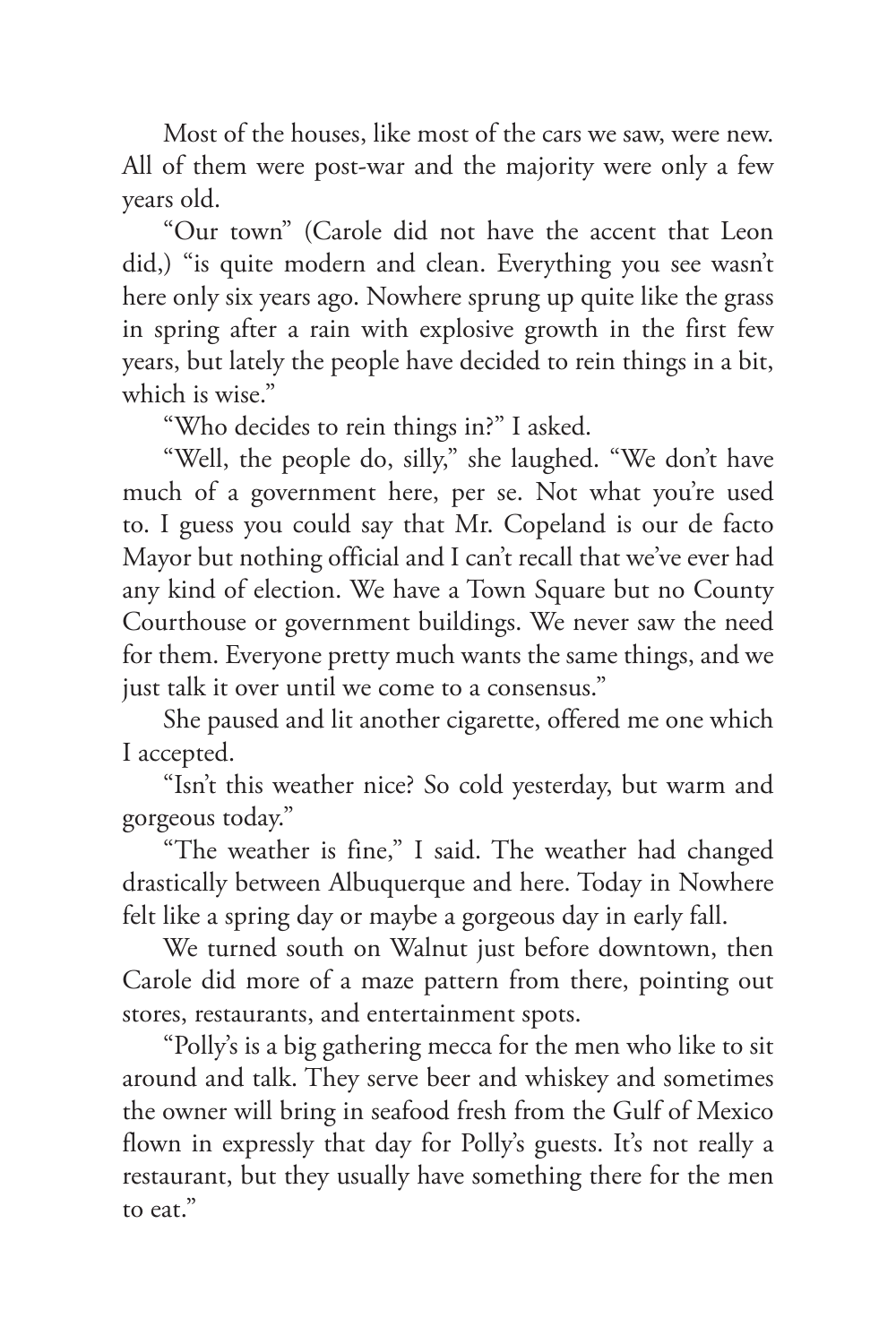I nodded. "Polly's huh?"

"Short for *Polly Wannacracker's*. You know, like a parrot thing? Everyone just calls it Polly's. It's mainly men in there and no women except sometimes Clara Davies will go in there just to try to get tongues wagging, but no one pays her no mind. Over there is Bannock's Five and Dime and Soda Fountain and next to it is Kenton's Department Store. Bannock's has great malteds and burgers and Kenton's has everything you'll require clothing-wise and for your household needs. If you need a broom or a suit, go to Kenton's."

"You should write their ads," I said.

"Don't think I don't," Carol said without even a sideways glance.

"Ooh," she said, pointing, "There's the Dipsy Doodle. Best hamburgers in town if you don't mind greasy cheese. Which I don't, you can tell."

I don't know why I said it, but Carol's self-deprecation about her size made me think of it. "Why aren't you and Leon married, Carol? I don't see either of you wearing a wedding ring."

"Married? Me? To Leon McClain?" Carol laughed heartily. "Leon is as homosexual as a three-dollar bill. Or maybe it's that he's asexual. Whatever it is when they aren't interested in the opposite sex. Or any sex for that matter." She laughed again, not in derision or scorn, but in authentic joviality. "I've never seen him give *anyone* a sideways glance, sexual or otherwise, except in his normal friendly businesslike way. Believe me, if Leon liked women, I'd know it. Been throwin' myself at him for nine years. Even crept naked into his bed once to try to motivate things. Not a single thing happened, to my perpetual disappointment and frustration. But Leon and I do love each other, I have no doubt at all about it. I love that man like if I were married to him, I surely do, so don't expect me to be presenting myself naked in *your* bed. Unless Leon makes me mad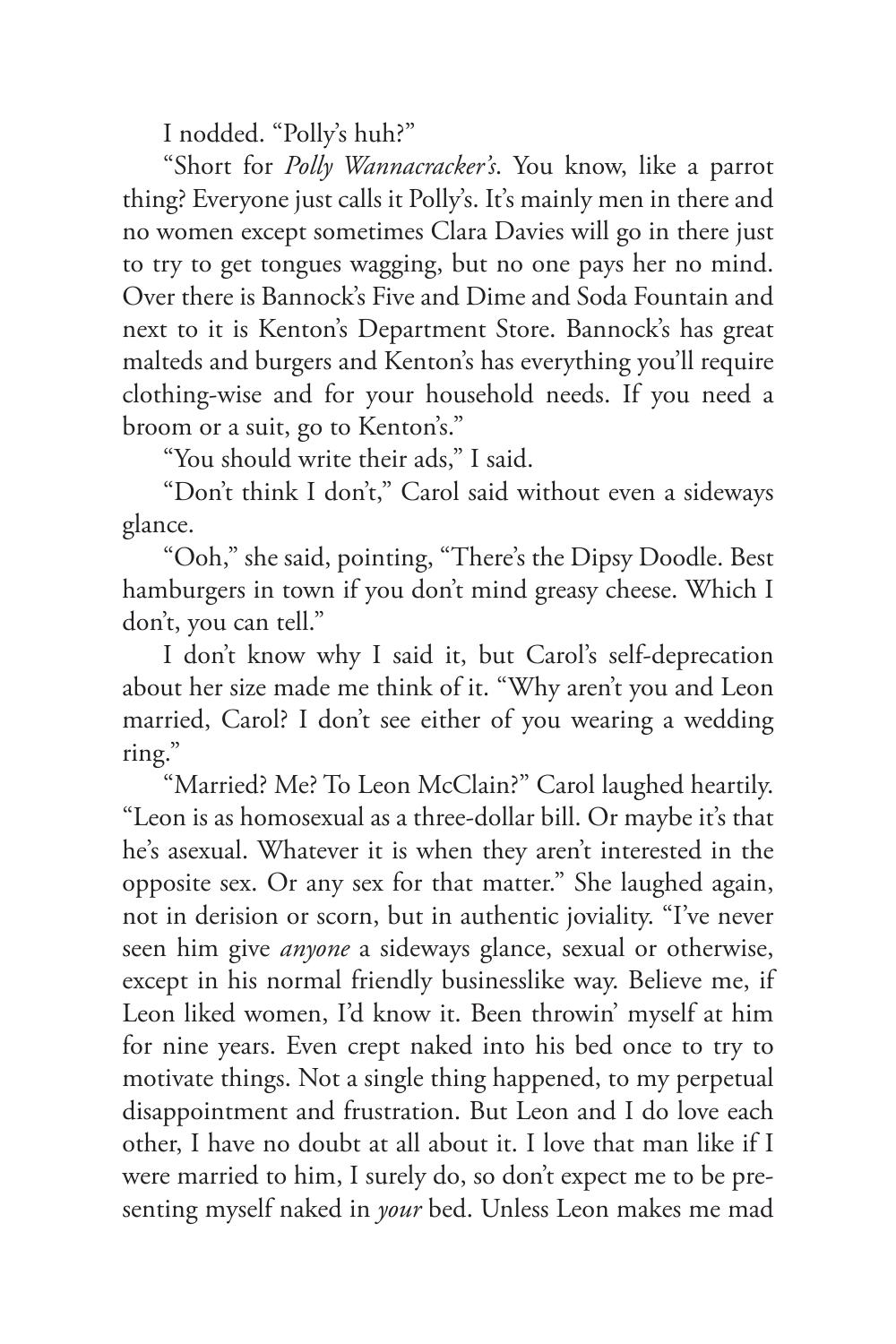one night and I get drunk, or maybe he finds himself a man. Not you though, sweetie. I *know* you like ladies. You've already looked me up and down a few times, don't think I didn't notice, and I thank you for it. It feels good to be appreciated, even if it's only to be reported on. No sir, I love Leon, and I think he loves me too. In his own, probably homosexual way. And if some other woman comes after Leon, I'll put her in a hole in the desert."

"Have you two never talked about it?"

Carol waited a beat before answering. She seemed to be pondering the question, though it was a simple one. Then… "No, we never have. Can't say I know why we haven't, but we never have. I know it's the fifties now and everything is more progressive, but I guess there are some things that just don't come out in the open." She looked away and pointed. "Now, over there down the block is the VFW and the Bijou Theatre. And there's a new drive-in, the Regal, out on Southwest. It's packed on Friday nights. We don't get movies until way after they're released, but there's always something playing, and they let you sneak booze in if you aren't too obvious about it. We'll probably get *From Here to Eternity* by *next* Christmas."

\* \* \*

We were sitting at the lunch counter at Bannock's, and I was drinking a Coke with ice while Carol was sipping a chocolate malted through a straw.

"What's your theory on how the town came to be?"

Carol looked up from her malted and smiled. "Leon been filling you with stories of gold in them hills?"

"He mentioned it."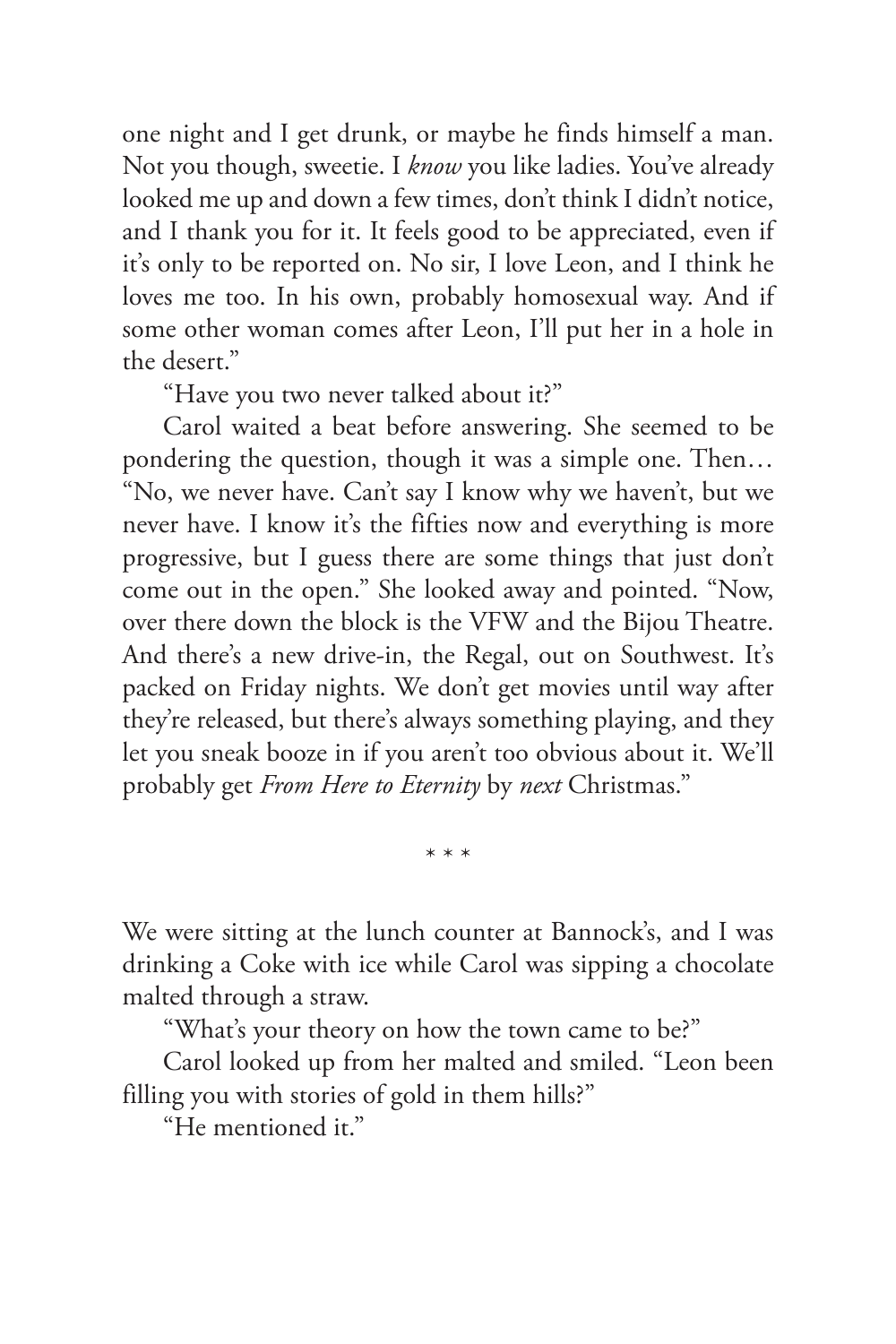"Well, there ain't no gold. Not as far as I can tell. Everyone believes there is, but I've never seen any of it. I think the Ballad of Lew Bonaventure is mostly a myth."

That kind of shocked me. "So, you don't think he's a real person?"

"No, I'm not saying that. He's probably a real person. I just don't think he found any gold. You can write me down as an adherent to the conspiracy theory category of Nowhere creation myths. The rumor I subscribe to is that Hoover sent a G-man here after the war. Old man Bonaventure had been prospecting around and, well, this whole area is littered with secret bases and test sites. You can't go in any direction and *not* hit some government facility. So, Hoover sends a G-man to figure out if Bonaventure is a spy and why he's snoopin' around these government sites. The G-man, we'll call him Smith…, well, Smith figures out that Bonaventure is crazy and there ain't no gold, but Smith likes old Lew and the two become fast friends. But Smith can't drag out this dream assignment forever. He eventually must tell his people back in Washington why he's been lazy and lollygagging in New Mexico for a year or so just hanging out in a desert oasis drinking homebrew and white lightning from the still with Lew Bonaventure. Smith makes up the story about the gold to satisfy his spook bosses on two counts: 1. That Lew wasn't a threat., and 2. That he, Smith, was actually doing his job and not just padding his expense account and sleeping on Bonaventure's couch. Of course, once word of the gold got to Washington, well, that place leaks like a sieve. I mean, that's how the Russians got the A-bomb, right. Washington can't keep a secret. They had a spy right there in Los Alamos stole our biggest secret, so you know the gold story was out in about two point five seconds. But no. Ain't no gold. Not in my version of the story."

"The whole thing was a legend?"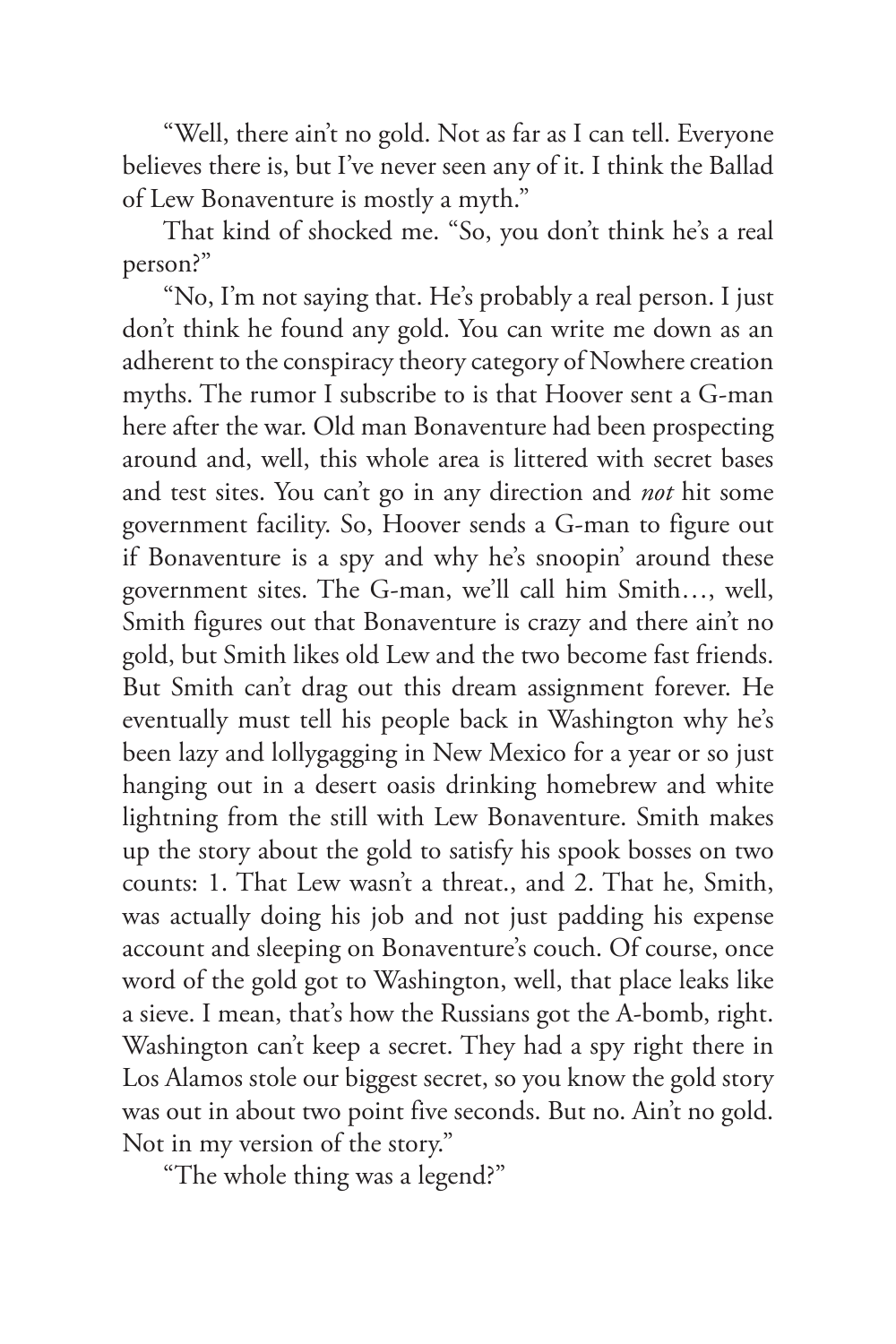"That's what I believe. Then when the word got out, people came out to see what was happening, fell in love with the place like Smith did, like we did, like everyone does, like you will, and bam… boomtown. Self-fulfilling prophecy All the while, the whole thing is founded on the gold standard. Which is the golden lie. So long as everyone believes the gold is there, everyone's happy."

"How did you and Leon get together," I asked.

"I don't know if I even recall. We were running in the same circles back in South Carolina. I was there in college and Leon was a graduate assistant, quite a bit older, but he wasn't assisting in any of my classes. We would meet at parties, and I was instantly in love with Leon McClain and hoping he'd fall for me if I stuck around. I think we fell in love then and we were just always together. Like a hand in a glove, as I said, but nothing was ever physical. Ever. Not even a kiss that wasn't obviously just friendly. I don't think I reckoned Leon was gay until sometime later and it wasn't an epiphany or anything like some bolt from the blue. It just settled on me over time like a foggy day. You don't usually see the fog rise or flow in like a dam just broke. You just wake up one day and it's foggy and that's just the way it is."

"And you never talked about it? Leon's homosexuality? It never came up? How is that possible?"

"Damned if I know," Carol said, then pointed through the glass picture window. "Over there across the street is The Regent Bank. That's Mr. Copeland's joint. But anyway, Leon and I just fit together like a hand in a glove, you know, and I guess I never wanted to ruin it."

"I don't mean to get too personal, but I have to know. Don't you ever get…," I looked around to make sure no one could overhear me, then whispered, "…urges?"

"Oh honey, don't think I don't already have you on my list for if I decide to have a moral lapse, because I do, but I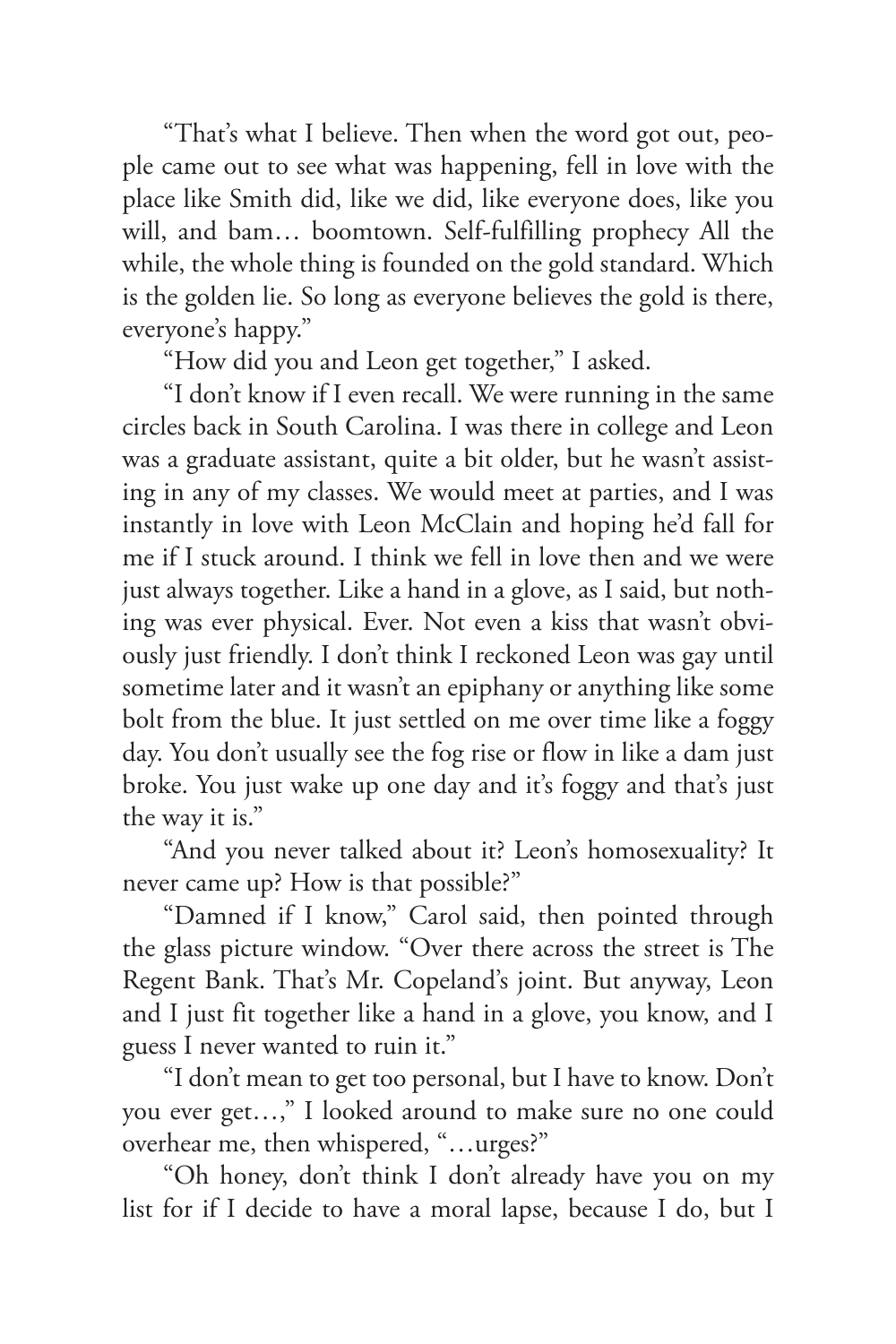don't want to spoil things for you and Kate. Oh, and you're gonna need a tuxedo, sweetheart. Get a white one. We can stop by Kenton's after this and get it ordered. You can put everything on account and I'm sure your paper will want you properly liveried. Tuxedo will make you right edible, Brother Ken. Consumable. You'll be decked up and fine and everyone in this town with working lady parts will want some of you. Everyone dresses up at Bix's and no one wears black around here. Only white. It's too hot in black if you must go outside. You'd stick out like a sore thumb in black. Don't matter if the tie's black though."

"Me and Kate?"

"A small-town woman just has a feel for these things, but let's not talk about it and jinx it."

\* \* \*

Kenton's Department Store was all glass and exposed beams and marble. Carole and Ken were greeted at the door by a smiling doorman, and he handed them a flyer that announced the coming spring styles and promised "Paris in Nowhere this Spring!" Ken and Carol walked to the elevator where an old elevator operator, possibly in his late seventies or early eighties, asked them which floor they wanted.

"4th Floor, Men's," Carol said as she pressed four fingers into the old man's back, and then patted him tenderly. "He's deaf. Stone deaf. He's Margot Robinson's father. She works for Copeland at the bank. She brought him here from Allentown last year. He lost his hearing at the Battle of the Bulge. An absolute hero. But he refuses to sit at home in retirement and he doesn't like the television. She finally got him this job and if you don't know he's deaf and you answer his question about "which floor" without knowing that he's deaf, he just takes you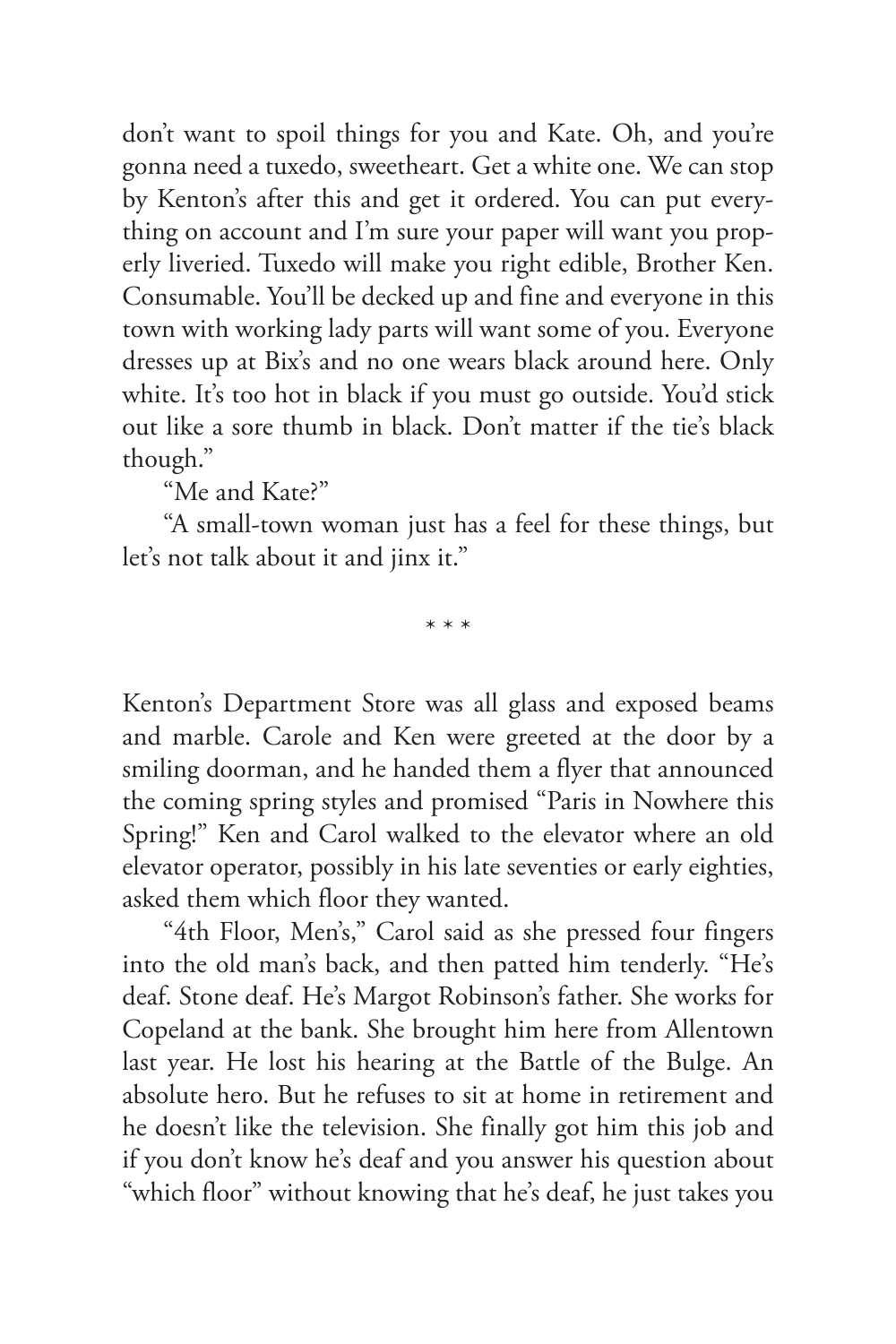to the 3rd floor – Women's Dresses. That way he gets it right 95% of the time."

There was a loud "ping" and the doors slid open revealing the Men's Department of Kenton's through a cloud of cigarette smoke. As Carol exited the elevator she reached and squeezed Margot Robinson's father's hand. He turned to Ken and said, "I'm deaf!" and Ken nodded.

"Thank you," Ken mouthed and then smiled.

The old man smiled back, "Protect your gun, young man!"

Ken could tell that the man felt needed, and that said a whole lot. He had no idea what "protect your gun" meant, but he figured the man was old, so who knows.

Carol put her hand on Ken's shoulder and nodded toward the clothing racks. A few men were shopping among the racks and shelves, but most of the shoppers were women who had purses hanging from the crooks of their arms and took drags on cigarettes while they looked at casual shirts or slacks for their husbands. "I have to go take care of a few things down at the office. Back toward the back is the tuxedos, and they'll want to measure you and pin you up and it might take a few minutes. If it's Lucy Kenton, brunette and legs all the way to the ground, beware of her. I mean it. She's a maneater. She'll touch your butt a lot. Maybe even your noodle if she really likes you."

"I like the sound of Lucy," Ken said.

"Don't. She'll chew you up and spit you out in the desert. Her last husband, Old Man Kenton's son, had to join the Army because he said Korea was safer than staying with Lucy. Her first husband volunteered to trigger the A-bomb. By hand. In person. My friend, he sought annihilation rather than stay with her. She makes crazy people look at her and say, *'Well now, that bitch is crazy!'* Anyway, when you're done bein' sized up and felt up come back down and I'll meet you in the lobby."

"Gotcha," Ken said as Carol slipped back into the elevator. He glanced as the doors began to close and saw the old man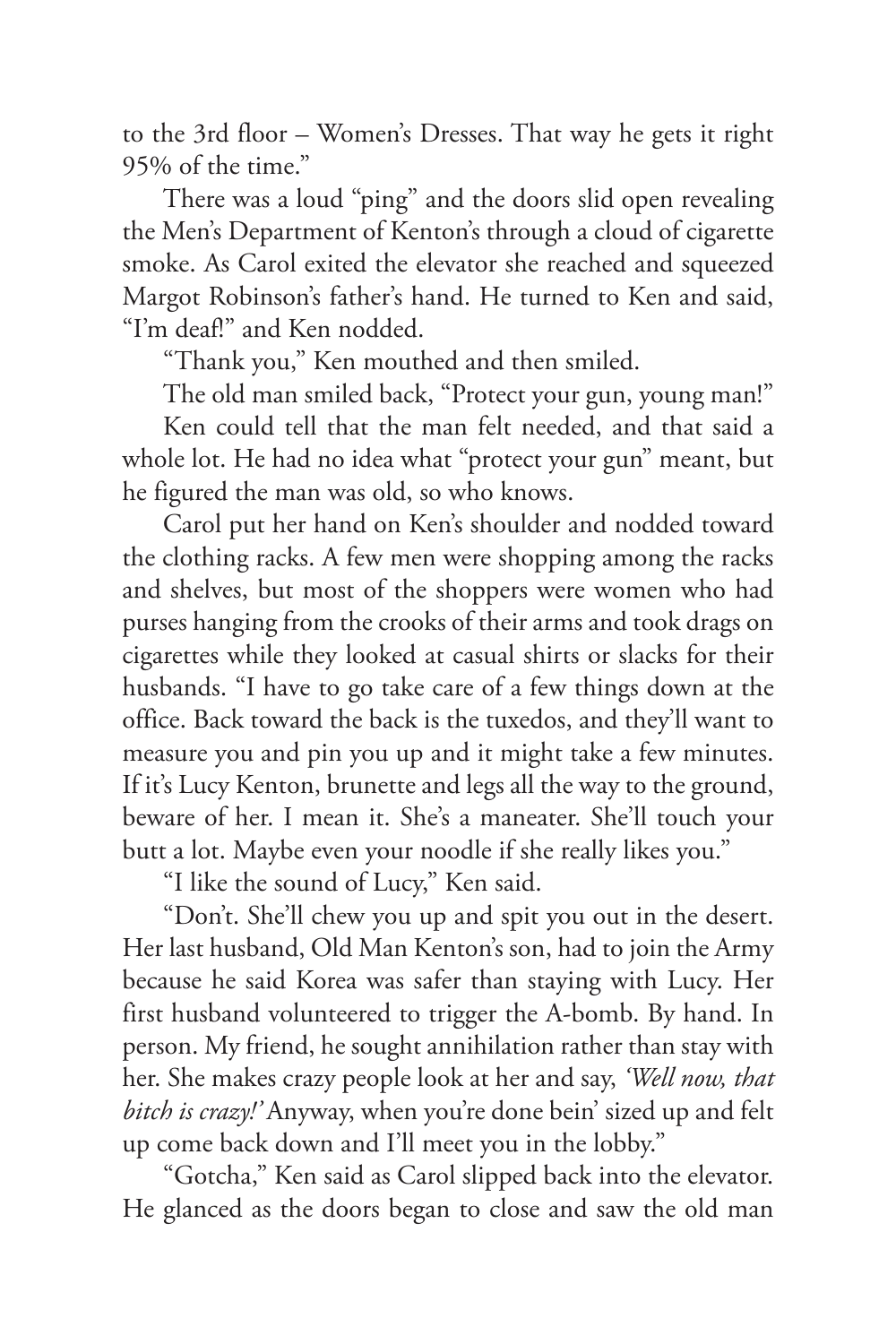pull a flask from his vest and hand it to Carol. The old man saw Ken watching the transaction and he winked.

\* \* \*

The tux mission was over without too much trouble. "White," he'd told Lucy, but she just rolled her eyes. "That's all we sell." She examined him thoroughly up and down and for a moment, hand on her chin. Ken felt like a steak on a sailor's plate or a bear's first meal after a long winter (*"Oh! You'll do. You'll certainly do."*) After being well measured and having his butt well touched, Ken did the paperwork to open an account to have the bills sent to ol' Edward Kramer Thompson at LIFE Magazine. Then there were shoes to buy, a bowtie and a belt, pocket squares of assorted colors, and some new undershirts and handkerchiefs. All of these would be sent to the Vacation Motor Inn in the next few days. Ken finally extricated himself from Lucy's pawing machinations with a lie that he would return someday soon to be more "expertly fitted *if you know what I mean*," and in the elevator on the way back to the lobby, the old man handed Ken the flask without a word. Ken took a pull. Whiskey, warm and smooth. He thanked the old man and gave him a thumbs up and made a mental note to buy the old soldier a bottle of whiskey—a token of gratitude from a fellow warrior.

"That Lucy is crazy," the old man said as the elevator doors slid closed. "She probably grabbed your gun."

\* \* \*

Now they were back in the convertible with the wind in their hair.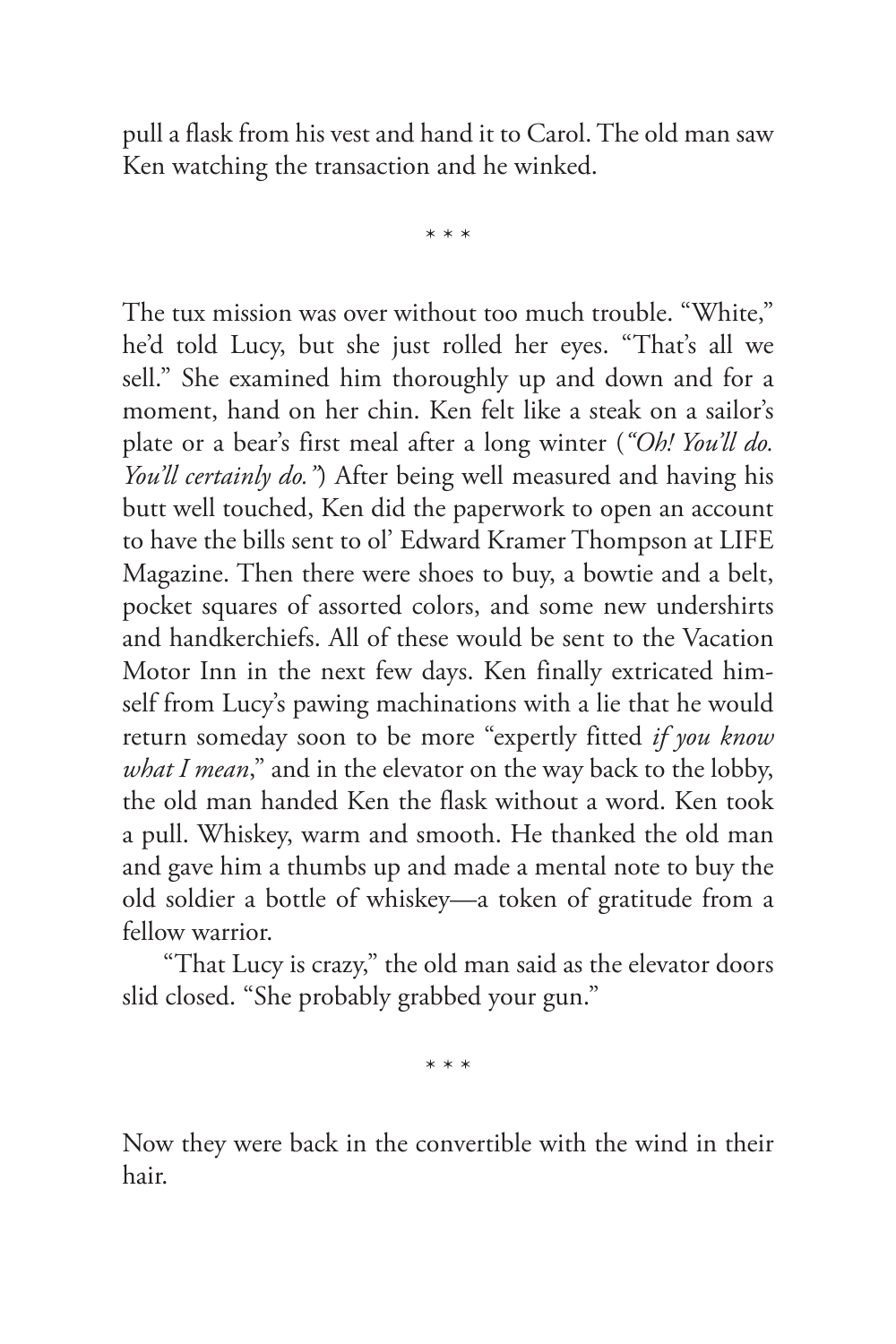The town was how Halberson first imagined it, only more so. More idealized than the imagination initially conceives from afar. Clearly the town of Nowhere wasn't "perfect" in the dictionary sense of being without flaw, but the word can have other meanings. This–what he'd seen thus far—was *cinema* perfect. Not that level of perfection that makes you not believe what you're seeing. It wasn't creepy perfect. Somehow, Halberson just felt comfortable in Nowhere. Like you might say a sweater is perfect because it just feels like home regardless of its condition. Or that feeling you get when the weather is just so, and the colors are bright, and you aren't suffering from *want*. The sensation when you have no lack. Trying to describe it to himself he found his vocabulary insufficient.

 Maybe it was the day or maybe it was the gorgeous weather, but for a time, as he was riding in the red Ford Crestline convertible (white interior!) with Carol, it seemed that time slowed down. Like in a picture show. And the images Ken saw as they drove and chatted looked like they were produced in a travel agency or maybe were concocted on Madison Avenue.

Then there was the architecture. Not just of the houses and businesses, but of the whole. Taken individually, the houses were unique, but all were alike in that they were constructed in that modern style that was all the rage in the magazines on the newsstands. Built close together, like those Levittown suburb houses in New York and New Jersey, but these were far from the Levittown mass-produced assembly line boxes. Instead of entry level lower middle-class style, these were more modern, spacious, and expensive looking. There was money here, but not audacious money. Here, the middle class thrived.

They passed one of the open public squares and in this one was a baseball diamond with a low backstop and a dozen young boys with baseball hats pulled on sideways or on backwards were playing ball on the sandlot. Meanwhile, Carol was explaining that Nowhere didn't really want attention, and that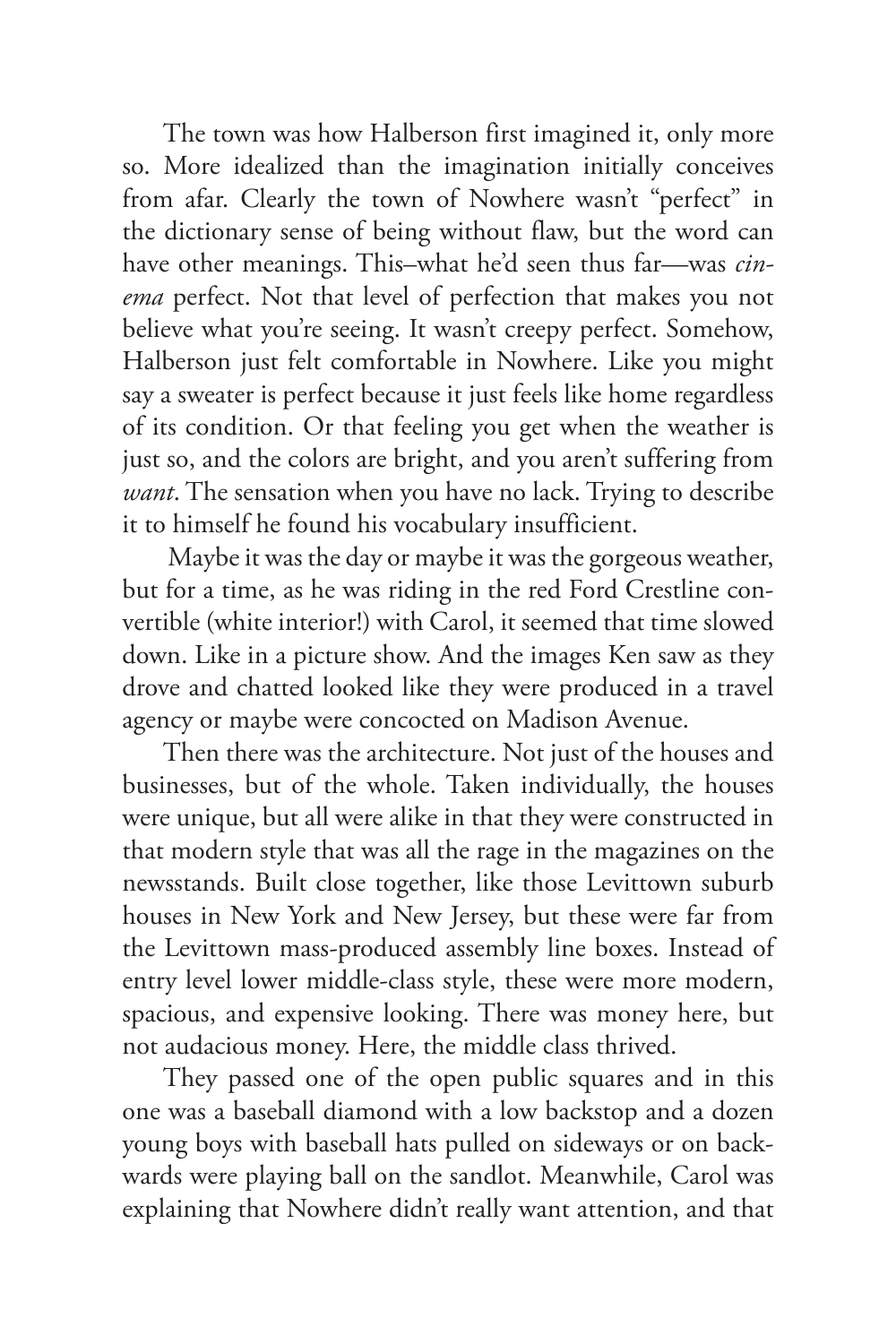people were perfectly happy the way things were, and that Ken should really think about writing a novel about the war or about murder in the movie industry rather than some silly article about Nowhere.

"Stay here and write a book," she said. "I'm not sure people are going to like some magazine story about their town."

"I haven't decided what I'm going to do," Ken said, "I'm leaving my options open and letting LIFE Magazine foot the bills. Like Agent Smith sleeping on Bonaventure's couch, I guess."

"That's my boy."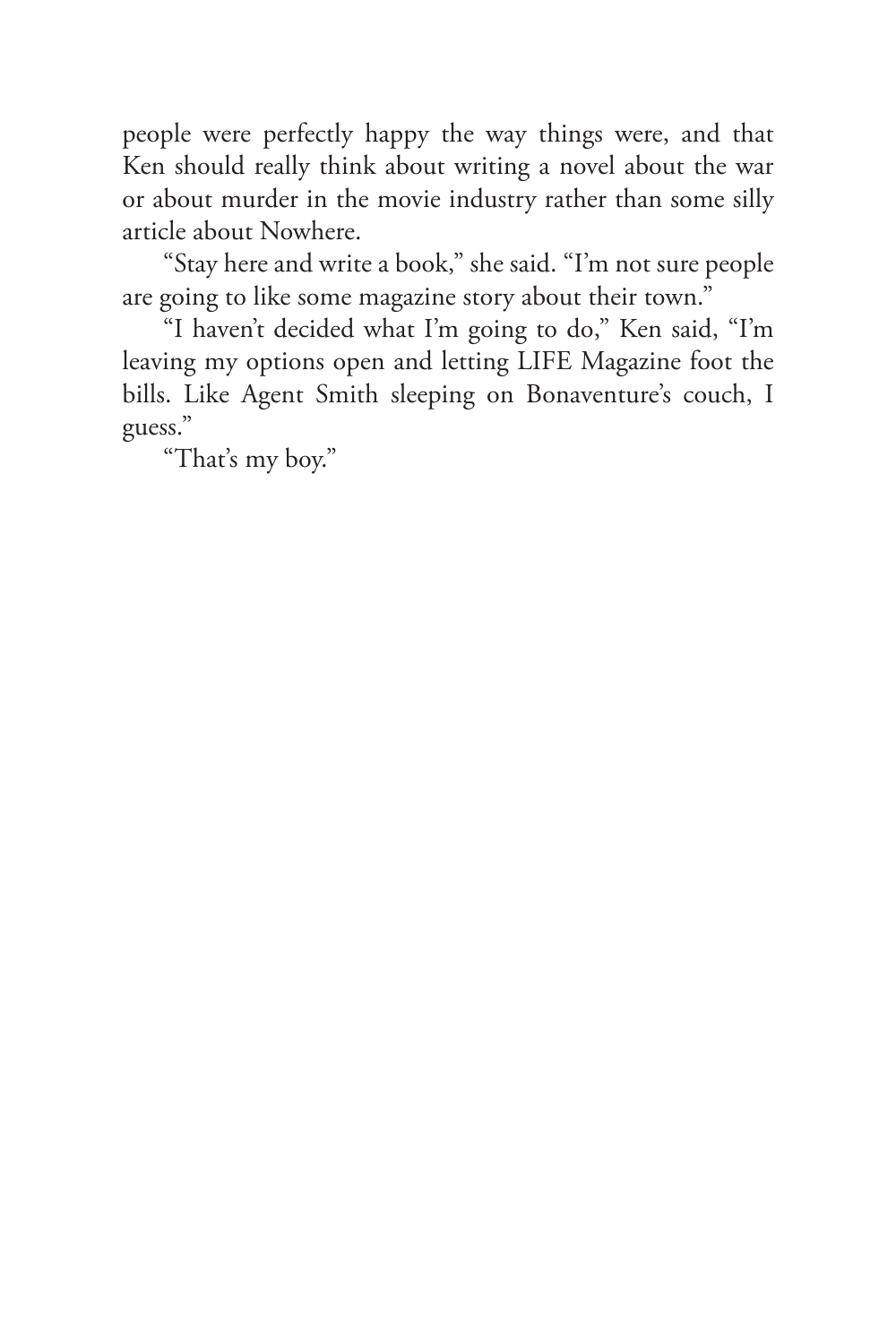## **CHAPTER 3**

*John Lee Danner*

#### **The Brick House.**

Later that night I met John Lee Danner and heard the weirdest theory of Nowhere yet. John Lee was a fabulous conversationalist, a bit effeminate, or maybe artsy, casually funny, and possibly insane.

Despite the warm day, it was cooler after sunset, and I wore a sport coat and a hat even though I was only walking the twenty yards to the Vacation Motor Inn's cocktail lounge. The short walk was bracing because, in addition to the cooler temperatures, the wind had picked up and was blowing in my face as I pulled open the door of The Brick House.

The lounge itself was large and comfortable and attached to the main lobby of the Inn by a dimly lit hallway and a glass door. A fire crackled in the fireplace which was, after the modern style, set in the middle of the room, all white painted brick with a large chimney of copper suspended from the ceiling. A few patrons sat at the large wraparound bar on gray leather stools, and others sat at the tables with their drinks. There was a brass footrail and a handrail also of brass that followed the curve of the bar its full length. A small wooden stand by the front door held a printed sign that read, "Welcome to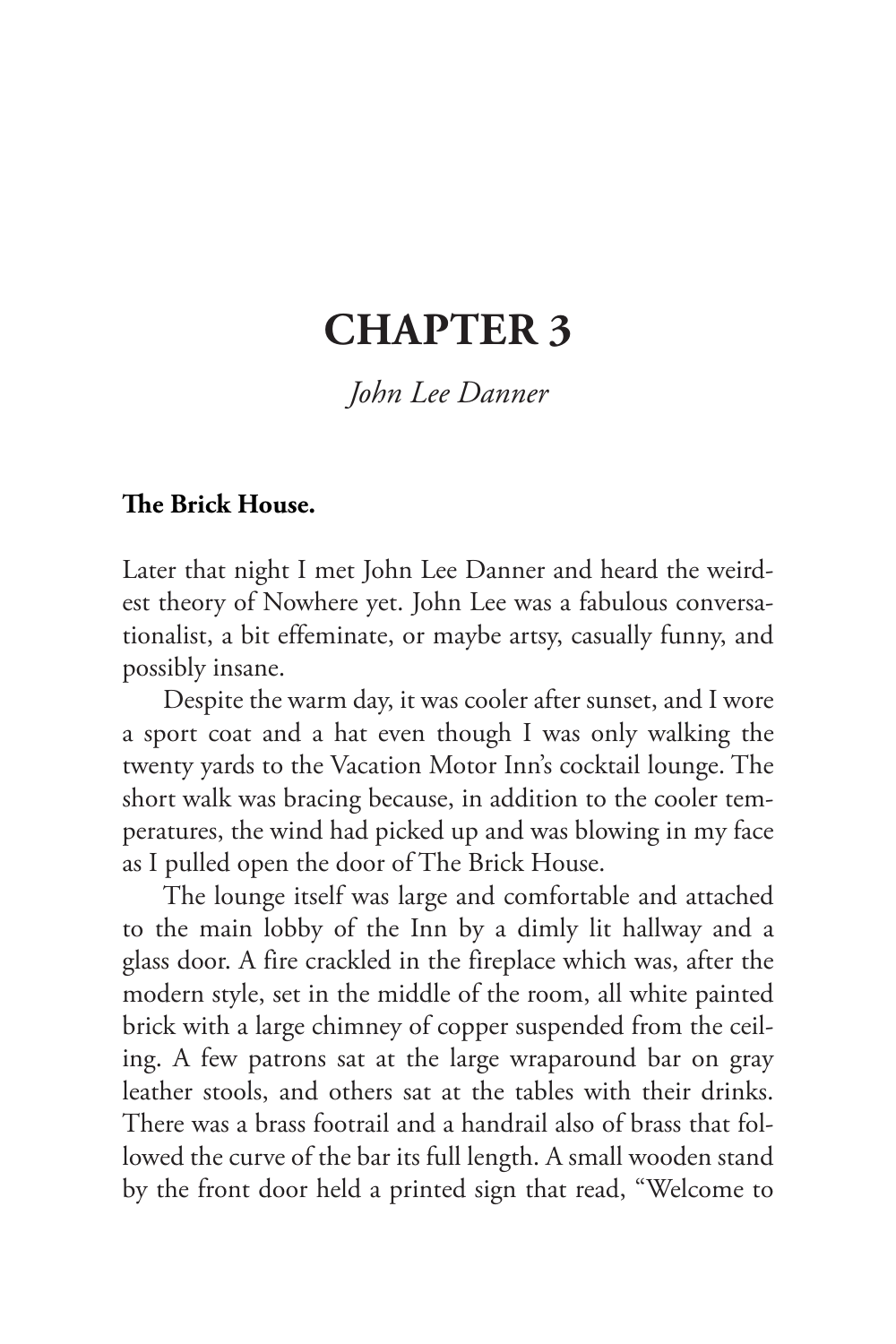The Brick House" and under it "Courtesy of The Vacation Motor Inn" but someone had crossed through VACATION and hand-printed VINDICATION, which must have been an inside joke for locals because no one had removed the sign or reprinted it. Graffiti was part of the perfection, I guess.

There was a thick cloud from the cigars, pipes, and cigarettes being smoked liberally, but the thickest of the gray-white smoke hovered along the high ceiling, swirling there lazily and disturbed here and there by invisible currents, so the air at head height and down was clearer. Silver dangling lights with golden accents hung from the ceiling over each table, and recessed lights in the ceiling and under the bar gave the place a golden, ethereal glow. A few faux potted trees stood along the back wall, which was half of glass and half of brick, and the glass portion revealed a view into the courtyard and pool area of the motor inn. The water in the pool glowed electric aquamarine from submerged lights. It was February and only a fool would go swimming, but for some reason the innkeepers left the pool open. Perhaps for this very view. A starburst clock of the popular space-age style was on the center of the brick section of the wall, and on the other there was colorful modern art hanging. I looked around and there was artwork displayed prominently around the lounge, and the most notable I saw from the front door was a large painting of stylized or maybe cartoonized television sets of assorted primary colors set against a sand-brown background. The rabbit-ear antennae of the tv sets emitted stylized lightning, symbolizing electricity, which connected each set with the other tv sets and with the background moon of a greenish yellow hue that looked like cheese gone moldy.

The tabletops were also variously colored, some red and some yellow and others a kind of aquamarine blue, and on each table and interspersed along the bar there were ashtrays, all unique—some of glass and some of ceramic.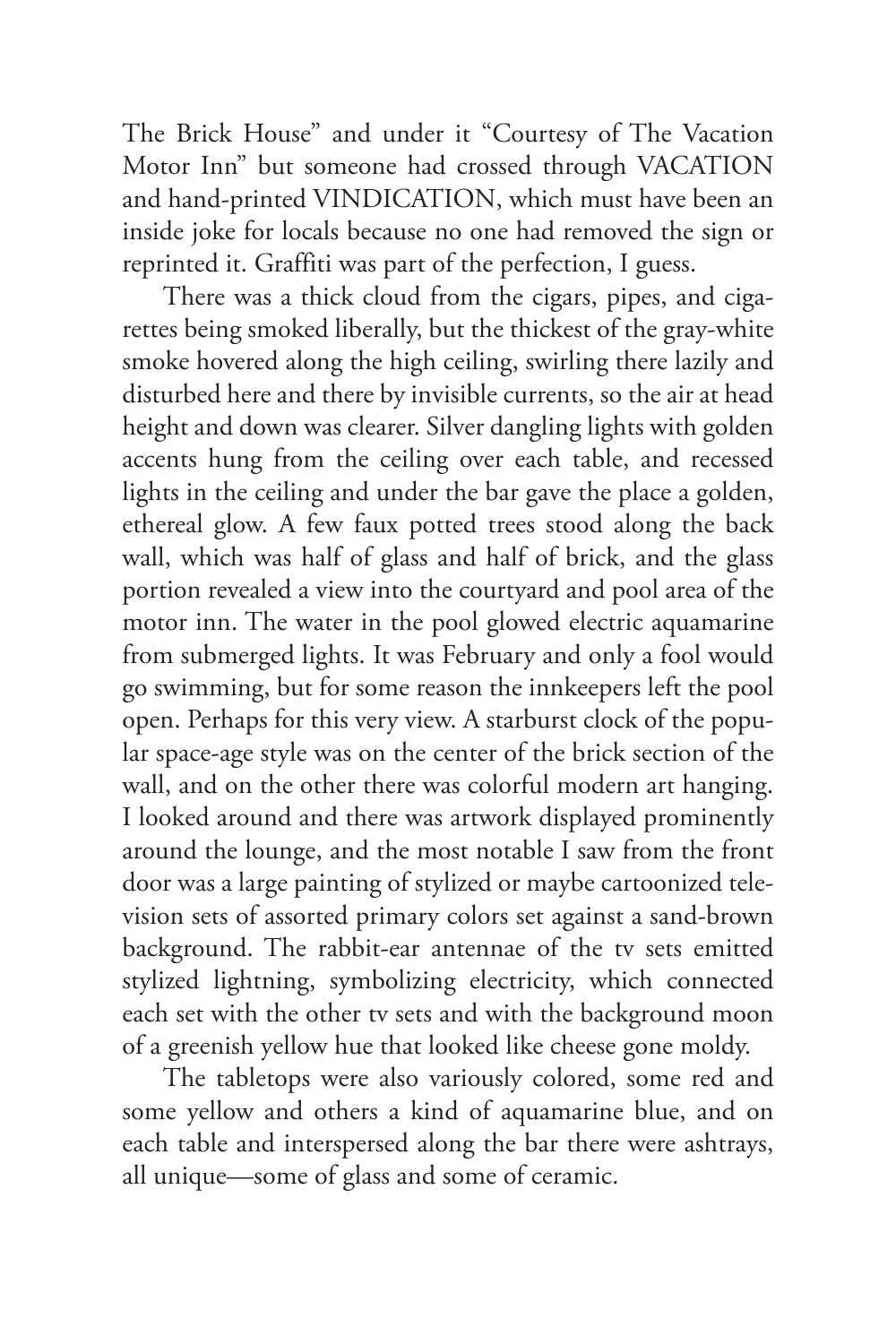I sat at the bar and there were small brass dishes with free cigarettes there, so I picked one and lit it from a book of paper matches emblazoned with a kind of black and white caricature of the front sign of the Vacation Motor Inn. There was a short tag line written on the inside flap:

> *You're Someone in Nowhere! Stay at our Vacation Inn, the Best Value Nowhere!*

That had to be all Carol.

A bartender in a full tuxedo (black) took my drink order and I wondered where he'd gotten the black tuxedo, obviously not from Kenton's, and whether he was lucky or cursed that he'd procured it without being mauled by Lucy Kenton the serial groper.

"Rum Runner," I told the barman and took a drag on the cigarette deep into my lungs, exhaling slowly as I began to write some quick notes on bar napkins. Mostly of my conversation with Carol from the earlier tour. The drink arrived and I'd already filled five napkins with notes when I saw from the corner of my eye a man pull out the stool next to mine at the bar and sit down.

"John Lee Danner," the man said, sticking out his hand. He was a handsome man, middle aged, thin, and medium height, dressed in slacks and a dress shirt with no tie and no jacket. I shook his hand.

"Ken Halberson."

"Glad to know you, Ken."

"Likewise."

"You must be our writer fella, visiting from that Antichrist metropolis of New York City."

I laughed. "Schenectady, actually, but still New York."

"Well, then… I've been misinformed. I do apologize to you, sir, but not to that Antichrist metropolis at all. New York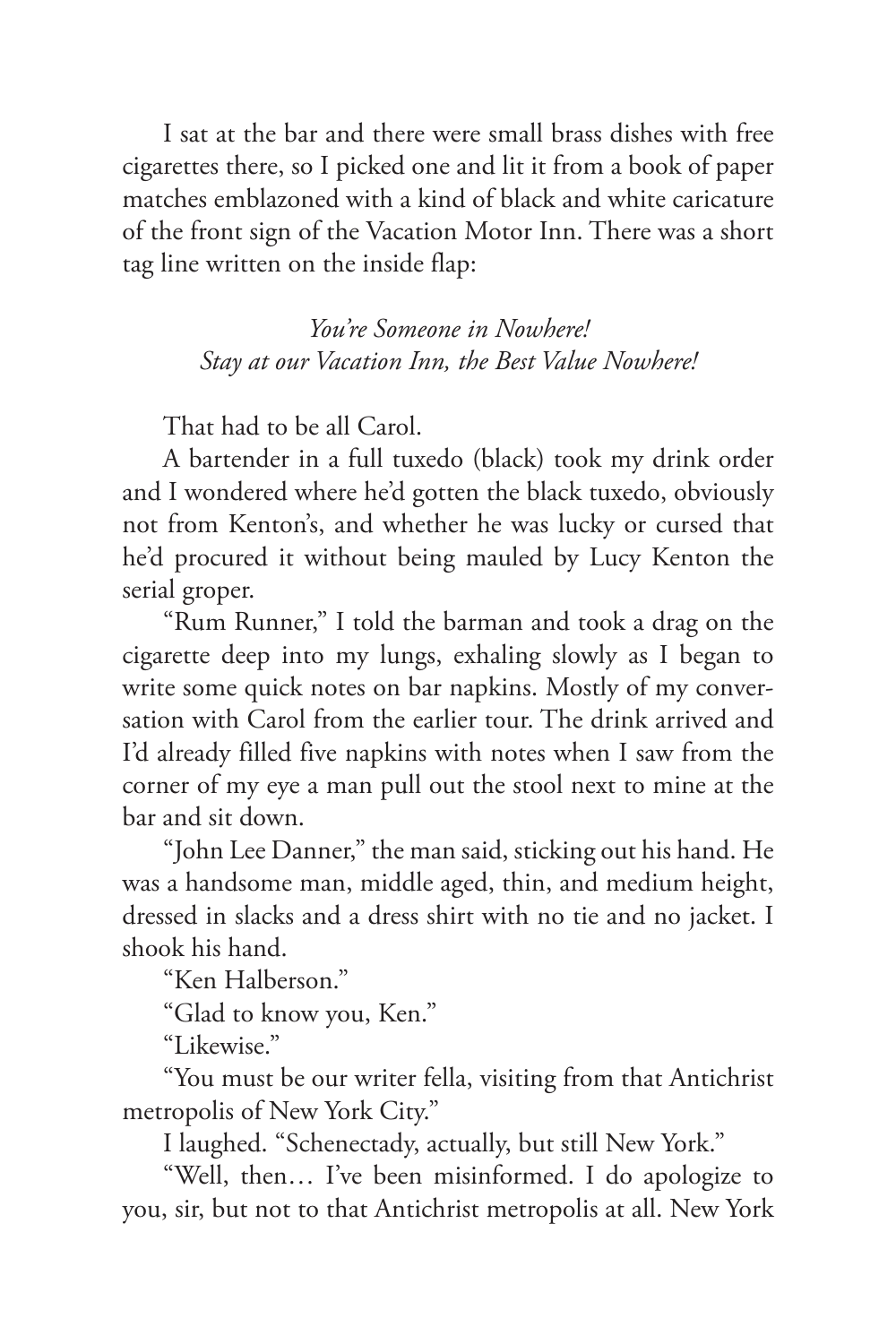City is a hive of mendacity unmatched since the days of Caesar Nero."

I laughed and John Lee Danner smiled. He ordered a bourbon neat from the bartender and when it arrived, he tipped it to me as a sort of toast.

"Are you from New York City, John Lee? Is that why you dislike it so?"

"Oh heaven's no. I don't like to talk about myself, but I'm a Kentucky boy is all I'm willin' to say. Born and bred."

I nodded. "Thus, the bourbon."

"Oh yes, sir."

"Have you been introduced around to any of the locals, Ken Halberson?"

"I've met a few people. I met Lucy at the department store."

John Lee laughed. "Oh Lord. You'll need holy water. I hope she didn't leave handprints. You better order something stronger than that lady's drink there. Anyway, let's peruse the situation right here at the Brick and perhaps I can fill in the blanks for your collection of bar naps. Don't take any of my commentary seriously. I majored in gossip and fully half of what I'm going to tell you is one quarter true."

We turned around on our stools and leaned against the bar. A trio of musicians had begun to set up on a small bandstand and unpacking instruments, each of them must have played several—a trumpet, an upright base, a trombone, and a banjo—then the bar man rolled a piano over to the bandstand as well. John Lee seemed to ignore the band.

"That delightful couple at the orange table… she's in the simply stunning red frock and he's nearly drunk already… they're the Campbells. Marjorie and Don. Real Estate, but he also has a sideline of losing money to Leon McClain and everyone else at poker. Golf handicap in the neighborhood of 28 or so. Loses money on the golf course too. We have a breathtakingly beautiful course here, though it's only nine holes.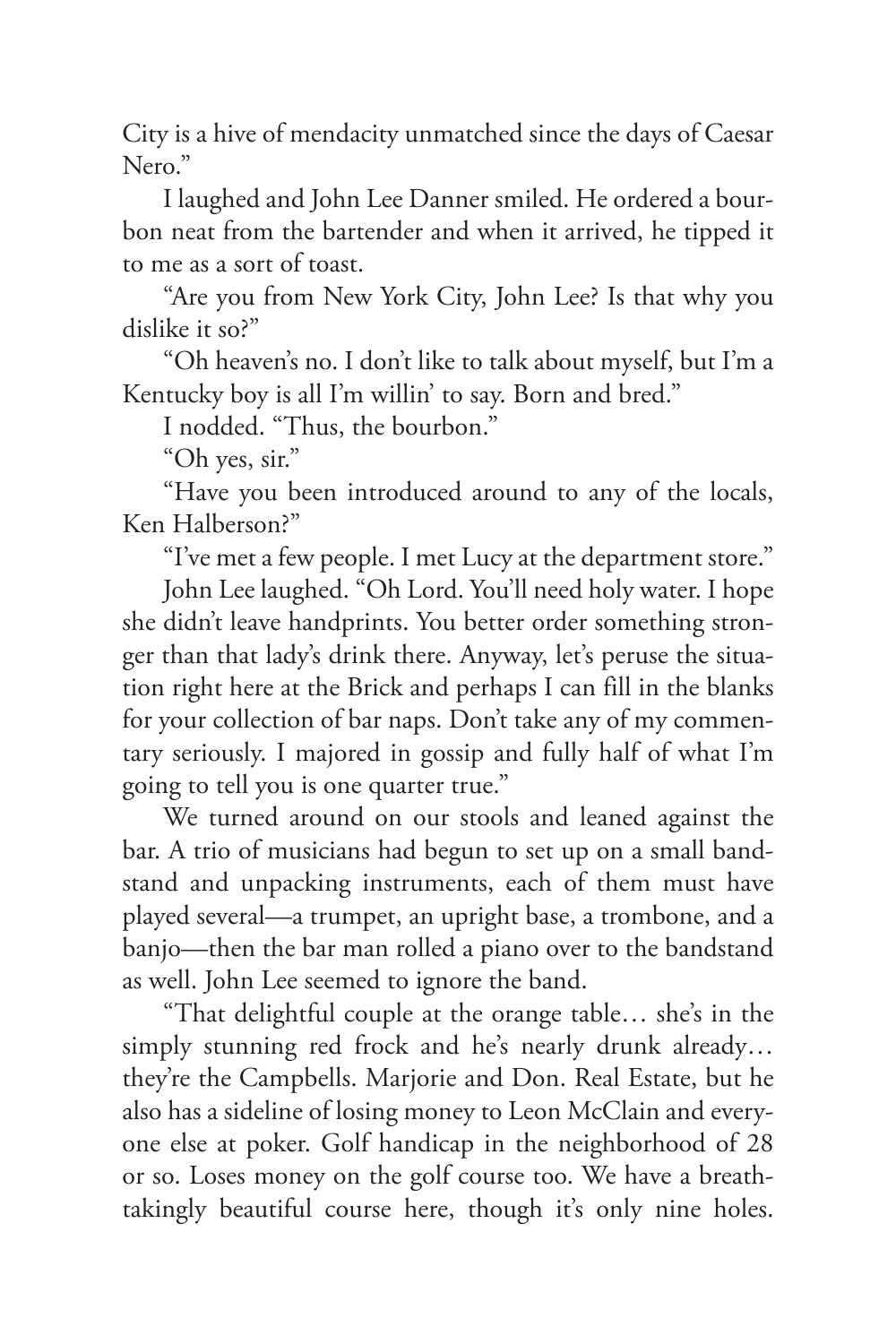You play each hole twice from different tee boxes each time. I personally don't play. Bad back. Don Campbell does have a delightful singing voice though. Marjorie bakes cakes that are in great demand at cocktail parties and socials and she umpires baseball games in a dress.

"That tall, dark man standing over by the clock is Cameron Baker. Insurance. Nice enough looking, but plain as tap water. You'll need to punch up his character some in your story, or just leave him out altogether. Nobody will notice.

"Lester Mead is the gentleman in the blue blazer talking to that fetching woman in green, which is his wife, Nancy. Out in the *other world* I like to think Lester was a bank robber. Did some time at Angola after a bank guard got killed accidentally by a nervous getaway driver. In my imagination, Lester has cleaned up his act, as they say, and has not killed anyone or robbed our bank at all, *yet*, though the night is still young. His charming wife (and this part is factual) is the bank secretary for Mr. Copeland, which makes things interesting, her husband being a probable bank robber, and she does cross-stitch and drinks like a fish. Seriously. Don't try to put her under the table in a drinking contest. You'll die."

I wrote rapidly on the napkins in shorthand and pushed them into the pockets of my sport coat but when John Lee paused for a sip of his bourbon I put down my pen to take another swallow of my 'lady's drink.'

Another couple walked into the bar and John Lee pointed with his drink hand. "Here comes Dennis Perez and his wife Candy. Puerto Rican on his father's side and his wife is full-blood Tulsa, Oklahoma cracker. Folks don't seem to mind that she's an Okie. Dennis is the milkman but despite the bad reputation of that sort of employment, rumor has it that Dennis has fathered exactly zero of the children in town other than his own."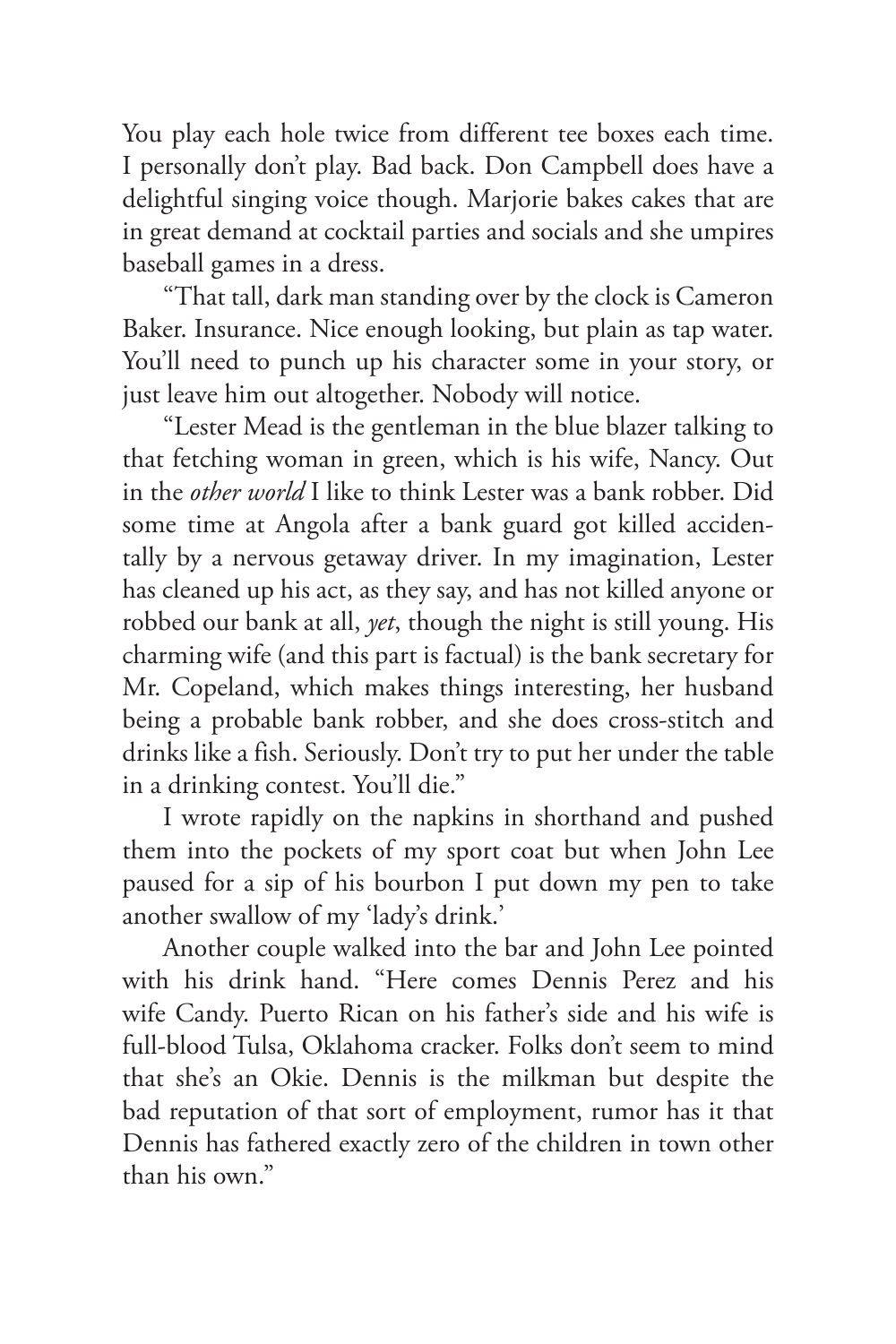I lit another cigarette. "You said 'out in the other world.' Would you like to elaborate?"

John Lee laughed. "Oh, you caught that? Well, it's just a term I use for the world of things outside of Nowhere. That just sounds like bad English. But, you know… (he gestured wildly with his hands) out *there*."

"Interesting," I said. "We'll pursue that in a moment. And what's your calling, John Lee? If I was talking to another town gossip, what would he or she tell me about you?"

John Lee smiled, obviously enjoying the verbal tête-à-tête. "Well, I don't like to talk about myself, as I said. In this world I'm just an idle retiree. I don't rob banks or lose at poker. My handicap is that I do not play golf. On rare occasions I have been known to sing and engage in other frivolity."

"And what is your theory of how Nowhere came to be?"

John Lee's eyes lit up markedly. "Oh my! We do get straight to it, don't we! You want to talk about that? Well, I suppose you've heard all the goldmine theories," (he rolled his eyes,) "of which there are twelve or more versions and sub-versions of those versions, but none of those are true. You see, Nowhere isn't *there* at all. Unless you mean in the metaphysical sense. It's *here*, but it's not *there*." He beckoned at the bartender. "You're going to need a better drink, Ken. Let's get Paul here to pour you some Kentucky magic with a heavy hand on this one."

\* \* \*

The bourbon burned good and warmed Ken as it went down. John Lee nodded approval as Ken downed the first drink and immediately ordered another.

John Lee Danner's Nowhere creation story was intriguing if only for its creativity. Danner would have made a good science fiction writer, Ken thought, if he could write.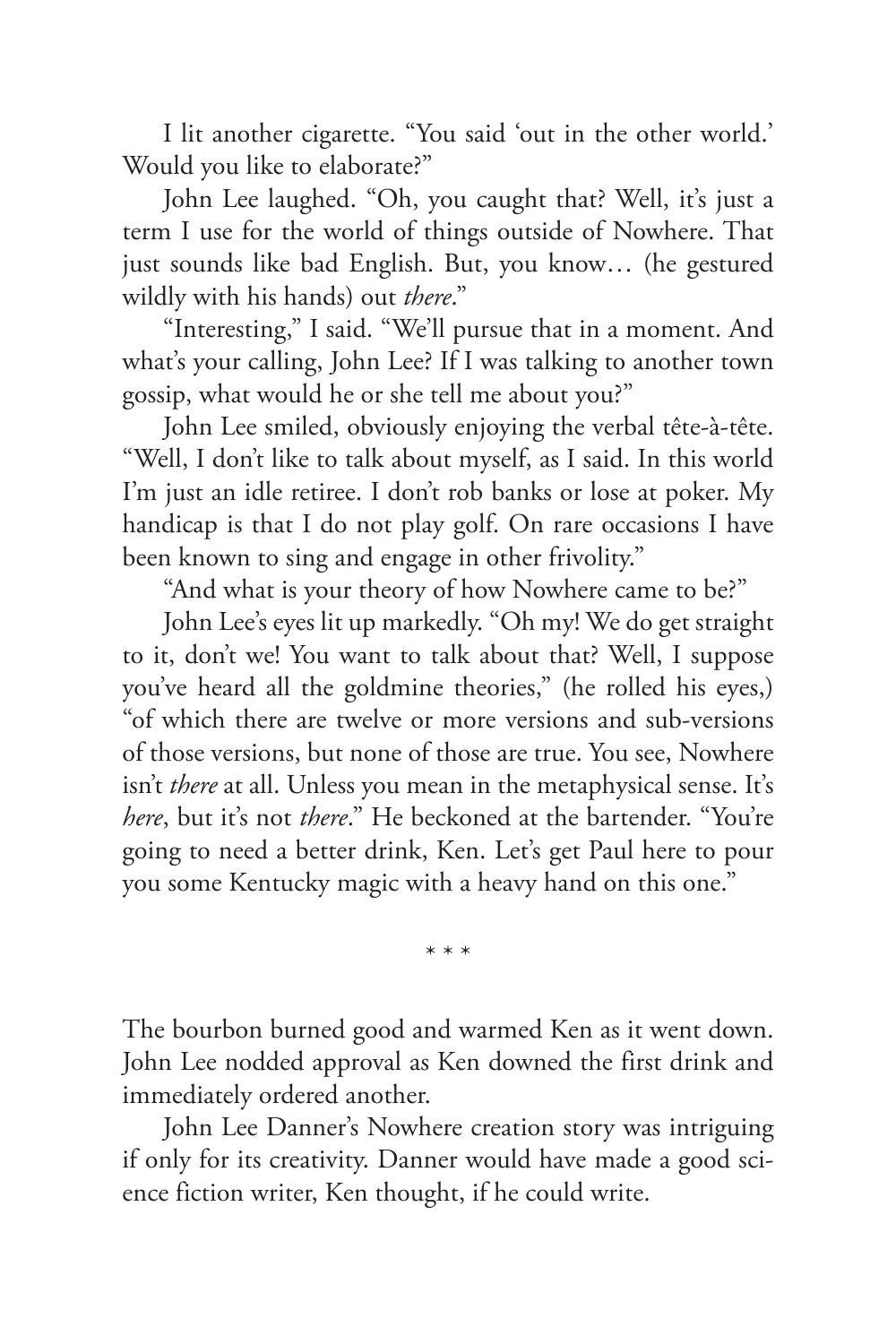John Lee believed, or so he said, that Nowhere existed on a completely different timeline—in a different plane of existence—than the outside world where they'd all lived before coming to the town.

"No one is from Nowhere," John Lee said. "We're all here visiting from the outside world."

According to Danner, the first A-bomb exploded at the Trinity Site at the top of a 100-foot tower back in '45 had caused a rip in the "spacetime continuum," as he called it. John Lee believed the blast had created a portal.

"Not all such explosions do it, you must understand" John Lee said, "oh no, but this one did. It was the rare and unique situation, geographical and technological, of this area that caused it. You see, and this is all top secret, there are four huge space aerials—super antennae—located equidistant from this very location. Twenty miles out in the four cardinal directions. The government uses them to shoot messages into space. You know… trying to find outer space life. Martians, I suppose. Or to let Martians find us."

Ken Halberson was intrigued. "Go on."

"They don't let anyone know they're doing it. It's super-high-level-ultra-top-secret. Yes, so when the blast from the A-bomb happened, it fused a lot of the sand into a green glass substance now known as 'Trinitite'. Some of this glass formed on the surface of the ground in the blast crater. A lot of it formed into droplets of glass in the air as the sand that was sucked upward from the explosion in the mushroom cloud was superheated. Those glass droplets rained down from upwards of seven miles up in the sky. So, we had an accidental 'perfect storm' of a radiological wall of superheated glass blowing outward, upward, then downward toward an area that just happened to be surrounded by four mega space antennas! Somehow the power and electrical force of the blast supercharged the Trinitite between the four antennas and zapped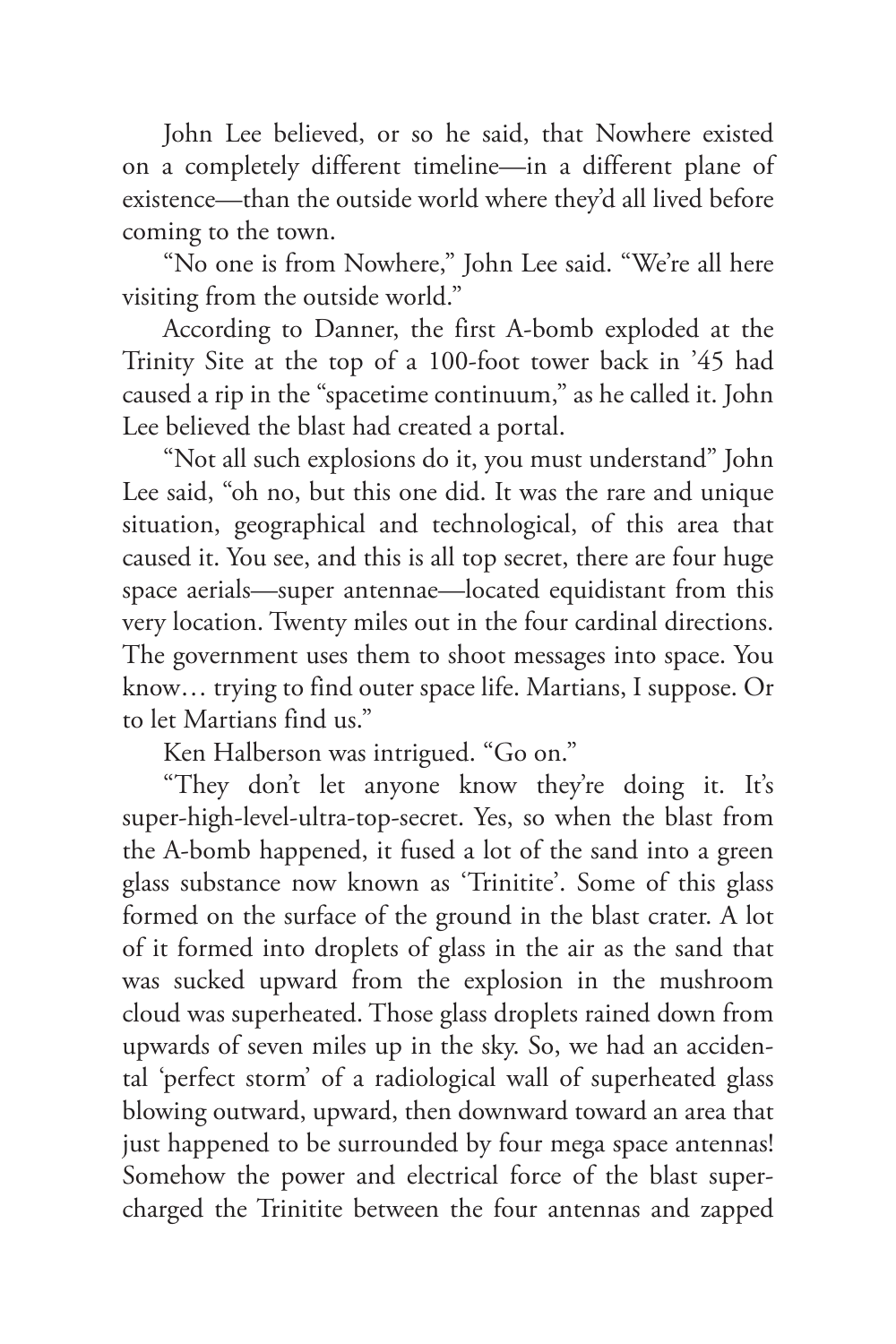this little piece of sacred ground, the future location of our blessed village… well… it moved that square of desert here."

Halberson pointed at the painting on the wall. The one with the stylized television sets with the electrical lightning bouncing between the antennas.

"Kinda like that?"

Danner smiled. "Exactly!"

"Did you paint that painting?"

"I do hope you enjoy my work. I don't like to talk about myself."

We were several drinks in now and feeling good. After the third drink apiece John Lee instructed the barman, Paul, to leave the bottle.

"The town was started when a couple of government guys figured out the anomaly that'd been caused by the bomb," John Lee said. "They located this area in the desert where compasses didn't respond correctly to movements. Then they did some testing. Eventually they discovered what had happened and they realized they had a gold mine, so to speak. That's where the gold mine rumors really came from. They started the town and figured out how to ferry people, goods, and equipment here."

"Who were these men?" Ken asked.

John Lee took a swig of his whiskey then stared at the nearly empty glass. "Well, I can't rightly say. But Copeland is one of them, I bet."

Ken grabbed the bottle and poured another round.

"As a writer I can appreciate the effort that went into this theory. It would make a good book. But you don't actually believe it, do you?"

"If you think about it," John Lee said, "it explains almost everything… like why it's such a difficulty to get here, to even find this place. Why you can't get here from anywhere on a tank of gas. Why you must be brought here by someone else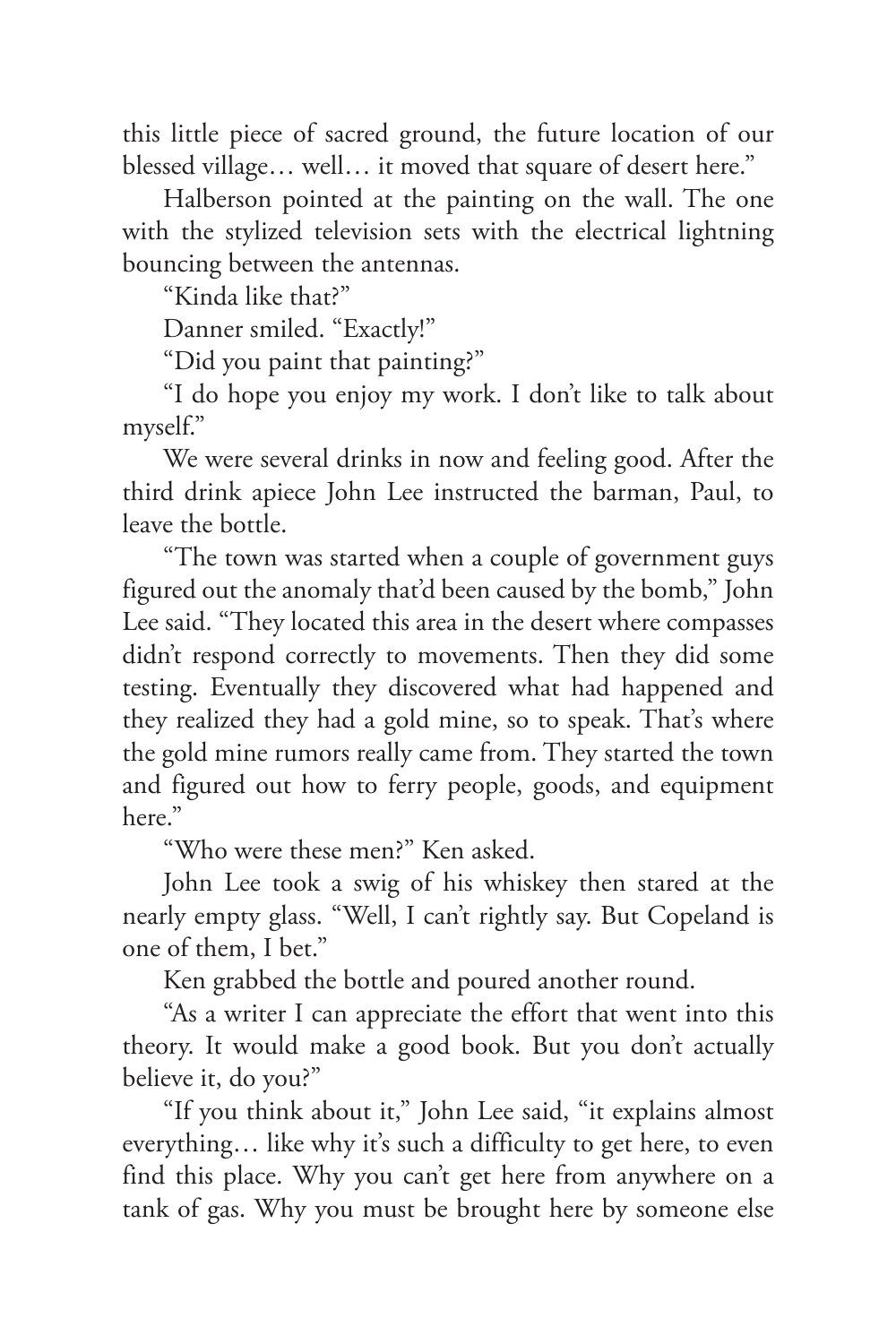who knows that to get here all the way you must stop just far enough out and put some special gas in the tanks… a gasoline that has Trinitite in it, and why no one in the other world even knows this town exists. It's like in that Broadway play Brigadoon, only this town doesn't go to sleep every night and stay asleep for a hundred years. They're coming out with a movie about Brigadoon. Supposed to have Gene Kelly in it and it should be fabulous, but we won't be able to get the film here for two years or so. Anyway, admit it. When you first started looking for this place, no one knew where to find it, right? It's not on the maps. Does that seem normal? They say this town doesn't even show up on aerial photos. Well… now you know why."

Ken downed his bourbon. "I asked you a question, though. Do you believe it?"

John Lee laughed. "Of course not."

"So, what's your issue with New York City?"

"I don't like to talk about myself."

\* \* \*

After some more small talk, John Lee Danner excused himself and said he had to leave. He had a date, he said, with a Cocker Spaniel. After he left, I kept writing notes for maybe a half hour, and I was really starting to feel the effect of the alcohol. I looked up and I saw Leon McClain sitting by himself at the other end of the bar, so I joined him.

"How was the tour?" Leon asked.

"Carol was a wonderful tour guide and tell her I appreciate it. I told her so myself, but make sure she knows it," I said. "Of course, I'll want to spend more time exploring, but she did give me a good idea of how everything is laid out. She said there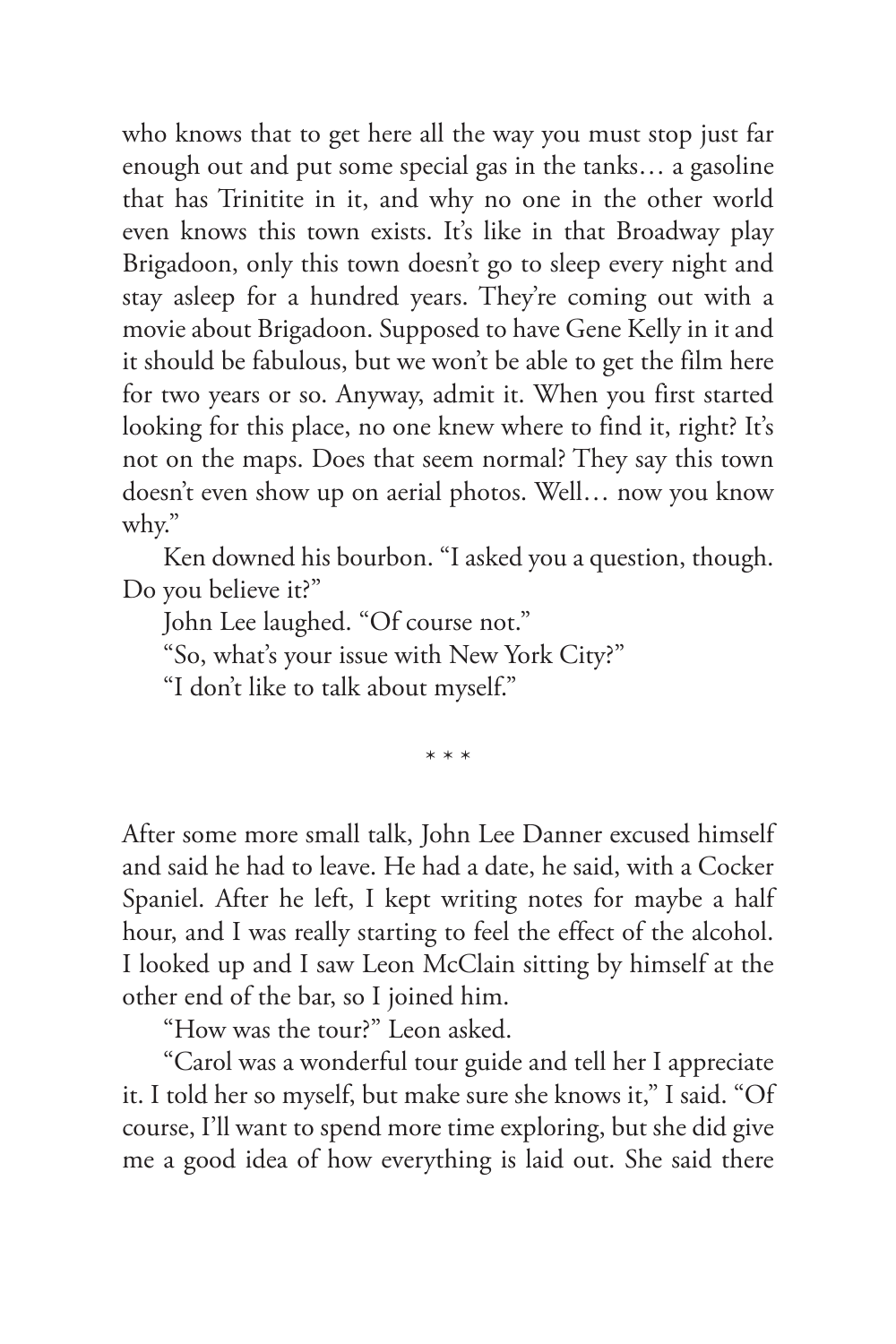were quite a few bars and cocktail lounges downtown. I might need to get a car."

"We also have a nice little walkable bistro and bar area on Chestnut with outside covered seating that can make for a good night of bar hopping, like in *The Sun Also Rises*. I recommend it, though you might want to take a friend or two with you at first. Not because it is at all dangerous. It isn't. But until you get to know more people around town it can make having fun more fun. I don't know, maybe you're the type that doesn't mind going out alone and who makes friends easily. If you want, Carol and I'd love to go with you. Or, I saw you down here talking with John Lee. I'm sure he'd like a night downtown, though I do need to inform you, not that it's a problem at all, but I think John Lee is a homosexual and my only concern is that if you are looking for, you know… female companionship… that such a pursuit might be hindered if the ladies think you're on a date with a man. I mean, I'm not the kind of person that has an opinion one way or another about how another person lives their life. It's just not my thing, and I assumed it's not yours either."

I shook my head a little, not sure what I'd heard. "Wait. *You're* not a homosexual?"

"Me? Of course not. Don't be ridiculous. I love women. I'm in love with a woman."

"I think we have a lot to discuss."

"Later. First tell me what you and John Lee chatted about. I'm sure it'll be worth hearing."

I lit a cigarette and poured a shot of John Lee's bourbon into my glass and offered one to Leon which he turned down. He was drinking a glass of red wine. The band started playing softly, a version of *When Did You Leave Heaven*.

As we each took a drink from our glasses and I a draw from my cigarette, a waiter came by with a rolling cart with several trays of hors d'oeuvres. Oysters, salted and open-faced on silver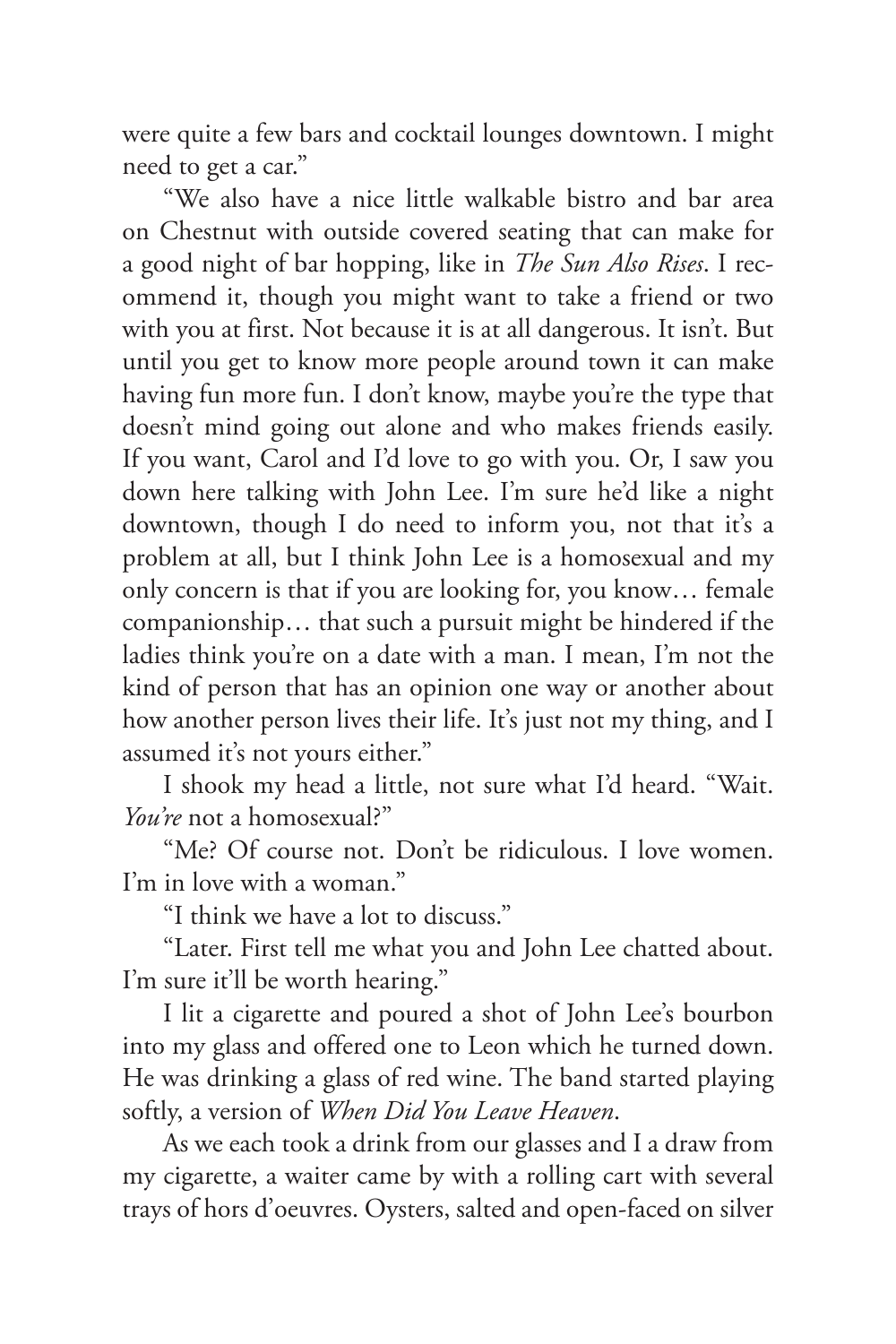trays with ice, another tray with meatballs covered in some creamy sauce with toothpicks, and glasses of seafood cocktails. On a second level of trays there were deviled eggs, sprinkled with paprika and what looked like ground dill or basil, little bacon wrapped sausages, and a nice bowl of creamy salmon dip with crackers. There were plates and patrons filled their plates as the waiter took drink orders. I got it. The food was free, but the prices for drinks went up when the band started. Good business, and the people obviously liked it.

After we each filled a plate with some food selections, I went back to Leon's question. "You asked what we talked about. Well, Mr. Danner gave me a rundown of most of the characters currently in this cocktail lounge, or at least his opinion of them, and then he told me his theory of the genesis of the town of Nowhere, New Mexico."

"Wow. You boys were indeed drinking. Usually, it takes a couple of outings before John Lee will throw out his craziest ideas."

"I might have coaxed him," I said.

"Did he tell you that Nowhere come down from outer space, or that the A-bomb turned everything into green glass and blasted us into another plane of existence using Martian radio antennas?'

"The second one, but I can't wait to hear the first."

"You'll hear it soon enough. He's not the only one that believes that one," Leon said.

"He also told me he really didn't believe the A-bomb theory."

"Of course he said that! He can't have you thinking he's crazy. At least not yet."

I laughed. "He's a nice enough guy. Very entertaining. So… He has the dope on everyone else. What's his story?"

"He'll tell you he doesn't like talking about himself, and he really doesn't."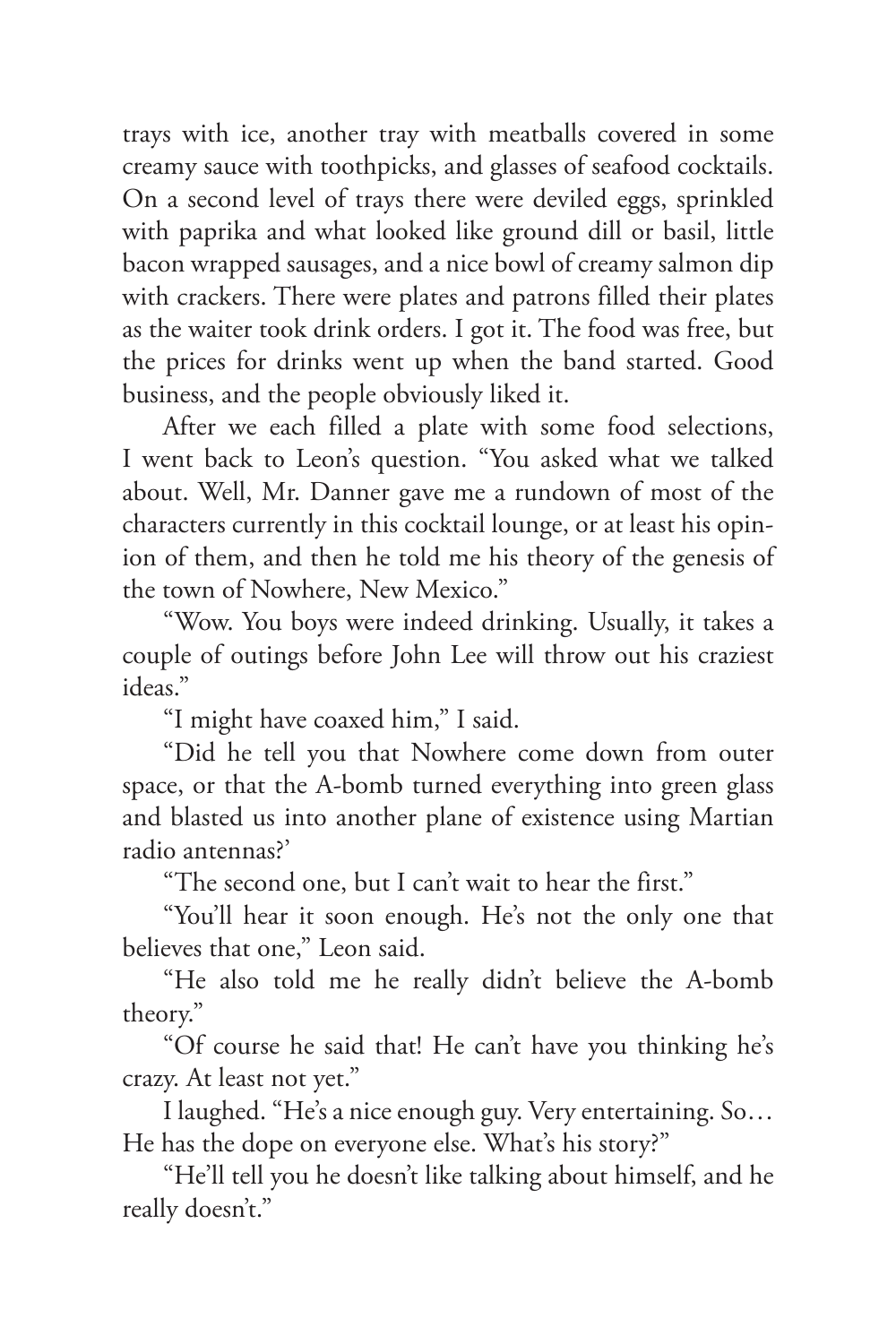I was writing on napkins again, which seemed at first to be disconcerting to Leon McClain, but he said nothing of it.

"First, John Lee Danner is not his real name. He adopted that name once he got here, and I'm not at liberty to tell you his real name."

Now he had my attention. "A mystery? Fantastic."

"It's not much of a mystery. He was a famous singer throughout the 1940s. He was 4F in the war because he had vision problems. He really wanted to go over there, but they wouldn't let him. Broke his heart. Usually, they'll let a famous singer go in just as an entertainer, you know, to entertain the troops. But John Lee also had a back injury that precluded him from service."

"How do you know?" I said. "I mean, he seems a little fast and loose with the truth."

"He doesn't lie out of malevolence. He's a storyteller who has this outlet of telling stories. Anyway, he tells you when he's lying, which is admirable. And he likes you very much. He stopped by after he left you and you were still scribbling on your bar napkins, and he said as much. He said, "I really like that fellow Halberson. He's a great writer, and I know it because only great writers take notes on beverage napkins, and he doesn't interrupt a man when he's telling a story except to write on his napkins, which means he can listen. See? He likes you."

"I like him too."

"Oh, John Lee is great. But I know this part—the part about him being 4F—is true for certain because we all got drunk at his little apartment on 8th and Southwest one night and he showed me his wartime papers."

I looked impressed, or I tried to. I was quite drunk at this point. "You said he was a famous singer How famous?"

 "He took over from Sinatra with Tommy Dorsey for a brief time and had his own band for several years. Made records.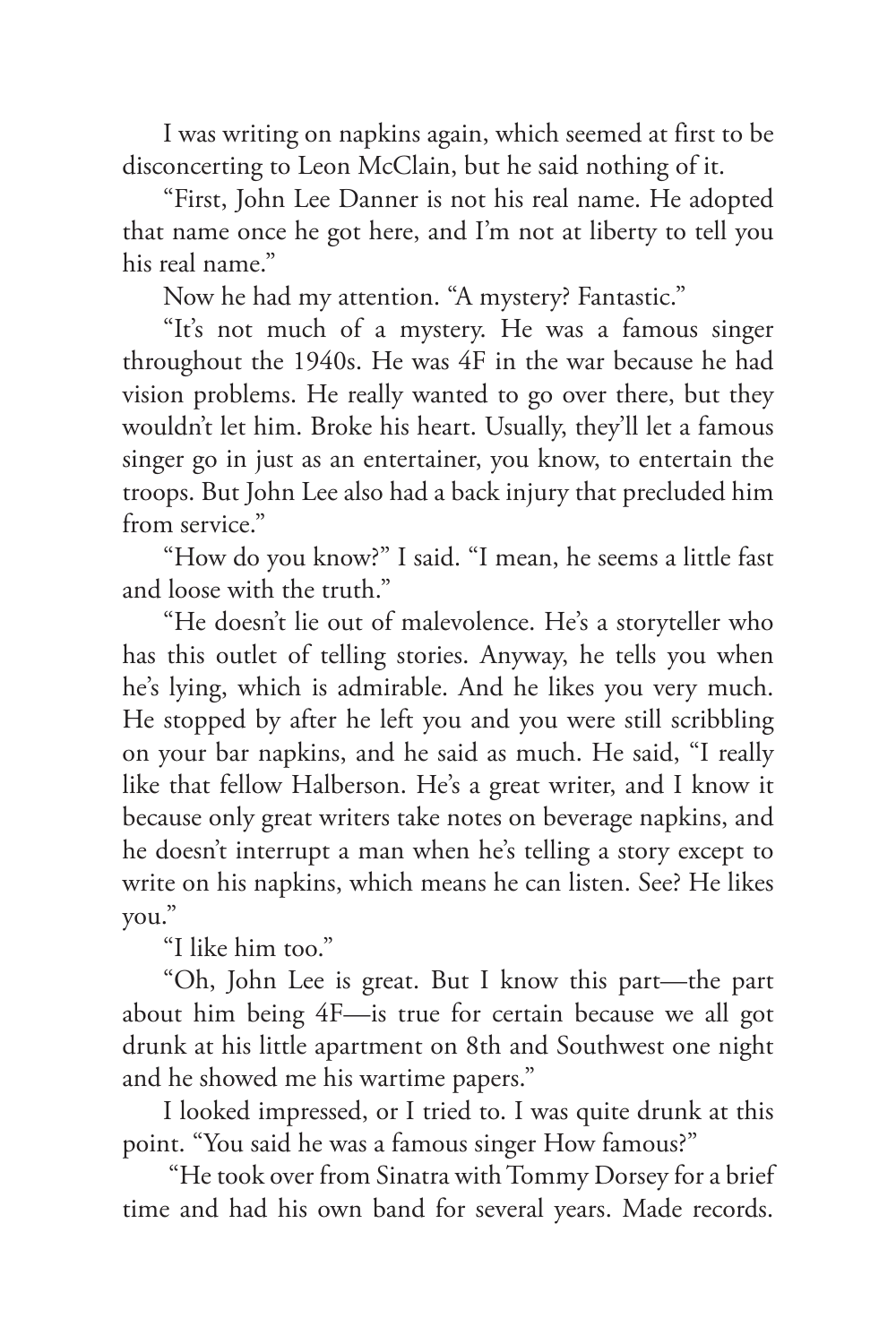Played Carnegie Hall. Had a hate-hate relationship with Tin Pan Alley—thus the hatred of New York City to this day. That was in the peak of the radio years, and he was much in demand. He got out of it before the television really came along. Said he had to quit or he'd die. I never asked him why."

"Do we know all that part is true?" I asked.

"We do. If you ever heard him sing, you'd place him immediately. You know him, just not as John Lee Danner. That's why he rarely sings. I figured it out when we were at his apartment and he was drunk and he showed us his record collection. He had several of his own recordings in there. I recognized him right off."

"I never would have guessed."

The music picked up now, after the food, and the drinks were flowing and couples moved out onto the dance floor. Several more musicians had joined the band. There was a clarinet player now and a saxophone. The band went into *AC-CENT-TCHU-ATE THE POSITIVE* and the dance floor came alive.

"The music seems to be a lot from the forties," I said.

"That's really the way it goes around here," Leon nodded. "It's not that there isn't any rock-and-roll, but we're probably behind the times. There are some practical reasons for that. Not much television here, and we're really off the beaten path. Children still spend time with their parents. They listen to what their parents listened to. And there's not much rock-and-roll on the radio here. I'm sure the kids have a record player and they're listening to some of the new stuff, but I don't think it's anywhere near what it's like in the rest of the world."

The band went into *It's Been a Long, Long Time* and as the music started, I looked up and a beautiful girl had taken a microphone and started singing. She was wearing pants, feminine and high waisted, a deep, dark green swirled or splashed with black. The pants went down to just below the calf leaving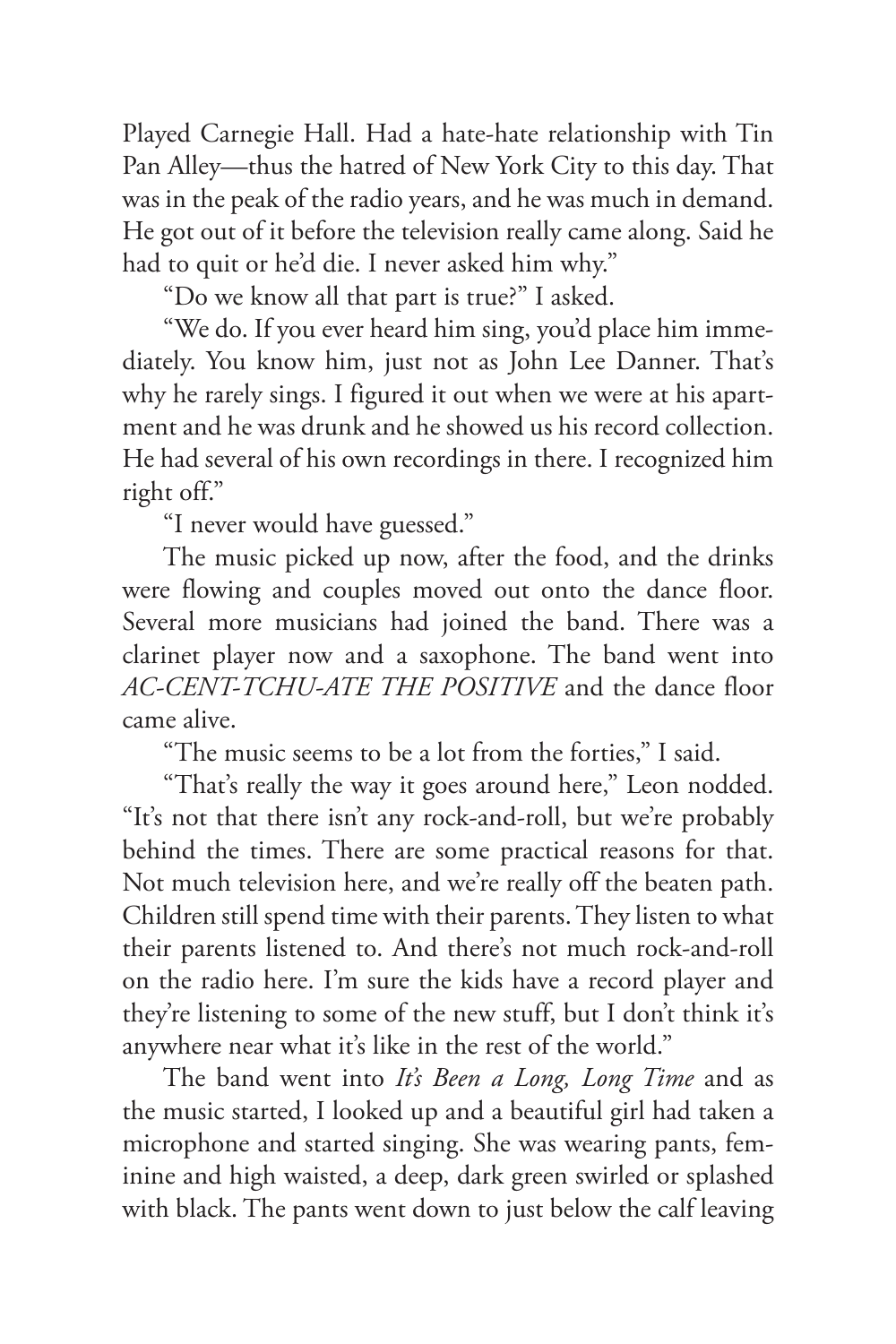the ankle and foot exposed, and she wore some off-white sandals with a two inch heel. She was short, thin, but had a fine figure. Her blouse was white, short to the elbows and collared. Her hair was quite blonde and pulled up in a ponytail, and she sang like an angel. The trumpet player was every bit as good as Harry James, but I didn't care. I was smitten with the girl.

After the song and a nice round of applause, the girl and another girlfriend made their way through the crowd toward our end of the bar. The second girl was pretty too. More full-figured, but very nicely dressed in aqua-marine pants and a white, backless top. She was blonde too, but not as blonde and she was taller.

As far as I was concerned, there was only one of the two that interested me.

"Very nice," Leon McClain said to the girls. "I didn't expect that. You must have worked it out with the band beforehand."

The first girl, the one who sang and who looked like every good dream I'd ever had, took Leon's outstretched hand. "Carol asked me to. I hope you don't mind."

"Mind? I loved it. That was a beautiful job and thank you. Where are you girls headed?"

"We're out to the Bijou. *The Quiet Man* has finally made it to town," the second girl said.

"I love John Wayne," Leon said. "Oh, by the way, this is Ken Halberson. He's a New York Writer of some note. Here to destroy the town."

"Oh, really?" my girl said. "It's nice to know you, despite your nefarious intentions."

"I have no—"

"Are you girls on dates tonight?" Leon said.

The second girl laughed. "Leon, you know there aren't any available men in this town!" Her eyes cut to me as she said it, then she looked down.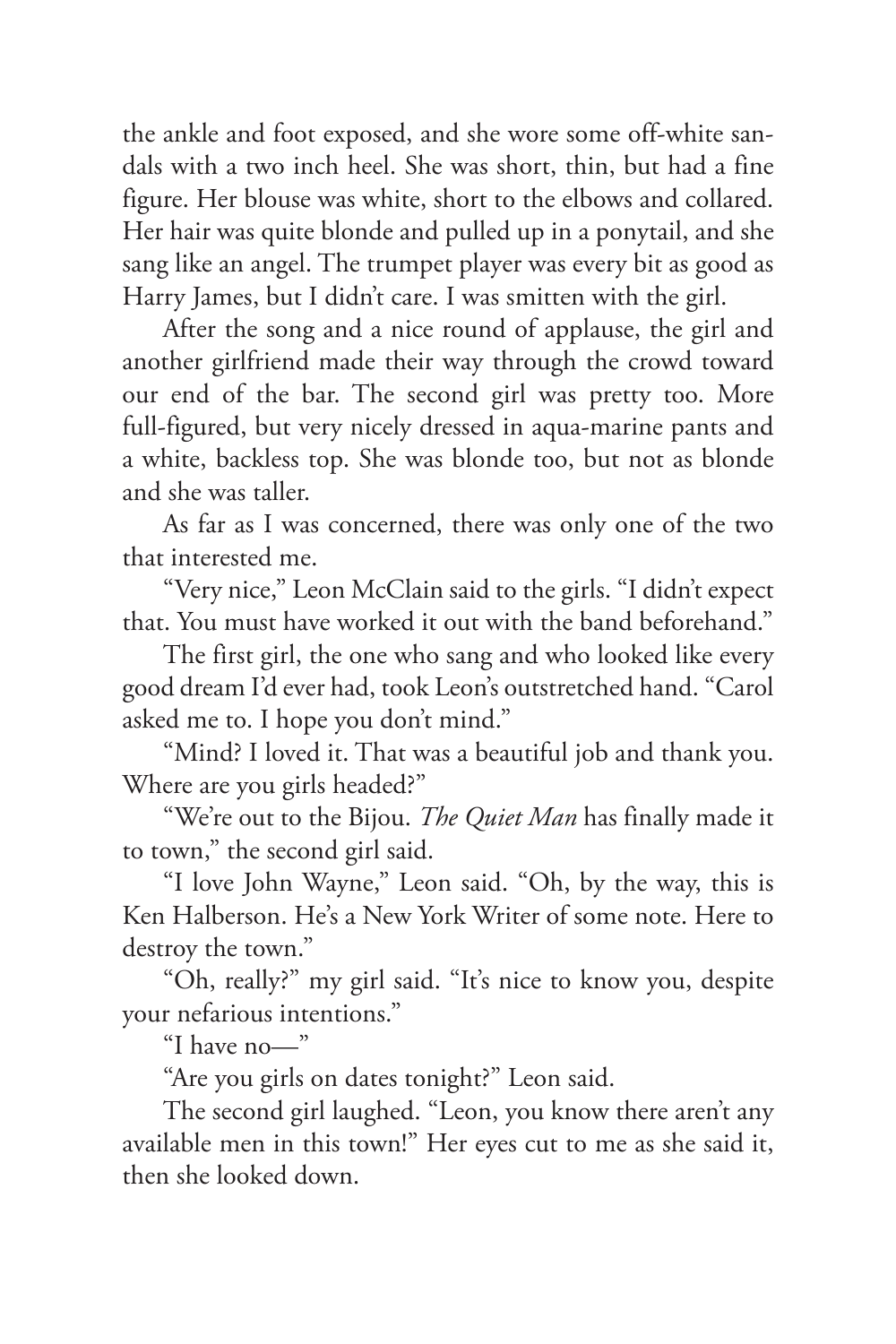"Maybe you two strong, strapping men would like to take us," the first girl said.

The tall girl squealed and laughed. "You're wicked! You know Carol will *murder* us if we move in on Leon!"

"We're not moving in on anyone, Samantha! She's busy calling Bingo at the VFW and you just know she knows we'd never try to steal Leon!"

"Well," Leon said. "I think I'm flattered. Or not. I can't decide, but I simply must stay to close this place down and clean up all the oyster shells. But you should take Mr. Halberson. I'm sure he'd like the fodder for his book or his article or whatever destructive device he has planned for Nowhere."

"You sing beautifully. Like a nightingale," I said, "or a siren."

"The kind on a police car, or the kind that lures men to their deaths?"

"The nightingale, then," I said.

She laughed. "Well, what say you, Mr. Halberson? To the movie, I mean."

"I… I couldn't. I'm really quite drunk by now."

"Oh nonsense," Samantha said. "You're fine. If that's drunk, you'll fit right perfectly in Nowhere."

The first girl put her hand on Samantha's arm. "If he says he can't, Sam, he can't."

"I'm sorry," I said. "I'd love a rain check." I pulled dozens of bar napkins full of notes out of my pocket and dumped them on the bar. "I have notes to transcribe."

My girl smiled. "Oh my. The writer's version of 'I'm washing my hair.' Well, enjoy that. But as to a rain check, we'll see." Then she winked as she took Samantha's arm, and they sailed smoothly out of the bar.

Regret flooded over me like the lingering scent of her perfume. Lilacs and strawberries forever. I slammed the last of John Lee Danner's bourbon.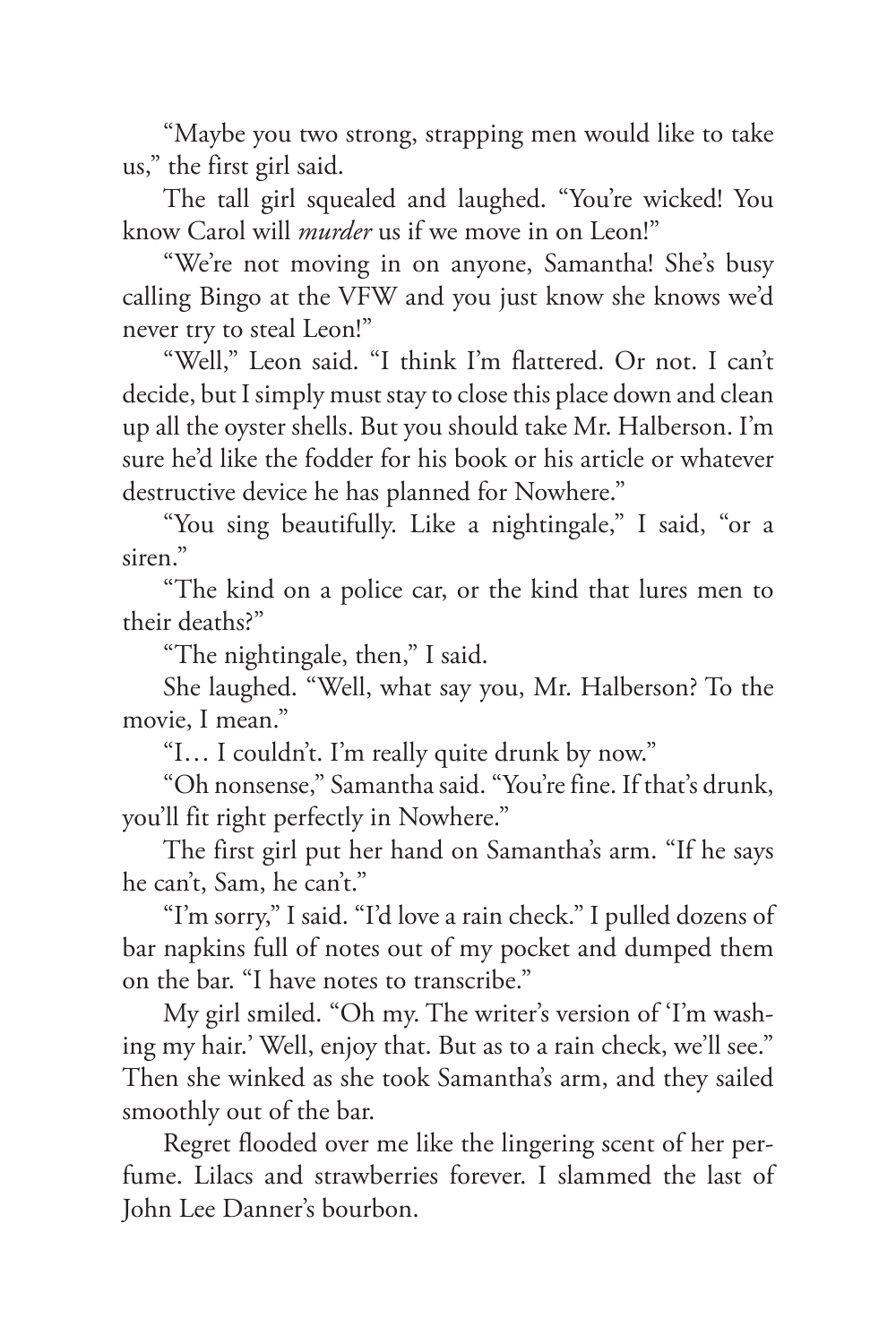"Shit," I said under my breath as the door closed behind them. "I didn't get your name."

"Kate Laird," Leon McClain said, cracking his knuckles. "That was Kate Laird."